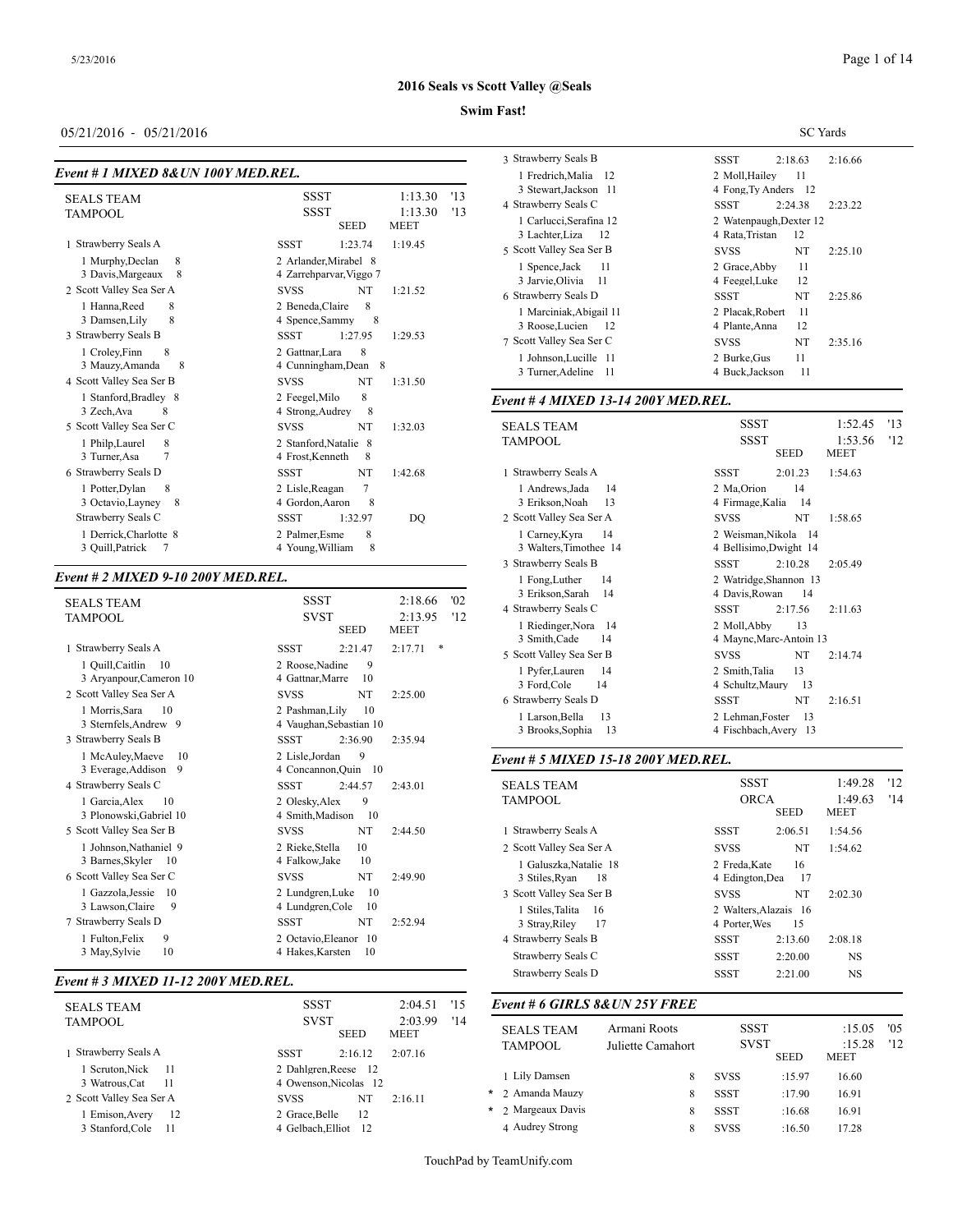## **Swim Fast!**

## 05/21/2016 - 05/21/2016

| 0 <i>01 211 2</i> 01 0<br>0.012112010 |   |             |        |         |                       |
|---------------------------------------|---|-------------|--------|---------|-----------------------|
| 5 Charlotte Derrick                   | 8 | <b>SSST</b> | :17.45 | 17.51   | Fia Do                |
| 6 Quinn Hottenstein                   | 8 | <b>SVSS</b> | :16.82 | 17.54   | Aurora                |
| 7 Elise Boyle                         | 8 | SVSS        | :18.43 | 17.67   |                       |
| 8 Sophie Arnal                        | 7 | SVSS        | :18.07 | 18.03   | Event #               |
| 9 Layney Octavio                      | 8 | SSST        | :17.34 | 18.14   | <b>SEALS</b>          |
| 10 Samantha Octavio                   | 8 | SSST        | :19.30 | 18.19   | TAMPC                 |
| 11 Esme Palmer                        | 8 | SSST        | :19.00 | 18.38   |                       |
| 12 Natalie Stanford                   | 8 | SVSS        | :17.16 | 18.40   | 1 Reed I              |
| 13 Katherine Orlesky                  | 7 | SVSS        | :18.42 | 18.91   | 2 Declar              |
| 14 Laurel Philp                       | 8 | SVSS        | :19.25 | 18.96   | 3 Samm                |
| 15 Sabine Barringer                   | 7 | <b>SVSS</b> | :20.04 | 18.99   | 4 Milo F              |
| 16 Alyssa Hill                        | 8 | SSST        | :20.05 | 19.38   | 5 Viggo               |
| 17 Ava Zech                           | 8 | SVSS        | :18.94 | 19.51   | 6 Dylan               |
| 18 Therese Gasser                     | 8 | <b>SSST</b> | :21.43 | 20.35   | 7 Finn C              |
| 19 Lula Davis                         | 6 | SVSS        | :19.78 | 20.91   | 8 Dean                |
| 20 Reagan Lisle                       | 7 | <b>SSST</b> | :19.94 | 20.99   | 9 Kenne               |
| 21 Ziza Rafieetary                    | 8 | SSST        | :20.56 | 21.04   | 10 Cole I             |
| 22 Sophia Uhlhorn-Thornton            | 7 | SSST        | :21.85 | 22.05   | 11 Henry              |
| 23 Zoe Pletcher                       | 8 | SVSS        | :19.97 | 22.13   | 12 Holder             |
| 24 Kyra Mahal                         | 8 | SSST        | :22.28 | 22.36   | 13 Lukas              |
| 25 Michaela Mann                      | 7 | SSST        | :25.22 | 22.78   | 14 Coope              |
| 26 Stewart Walker                     | 6 | SVSS        | :23.81 | 22.99   | 15 Carl W             |
| 27 Heston Masdea                      | 8 | SVSS        | :21.78 | 23.08   | 16 Raymo              |
| 28 Ainsley Boyle                      | 7 | <b>SVSS</b> | :22.77 | 23.21   | 17 Dustin             |
| 29 Sofia Akram                        | 8 | SVSS        | :21.98 | 23.33   | 18 Henry              |
| 30 Lucy Lowery                        | 7 | SVSS        | :22.90 | 23.40   | 19 Gideo              |
| 31 Camille Wilkinson                  | 8 | SSST        | :24.12 | 23.79   | 20 Masor              |
| 32 Jackie Berman                      | 7 | <b>SSST</b> | :24.25 | 24.20   | 21 Theo $\ell$        |
| 33 Emily Morris                       | 6 | SVSS        | :23.36 | 24.25   | Willia                |
| 34 Demi Beykpour                      | 7 | SSST        | :22.40 | 24.52   | Amos                  |
| 35 Jennie Berman                      | 7 | SSST        | :24.55 | 25.15   | Billy l               |
| 36 Tessa Harrell                      | 8 | SVSS        | :24.27 | 25.26   | Aaron                 |
| 37 Sydney Goh                         | 8 | SSST        | :26.07 | 25.31   |                       |
| 38 Cami Lee                           | 6 | SVSS        | :26.84 | 25.77   | Event#                |
| 39 Julia Ulvestad                     | 7 | SVSS        | :23.61 | 26.18   |                       |
| 40 Ellie Hoang                        | 6 | <b>SSST</b> | :32.61 | 26.76   | <b>SEALS</b><br>TAMPC |
| 41 Lauren Townsend                    | 6 | SSST        | :26.26 | 27.92   |                       |
| 42 Juliet Goldmacher                  | 7 | SSST        | :26.25 | 28.30   | 1 Caitlin             |
| 43 Harper Buck                        | 7 | <b>SVSS</b> | :22.75 | 28.74   | 2 Sara M              |
| 44 Laila Hochschild                   | 7 | SSST        | :28.73 | 28.93   | 3 Lily P              |
| 45 Cruz Gattnar                       | 6 | SSST        | :26.06 | 29.31   | 4 Aoife               |
| 46 Riley Tokarski                     | 7 | SSST        | :30.05 | 29.79   | 5 Addiso              |
| 47 Sonia Brown                        | 6 | SSST        | :31.76 | 29.99   | 6 Ameli               |
| 48 Catherine Philp                    | 6 | SVSS        | :29.76 | 30.36   | 7 Gabrie              |
| 49 Natalie Slowik                     | 6 | SVSS        | :27.74 | 30.44   | 8 Nadin               |
| 50 Riley Greathouse                   | 7 | SSST        | :35.15 | 36.41   | 9 Madis               |
| 51 Sloane Murphy                      |   |             | :26.30 |         | 10 Jessie             |
| 52 Aviva Gordon                       | 6 | SVSS        |        | 36.79   | 11 Ameli              |
|                                       | 6 | SSST        | :43.85 | 37.99   | 12 Laurer             |
| 53 Sierra Duncan                      | 5 | SSST        | :53.90 | 1:04.92 | 13 Ariann             |
| Lucca Dietrich                        | 8 | SVSS        | :24.18 | NS      | 14 Colett             |
| Sierra Chang                          | 6 | SSST        | :24.84 | NS      | 15 Lucy 9             |
| Sasha Lilien                          | 8 | SVSS        | :18.26 | NS      |                       |
| Reese Hanna                           | 7 | SSST        | :23.09 | NS      | 16 Anna l             |
| Filippa Boekhoff                      | 7 | SSST        | :35.15 | NS      | 17 Eleano             |
| Amara Duncan                          | 7 | SSST        | :34.88 | NS      | 18 Katie              |
| Tessa Cohen                           | 7 | SVSS        | :23.42 | NS      | 19 Emma               |
| Faye Palmer                           | 6 | SSST        | NT     | NS      | 20 Smilla             |

|                               |                               |             |             | <b>SC</b> Yards       |     |
|-------------------------------|-------------------------------|-------------|-------------|-----------------------|-----|
| Fia Douglas                   | 8                             | <b>SVSS</b> | :20.52      | <b>NS</b>             |     |
| Aurora Derrick                | 6                             | <b>SSST</b> | :22.07      | NS.                   |     |
|                               | Event # 7 BOYS 8& UN 25Y FREE |             |             |                       |     |
| <b>SEALS TEAM</b>             | Nicholas Glenn                | <b>SSST</b> |             | :14.30                | '13 |
| <b>TAMPOOL</b>                | Nicholas Glenn                | <b>SSST</b> | <b>SEED</b> | :14.30<br><b>MEET</b> | '13 |
| 1 Reed Hanna                  | 8                             | <b>SVSS</b> | :16.03      | 16.16                 |     |
| 2 Declan Murphy               | 8                             | <b>SSST</b> | :17.98      | 17.31                 |     |
| 3 Sammy Spence                | 8                             | <b>SVSS</b> | :17.65      | 18.63                 |     |
| 4 Milo Feegel                 | 8                             | <b>SVSS</b> | :18.94      | 19.55                 |     |
| 5 Viggo Zarrehparvar          | 7                             | <b>SSST</b> | :20.20      | 20.25                 |     |
| 6 Dylan Potter                | 8                             | <b>SSST</b> | :22.12      | 21.72                 |     |
| 7 Finn Croley                 | 8                             | <b>SSST</b> | :21.95      | 22.45                 |     |
| 8 Dean Cunningham             | 8                             | <b>SSST</b> | :20.56      | 22.58                 |     |
| 9 Kenneth Frost               | 8                             | <b>SVSS</b> | :23.51      | 23.68                 |     |
| 10 Cole Lawson                | 7                             | <b>SVSS</b> | :22.10      | 23.83                 |     |
| 11 Henry Rieke                | 8                             | <b>SVSS</b> | :24.25      | 24.14                 |     |
| 12 Holden Freas               | 8                             | <b>SSST</b> | :27.94      | 27.69                 |     |
| 13 Lukas Bringard             | $\overline{7}$                | <b>SVSS</b> | :26.63      | 27.70                 |     |
| 14 Cooper Stafford            | 8                             | <b>SSST</b> | :26.97      | 28.55                 |     |
| 15 Carl Wozniak               | 6                             | <b>SSST</b> | :28.45      | 29.22                 |     |
| 16 Raymond Cao                | 5                             | <b>SSST</b> | :26.54      | 29.31                 |     |
| 17 Dustin Sergeev             | 6                             | <b>SSST</b> | :27.78      | 29.32                 |     |
| 18 Henry Thomas               | 6                             | <b>SVSS</b> | :34.16      | 31.76                 |     |
| 19 Gideon Palestrant          | $\overline{7}$                | <b>SVSS</b> | :35.47      | 34.74                 |     |
| 20 Mason Zener                | 7                             | <b>SSST</b> | :33.05      | 35.29                 |     |
| 21 Theo Adam                  | 6                             | <b>SSST</b> | NT          | 42.13                 |     |
| William Young                 | 8                             | <b>SSST</b> | :21.80      | <b>NS</b>             |     |
| Amos Plante                   | 8                             | <b>SSST</b> | NT          | <b>NS</b>             |     |
| <b>Billy Uhlhorn-Thornton</b> | 7                             | <b>SSST</b> | NT          | NS.                   |     |
| Aaron Gordon                  | 8                             | <b>SSST</b> | :22.02      | NS                    |     |
| Event # 8 GIRLS 9-10 50Y FREE |                               |             |             |                       |     |
| <b>SEALS TEAM</b>             | Catherine Watrous             | <b>SSST</b> |             | :27.50                | '15 |

| <b>SEALS TEAM</b><br>TAMPOOL | Catherine Watrous<br>Catherine Watrous | <b>SSST</b><br><b>SSST</b> | <b>SEED</b> | :27.50<br>:28.09<br>MEET | '15<br>'15 |
|------------------------------|----------------------------------------|----------------------------|-------------|--------------------------|------------|
| 1 Caitlin Quill              | 10                                     | <b>SSST</b>                | :31.26      | 29.79                    |            |
| 2 Sara Morris                | 10                                     | <b>SVSS</b>                | :31.21      | 29.89                    |            |
| 3 Lily Pashman               | 10                                     | <b>SVSS</b>                | :33.53      | 33.78                    |            |
| 4 Aoife Raitt                | 10                                     | <b>SSST</b>                | :34.83      | 34.03                    |            |
| 5 Addison Everage            | 9                                      | <b>SSST</b>                | :34.24      | 34.80                    |            |
| 6 Amelia King                | 9                                      | <b>SSST</b>                | :34.54      | 34.91                    |            |
| 7 Gabriella Plonowski        | 10                                     | <b>SSST</b>                | :34.63      | 34.95                    |            |
| 8 Nadine Roose               | 9                                      | <b>SSST</b>                | :34.11      | 35.05                    |            |
| 9 Madison Smith              | 10                                     | <b>SSST</b>                | :33.41      | 35.21                    |            |
| 10 Jessie Gazzola            | 10                                     | <b>SVSS</b>                | :35.76      | 36.53                    |            |
| 11 Amelia Damsen             | 10                                     | <b>SVSS</b>                | :36.50      | 37.45                    |            |
| 12 Lauren Widdifield         | 10                                     | <b>SSST</b>                | :37.82      | 37.73                    |            |
| 13 Arianna Krieger           | 9                                      | <b>SSST</b>                | NT          | 37.99                    |            |
| 14 Colette Hale              | 10                                     | <b>SSST</b>                | :40.00      | 38.18                    |            |
| 15 Lucy Samuels              | 10                                     | <b>SSST</b>                | :38.12      | 38.22                    |            |
| 16 Anna Harrell              | 10                                     | <b>SVSS</b>                | :37.53      | 38.37                    |            |
| 17 Eleanor Octavio           | 10                                     | <b>SSST</b>                | :36.54      | 38.87                    |            |
| 18 Katie Burger              | 10                                     | <b>SSST</b>                | :39.27      | 39.61                    |            |

 Emma Korolev 10 SSST :39.09 39.81 Smilla Boekhoff 9 SSST :41.05 39.84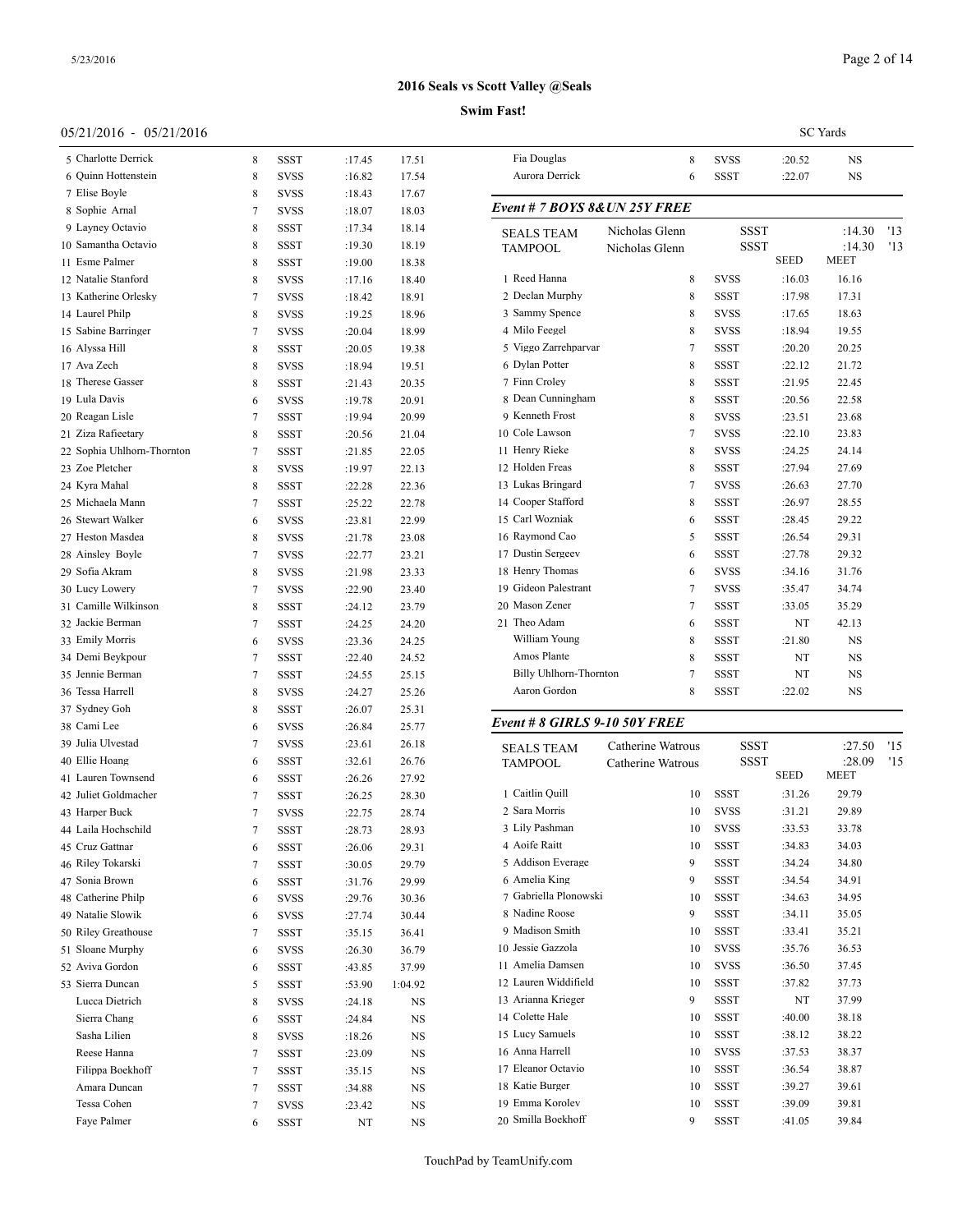## **Swim Fast!**

## 05/21/2016 - 05/21/2016

| 21 Graciela Hale     | 10 | <b>SSST</b> | :40.04 | 39.86 | 24 Sassar    |
|----------------------|----|-------------|--------|-------|--------------|
| 22 Isabel Adam       | 10 | <b>SSST</b> | :38.94 | 40.12 | 25 Oliver    |
| 23 Violet Kirby      | 10 | <b>SSST</b> | :35.34 | 40.35 | 26 Will F    |
| 24 Gloria Weinreb    | 10 | <b>SSST</b> | :39.63 | 40.43 | 27 Colin.    |
| 25 Elsa Fong         | 9  | <b>SSST</b> | NT     | 40.85 | 28 Willia    |
| 26 Ashley Townsend   | 9  | <b>SSST</b> | :42.11 | 41.58 | 29 Kierar    |
| 27 Stella Rieke      | 10 | <b>SVSS</b> | :38.35 | 41.68 | 30 Nick S    |
| 28 Mirielle Harkins  | 10 | <b>SSST</b> | :42.16 | 41.71 | 31 Luke I    |
| 29 Grace Widdifield  | 10 | <b>SSST</b> | :39.89 | 41.80 | 32 Dylan     |
| 30 Ellery Barnes     | 9  | <b>SSST</b> | :42.72 | 42.02 | 33 Max C     |
| 31 Jacqueline Ewing  | 9  | <b>SSST</b> | :43.33 | 42.65 | 34 Felix /   |
| 32 Jade Rosenberg    | 10 | <b>SSST</b> | :41.72 | 42.82 | 35 Will F    |
| 33 Ava Tomasky Cohen | 9  | <b>SVSS</b> | :40.04 | 42.89 | 36 Charli    |
| 34 Eala Sloan        | 10 | <b>SSST</b> | :41.22 | 43.50 | 37 Tomm      |
| 35 Emma Gonthier     | 9  | <b>SVSS</b> | :43.68 | 43.77 | 38 Noah 1    |
| 36 Lily Brezine      | 9  | <b>SVSS</b> | :43.25 | 44.00 | Evan I       |
| 37 Nola Palestrant   | 9  | <b>SVSS</b> | :41.06 | 44.10 |              |
| 38 Isabella Slowik   | 9  | <b>SVSS</b> | :41.77 | 44.15 | Event $#$ .  |
| 39 Esme Kasavin      | 10 | <b>SSST</b> | :47.55 | 44.34 | <b>SEALS</b> |
| 40 Ava Livesey       | 10 | <b>SSST</b> | NT     | 45.09 | TAMPC        |
| 41 Isabel Douglas    | 9  | <b>SVSS</b> | :43.88 | 45.12 |              |
| 42 Ava Burke         | 9  | <b>SVSS</b> | :43.06 | 45.41 | 1 Cat W      |
| 43 Isabel Ciccarone  | 9  | <b>SVSS</b> | :44.96 | 48.18 | 2 Reese      |
| 44 Alexis Paras      | 9  | <b>SSST</b> | :45.09 | 48.60 | 3 Belle      |
| 45 Ava Williams      | 9  | <b>SSST</b> | :46.88 | 49.44 | 4 Avery      |
| 46 Lily Freas        | 9  | <b>SSST</b> | :51.83 | 52.59 | 5 Anna l     |
| 47 Hillary Betz      | 10 | <b>SSST</b> | :53.35 | 57.33 | 6 Bella l    |
| Mattie Greenstone    | 9  | <b>SVSS</b> | :41.58 | NS    | 7 Logan      |
| Sofia Carlin         | 10 | <b>SSST</b> | :44.85 | NS    | 8 Olivia     |
|                      |    |             |        |       |              |

# *Event # 9 BOYS 9-10 50Y FREE*

| <b>SEALS TEAM</b>      | Nicholas Glenn |    |             | <b>SSST</b> | :28.61      | '14 | 11 Abby Grace       |
|------------------------|----------------|----|-------------|-------------|-------------|-----|---------------------|
| <b>TAMPOOL</b>         | Jonah Albers   |    |             | <b>ORCA</b> | :28.23      | '12 | 12 Liza Lachter     |
|                        |                |    |             | <b>SEED</b> | <b>MEET</b> |     | 13 Lucille Johnson  |
| 1 Marre Gattnar        |                | 10 | <b>SSST</b> | :28.86      | ∗<br>28.39  |     | 14 Lilli Mishalko   |
| 2 Cameron Aryanpour    |                | 10 | <b>SSST</b> | :31.30      | 30.12       |     | 15 Abby Lesher      |
| 3 Andrew Sternfels     |                | 9  | <b>SVSS</b> | :31.09      | 31.39       |     | 16 Grainne May      |
| 4 Alex Garcia          |                | 10 | <b>SSST</b> | :34.84      | 33.39       |     | 17 Bella Kiriakis   |
| 5 Ouin Concannon       |                | 10 | <b>SSST</b> | :34.30      | 34.77       |     | 18 Mia Tokarski     |
| 6 Jake Falkow          |                | 10 | <b>SVSS</b> | :34.96      | 35.78       |     | 19 Quinn Edington   |
| 7 Alex Olesky          |                | 9  | <b>SSST</b> | :35.01      | 36.44       |     | 20 Margaux Jeanm    |
| 8 Jordan Lisle         |                | 9  | <b>SSST</b> | :37.63      | 36.70       |     | 21 Mariel Moore     |
| 9 Jack Lamirand        |                | 9  | <b>SVSS</b> | :37.82      | 37.20       |     | 22 Abby Brooks      |
| 10 Nathaniel Johnson   |                | 9  | <b>SVSS</b> | :35.86      | 37.27       |     | 23 Maddie Uhlhorr   |
| 11 Jenner Jones-Orrell |                | 10 | <b>SVSS</b> | :38.17      | 39.04       |     | 24 Kylie Johnstone  |
| 12 Felix Fulton        |                | 9  | <b>SSST</b> | :40.92      | 39.32       |     | 25 Natalie Potter   |
| 13 Ethan Akram         |                | 10 | <b>SVSS</b> | :39.48      | 40.09       |     | 26 Kitty Stauffer   |
| 14 Karsten Hakes       |                | 10 | <b>SSST</b> | :39.05      | 40.89       |     | 27 Lia Pletcher     |
| 15 Max Pyfer           |                | 9  | <b>SVSS</b> | :40.90      | 41.07       |     | 28 Fiona McDermo    |
| 16 Cole Lundgren       |                | 10 | <b>SVSS</b> | :39.99      | 41.37       |     | 29 Cam Ford         |
| 17 Oliver Shore        |                | 9  | <b>SVSS</b> | :41.16      | 41.49       |     | * 30 Madeline Towns |
| 18 Wyatt Donaldsen     |                | 9  | <b>SVSS</b> | NT          | 42.07       |     | * 30 Nicole Everage |
| 19 Felix Clarkson      |                | 9  | <b>SSST</b> | :40.63      | 42.73       |     | 32 Greta Miller     |
| 20 Fields Palmer       |                | 9  | <b>SVSS</b> | :41.75      | 42.81       |     | 33 Madi Bennerotte  |
| 21 Jack Hochschild     |                | 9  | <b>SSST</b> | :42.35      | 44.14       |     | 34 Annadel Thoma    |
| 22 Hayden Margolis     |                | 10 | <b>SSST</b> | :49.65      | 45.36       |     | 35 Ella Cox         |
| 23 Nihal Dulai         |                | 10 | <b>SSST</b> | :43.87      | 46.20       |     | 36 Adeline Johnsor  |

| , таэс.             |    |             |         |                 |  |
|---------------------|----|-------------|---------|-----------------|--|
|                     |    |             |         | <b>SC</b> Yards |  |
| 24 Sassan Javaheri  | 9  | SSST        | :45.86  | 46.34           |  |
| 25 Oliver Lucchese  | 10 | SSST        | :43.90  | 46.63           |  |
| 26 Will Freas       | 9  | <b>SSST</b> | :47.96  | 47.78           |  |
| 27 Colin Judson     | 9  | <b>SSST</b> | :51.82  | 47.91           |  |
| 28 William Sullivan | 9  | SSST        | :49.34  | 48.59           |  |
| 29 Kieran Green     | 10 | <b>SSST</b> | :49.56  | 48.80           |  |
| 30 Nick Sergeev     | 9  | <b>SSST</b> | :51.21  | 50.52           |  |
| 31 Luke Lundgren    | 10 | <b>SVSS</b> | :52.17  | 50.75           |  |
| 32 Dylan McDermott  | 10 | <b>SSST</b> | :49.48  | 51.23           |  |
| 33 Max Cohen        | 9  | <b>SVSS</b> | :43.98  | 51.37           |  |
| 34 Felix Adam       | 9  | <b>SSST</b> | :52.10  | 52.04           |  |
| 35 Will Ford        | 10 | <b>SSST</b> | :54.12  | 54.92           |  |
| 36 Charlie McAuley  | 9  | <b>SSST</b> | :54.09  | 55.16           |  |
| 37 Tommy Lovett     | 10 | <b>SSST</b> | 1:00.92 | 1:06.62         |  |
| 38 Noah Brown       | 9  | <b>SSST</b> | 1:10.35 | 1:08.46         |  |
| Evan Freas          | 9  | <b>SSST</b> | NT      | NS              |  |
|                     |    |             |         |                 |  |

## *Event # 10 GIRLS 11-12 50Y FREE*

| <b>SEALS TEAM</b>          | Kelly Garrett |    | SSST        |             | :26.55 | '04 |
|----------------------------|---------------|----|-------------|-------------|--------|-----|
| <b>TAMPOOL</b>             | Kira Carney   |    | SVST        |             | :26.39 | '14 |
|                            |               |    |             | <b>SEED</b> | MEET   |     |
| 1 Cat Watrous              |               | 11 | SSST        | :29.99      | 27.60  |     |
| 2 Reese Dahlgren           |               | 12 | SSST        | :28.98      | 28.51  |     |
| 3 Belle Grace              |               | 12 | <b>SVSS</b> | :28.71      | 28.74  |     |
| 4 Avery Emison             |               | 12 | SVSS        | :29.64      | 29.72  |     |
| 5 Anna Plante              |               | 12 | SSST        | :30.28      | 29.77  |     |
| 6 Bella Hare-Leiva         |               | 12 | <b>SVSS</b> | :30.53      | 29.84  |     |
| 7 Logan Citroen            |               | 12 | SSST        | :31.21      | 30.57  |     |
| 8 Olivia Jarvie            |               | 11 | <b>SVSS</b> | :30.38      | 30.62  |     |
| 9 Serafina Carlucci        |               | 12 | SSST        | :30.97      | 30.79  |     |
| 10 Ariana Greenberg        |               | 11 | SVSS        | :32.36      | 30.96  |     |
| 11 Abby Grace              |               | 11 | SVSS        | :30.63      | 31.14  |     |
| 12 Liza Lachter            |               | 12 | SSST        | :31.87      | 31.68  |     |
| 13 Lucille Johnson         |               | 11 | <b>SVSS</b> | :31.77      | 31.91  |     |
| 14 Lilli Mishalko          |               | 11 | <b>SVSS</b> | :32.47      | 32.06  |     |
| 15 Abby Lesher             |               | 12 | <b>SVSS</b> | :32.10      | 32.30  |     |
| 16 Grainne May             |               | 12 | SSST        | :33.94      | 32.45  |     |
| 17 Bella Kiriakis          |               | 11 | SVSS        | :33.81      | 32.59  |     |
| 18 Mia Tokarski            |               | 12 | SSST        | NT          | 32.65  |     |
| 19 Quinn Edington          |               | 11 | <b>SVSS</b> | :32.48      | 32.93  |     |
| 20 Margaux Jeanmonod       |               | 12 | SSST        | :33.10      | 33.08  |     |
| 21 Mariel Moore            |               | 11 | SSST        | :34.62      | 33.22  |     |
| 22 Abby Brooks             |               | 12 | <b>SSST</b> | :34.30      | 33.35  |     |
| 23 Maddie Uhlhorn-Thornton |               | 11 | SSST        | :33.43      | 33.46  |     |
| 24 Kylie Johnstone         |               | 11 | SSST        | :33.15      | 33.50  |     |
| 25 Natalie Potter          |               | 11 | SSST        | :34.50      | 33.52  |     |
| 26 Kitty Stauffer          |               | 11 | <b>SVSS</b> | :32.13      | 33.64  |     |
| 27 Lia Pletcher            |               | 12 | SVSS        | :34.41      | 33.77  |     |
| 28 Fiona McDermott         |               | 12 | SSST        | :35.95      | 33.85  |     |
| 29 Cam Ford                |               | 11 | <b>SVSS</b> | :34.49      | 34.68  |     |
| * 30 Madeline Townsend     |               | 11 | SSST        | :35.07      | 34.75  |     |
| * 30 Nicole Everage        |               | 11 | SSST        | :34.21      | 34.75  |     |
| 32 Greta Miller            |               | 11 | <b>SVSS</b> | :35.77      | 35.46  |     |
| 33 Madi Bennerotte         |               | 12 | SSST        | :35.00      | 35.90  |     |
| 34 Annadel Thomas          |               | 11 | <b>SVSS</b> | :35.25      | 35.92  |     |
| 35 Ella Cox                |               | 11 | <b>SVSS</b> | :34.90      | 36.31  |     |
| 36 Adeline Johnson         |               | 11 | <b>SVSS</b> | :35.94      | 36.53  |     |
|                            |               |    |             |             |        |     |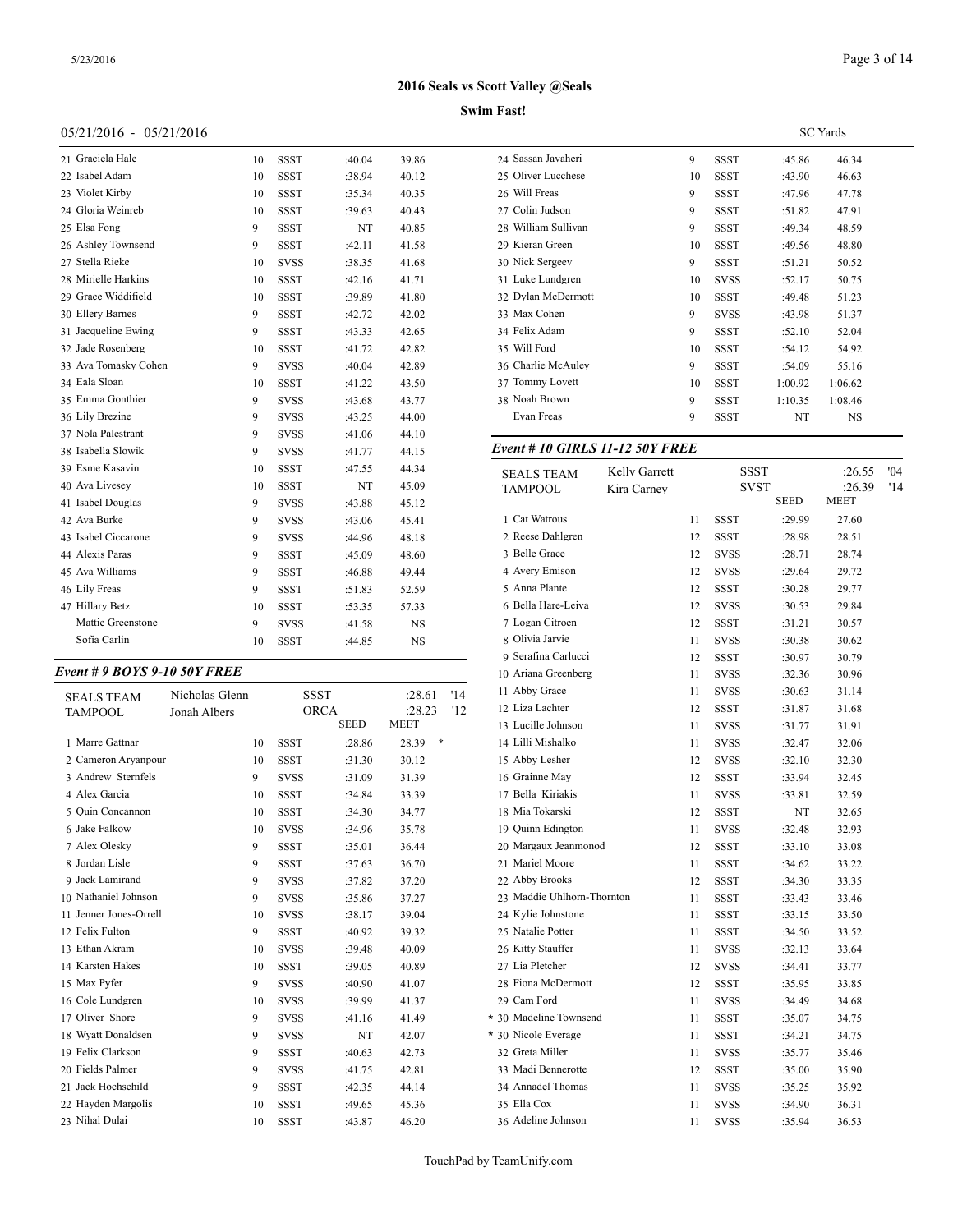## **Swim Fast!**

## 05/21/2016 - 05/21/2016

| 37 Tawny Strotz      | 11 | SSST        | :35.60  | 36.57     | 8 Jessica   |
|----------------------|----|-------------|---------|-----------|-------------|
| 38 Toby Petersen     | 12 | <b>SVSS</b> | :35.28  | 36.93     | 9 Sophia    |
| 39 Paula Castillo Hi | 11 | <b>SVSS</b> | :37.65  | 38.12     | 10 Nikola   |
| 40 Keira Connolly    | 11 | <b>SSST</b> | :41.65  | 41.25     | 11 Phoen    |
| 41 Sadie Scholz      | 12 | <b>SVSS</b> | :38.85  | 41.47     | 12 Samm     |
| 42 Scarlett Goh      | 11 | <b>SSST</b> | :44.10  | 44.36     | 13 Lina N   |
| 43 Jane Newbegin     | 11 | <b>SSST</b> | :43.59  | 46.14     | 14 Bella l  |
| 44 Kimia Pourmehr    | 12 | <b>SSST</b> | :36.10  | 1:07.11   | 15 Ceci N   |
| EX Hailey Moll       | 11 | SSST        | NT      | 30.96     | $16$ Skye S |
| Mia Carp             | 12 | <b>SSST</b> | 1:09.57 | <b>NS</b> | 17 Mei T    |
| Ally Harris          | 12 | SSST        | :39.99  | <b>NS</b> | 18 Phoeb    |
| Malia Fredrich       | 12 | <b>SSST</b> | :32.25  | NS        | 19 Gray 7   |
| Samantha Smith       | 12 | <b>SSST</b> | :33.42  | <b>NS</b> | 20 Skylar   |
| Ilea Walters         | 12 | <b>SVSS</b> | :31.79  | NS        | 21 Camila   |
|                      |    |             |         |           |             |

## *Event # 11 BOYS 11-12 50Y FREE*

| <b>SEALS TEAM</b>      | Theo Andrews |    | <b>SSST</b> |             | :25.15      | '11 |                               |                |             |             |             |
|------------------------|--------------|----|-------------|-------------|-------------|-----|-------------------------------|----------------|-------------|-------------|-------------|
| <b>TAMPOOL</b>         | Theo Andrews |    | <b>SSST</b> |             | :25.15      | '11 | Event #13 BOYS 13-14 50Y FREE |                |             |             |             |
|                        |              |    |             | <b>SEED</b> | <b>MEET</b> |     | <b>SEALS TEAM</b>             | Zack Glenn     | <b>SSST</b> |             | :23.0       |
| 1 Nicolas Owenson      |              | 12 | <b>SSST</b> | :27.97      | 27.69       |     | <b>TAMPOOL</b>                | Daniel Hardman | <b>RHS</b>  |             | :22.7       |
| 2 Ty Anders Fong       |              | 12 | <b>SSST</b> | :29.28      | 28.71       |     |                               |                |             | <b>SEED</b> | <b>MEET</b> |
| 3 Elliot Gelbach       |              | 12 | <b>SVSS</b> | :30.78      | 29.91       |     | 1 Zihao Wang                  | 14             | <b>SSST</b> | :25.02      | 23.28       |
| 4 Lucien Roose         |              | 12 | <b>SSST</b> | :31.15      | 30.08       |     | 2 Dwight Bellisimo            | 14             | <b>SVSS</b> | :23.82      | 23.64       |
| 5 Robert Placak        |              | 11 | <b>SSST</b> | :31.29      | 30.73       |     | 3 Orion Ma                    | 14             | <b>SSST</b> | :24.04      | 24.09       |
| 6 Dexter Watenpaugh    |              | 12 | <b>SSST</b> | :31.96      | 31.48       |     | 4 Luther Fong                 | 14             | <b>SSST</b> | :26.64      | 26.43       |
| 7 Luke Feegel          |              | 12 | <b>SVSS</b> | :31.68      | 31.55       |     | 5 Avery Fischbach             | 13             | <b>SSST</b> | :28.00      | 27.41       |
| 8 Tristan Rata         |              | 12 | <b>SSST</b> | :30.62      | 32.12       |     | 6 Rowan Davis                 | 14             | <b>SSST</b> | :26.96      | 27.69       |
| 9 Gus Burke            |              | 11 | <b>SVSS</b> | :32.42      | 32.81       |     | 7 Marc-Antoine Maync          | 13             | <b>SSST</b> | :27.97      | 27.75       |
| 10 Jack Spence         |              | 11 | <b>SVSS</b> | :33.09      | 33.60       |     | 8 Marshall Sekula             | 13             | <b>SSST</b> | :30.06      | 28.73       |
| 11 Zachary Holzer      |              | 12 | <b>SSST</b> | :33.91      | 33.86       |     | 9 Cole Ford                   | 14             | <b>SVSS</b> | :28.47      | 28.93       |
| 12 Luke Stickley       |              | 11 | <b>SSST</b> | :35.32      | 33.93       |     | 10 Cade Smith                 | 14             | <b>SSST</b> | :27.98      | 28.99       |
| 13 Garrett Mason       |              | 11 | <b>SSST</b> | :35.10      | 34.28       |     | 11 Avery Plotts               | 13             | <b>SSST</b> | :31.27      | 30.10       |
| 14 Milo Margolis       |              | 12 | <b>SSST</b> | :36.20      | 34.36       |     | 12 Maury Schultz              | 13             | <b>SVSS</b> | :30.27      | 30.13       |
| 15 Andrew Kirz         |              | 12 | <b>SVSS</b> | :35.42      | 34.87       |     | 13 Eno Begic-Toepfer          | 14             | <b>SSST</b> | NT          | 30.21       |
| 16 Jackson Buck        |              | 11 | <b>SVSS</b> | :34.75      | 36.23       |     | 14 Ethan Rosegard             | 13             | <b>SVSS</b> | :31.50      | 30.43       |
| 17 Alvaro Garcia       |              | 12 | <b>SSST</b> | :36.98      | 36.61       |     | 15 Nick Miller                | 14             | <b>SSST</b> | :29.78      | 30.89       |
| 18 Bryce Mason         |              | 11 | <b>SSST</b> | :38.05      | 36.93       |     | 16 Joshua Holzer              | 14             | <b>SSST</b> | :32.33      | 31.34       |
| 19 Owen Bourdages      |              | 11 | <b>SSST</b> | :39.29      | 38.33       |     | 17 Grayson Everage            | 13             | <b>SSST</b> | :30.90      | 31.35       |
| 20 Sam Ross            |              | 12 | <b>SSST</b> | :40.00      | 39.24       |     | 18 Nathan Smoker              | 13             | <b>SSST</b> | :31.60      | 31.90       |
| 21 Lukas Plotts        |              | 11 | <b>SSST</b> | :37.86      | 39.66       |     | 19 Foster Lehman              | 13             | <b>SSST</b> | :32.48      | 32.38       |
| Nick Scruton           |              | 11 | <b>SSST</b> | :31.30      | <b>NS</b>   |     | 20 Malkolm Armour             | 13             | <b>SVSS</b> | :33.06      | 32.75       |
| Ethan Ngo              |              | 11 | <b>SSST</b> | :38.54      | <b>NS</b>   |     | 21 Arman Tavacoli             | 13             | <b>SSST</b> | :31.34      | 33.68       |
| <b>August Buessing</b> |              | 11 | <b>SSST</b> | :34.33      | <b>NS</b>   |     | <b>EX Noah Erikson</b>        | 13             | <b>SSST</b> | :25.12      | 24.73       |
| Charlie Kingman        |              | 11 | <b>SSST</b> | :40.77      | <b>NS</b>   |     | Curtis Ma                     | 14             | <b>SSST</b> | :25.01      | <b>NS</b>   |
|                        |              |    |             |             |             |     |                               |                |             |             |             |

# *Event # 12 GIRLS 13-14 50Y FREE*

| <b>SEALS TEAM</b><br><b>TAMPOOL</b> | Annie Whalen<br>Annie Whalen |    | SSST<br><b>SSST</b> | <b>SEED</b> | :25.88<br>:25.80<br><b>MEET</b> | 12<br>'12 | <b>SEALS TEAM</b><br><b>TAMPOOL</b> |
|-------------------------------------|------------------------------|----|---------------------|-------------|---------------------------------|-----------|-------------------------------------|
| 1 Kalia Firmage                     |                              | 14 | <b>SSST</b>         | :27.21      | 26.71                           |           | 1 Natalie Galuszk                   |
| 2 Kyra Carney                       |                              | 14 | <b>SVSS</b>         | NT          | 26.77                           |           | 2 Tessa Pares                       |
| 3 Shannon Watridge                  |                              | 13 | <b>SSST</b>         | :27.86      | 27.16                           |           | 3 Alexa Zener                       |
| 4 Sarah Erikson                     |                              | 14 | <b>SSST</b>         | :28.75      | 27.81                           |           | 4 Christine Watrid                  |
| 5 Jada Andrews                      |                              | 14 | <b>SSST</b>         | :28.54      | 28.16                           |           | 5 Talita Stiles                     |
| 6 Lauren Pyfer                      |                              | 14 | <b>SVSS</b>         | :28.58      | 28.39                           |           | 6 Kira Barnes                       |
| 7 Abby Moll                         |                              | 13 | <b>SSST</b>         | :29.16      | 28.80                           |           | 7 Zoe Kahn                          |

|                      |    |             | <b>SC</b> Yards |           |  |
|----------------------|----|-------------|-----------------|-----------|--|
| 8 Jessica Bukowski   | 13 | <b>SSST</b> | :32.41          | 29.12     |  |
| 9 Sophia Brooks      | 13 | <b>SSST</b> | :28.98          | 29.18     |  |
| 10 Nikola Weisman    | 14 | <b>SVSS</b> | :28.72          | 29.51     |  |
| Phoenix Vogel<br>11  | 13 | <b>SSST</b> | :30.12          | 30.28     |  |
| Sammy Scruton<br>12  | 13 | <b>SSST</b> | :31.04          | 30.65     |  |
| 13 Lina Mizukami     | 14 | <b>SSST</b> | :31.55          | 30.81     |  |
| 14 Bella Larson      | 13 | <b>SSST</b> | :31.90          | 31.68     |  |
| 15 Ceci Meade        | 13 | <b>SSST</b> | :31.45          | 31.72     |  |
| 16 Skye Stewart      | 13 | <b>SSST</b> | :31.39          | 31.90     |  |
| 17 Mei Thomas        | 14 | <b>SSST</b> | :33.23          | 32.39     |  |
| 18 Phoebe Greathouse | 13 | <b>SSST</b> | :33.37          | 33.77     |  |
| 19 Gray Timberlake   | 14 | SSST        | :34.77          | 34.61     |  |
| 20 Skylar Strotz     | 13 | <b>SSST</b> | :35.33          | 34.95     |  |
| 21 Camila Alfonso    | 14 | <b>SSST</b> | :35.95          | 37.13     |  |
| 22 Hannah Becker     | 14 | <b>SSST</b> | :46.81          | 50.33     |  |
| Chloe Jeanmonod      | 13 | <b>SSST</b> | :30.35          | <b>NS</b> |  |
| Emilia Rivers        | 13 | <b>SSST</b> | :34.75          | <b>NS</b> |  |

| <b>SEALS TEAM</b>    | Zack Glenn     |             | <b>SSST</b>               | :23.03                | '13 |
|----------------------|----------------|-------------|---------------------------|-----------------------|-----|
| <b>TAMPOOL</b>       | Daniel Hardman |             | <b>RHS</b><br><b>SEED</b> | :22.70<br><b>MEET</b> | '13 |
| 1 Zihao Wang         | 14             | <b>SSST</b> | :25.02                    | 23.28                 |     |
| 2 Dwight Bellisimo   | 14             | <b>SVSS</b> | :23.82                    | 23.64                 |     |
| 3 Orion Ma           | 14             | <b>SSST</b> | :24.04                    | 24.09                 |     |
| 4 Luther Fong        | 14             | <b>SSST</b> | :26.64                    | 26.43                 |     |
| 5 Avery Fischbach    | 13             | <b>SSST</b> | :28.00                    | 27.41                 |     |
| 6 Rowan Davis        | 14             | <b>SSST</b> | :26.96                    | 27.69                 |     |
| 7 Marc-Antoine Maync | 13             | <b>SSST</b> | :27.97                    | 27.75                 |     |
| 8 Marshall Sekula    | 13             | <b>SSST</b> | :30.06                    | 28.73                 |     |
| 9 Cole Ford          | 14             | <b>SVSS</b> | :28.47                    | 28.93                 |     |
| 10 Cade Smith        | 14             | <b>SSST</b> | :27.98                    | 28.99                 |     |
| 11 Avery Plotts      | 13             | <b>SSST</b> | :31.27                    | 30.10                 |     |
| 12 Maury Schultz     | 13             | <b>SVSS</b> | :30.27                    | 30.13                 |     |
| 13 Eno Begic-Toepfer | 14             | <b>SSST</b> | NT                        | 30.21                 |     |
| 14 Ethan Rosegard    | 13             | <b>SVSS</b> | :31.50                    | 30.43                 |     |
| 15 Nick Miller       | 14             | <b>SSST</b> | :29.78                    | 30.89                 |     |
| 16 Joshua Holzer     | 14             | <b>SSST</b> | :32.33                    | 31.34                 |     |
| 17 Grayson Everage   | 13             | <b>SSST</b> | :30.90                    | 31.35                 |     |
| 18 Nathan Smoker     | 13             | <b>SSST</b> | :31.60                    | 31.90                 |     |
| 19 Foster Lehman     | 13             | <b>SSST</b> | :32.48                    | 32.38                 |     |
| 20 Malkolm Armour    | 13             | <b>SVSS</b> | :33.06                    | 32.75                 |     |
| 21 Arman Tavacoli    | 13             | <b>SSST</b> | :31.34                    | 33.68                 |     |
| EX Noah Erikson      | 13             | <b>SSST</b> | :25.12                    | 24.73                 |     |
| Curtis Ma            | 14             | <b>SSST</b> | :25.01                    | NS                    |     |
|                      |                |             |                           |                       |     |

## *Event # 14 GIRLS 15-18 100Y FREE*

| <b>SEALS TEAM</b><br><b>TAMPOOL</b> | Michele Cherrick<br>Sasha Petrova | SSST<br>SSST | <b>SEED</b> | :55.31<br>:55.49<br><b>MEET</b> | '83<br>'12 |
|-------------------------------------|-----------------------------------|--------------|-------------|---------------------------------|------------|
| 1 Natalie Galuszka                  | 18                                | <b>SVSS</b>  | NT          | 58.93                           |            |
| 2 Tessa Pares                       | 15                                | SSST         | NT          | 1:00.70                         |            |
| 3 Alexa Zener                       | 18                                | <b>SSST</b>  | NT          | 1:00.87                         |            |
| 4 Christine Watridge                | 16                                | SSST         | 1:01.71     | 1:01.62                         |            |
| 5 Talita Stiles                     | 16                                | <b>SVSS</b>  | NT          | 1:04.45                         |            |
| 6 Kira Barnes                       | 15                                | <b>SVSS</b>  | 1:05.83     | 1:05.90                         |            |
| 7 Zoe Kahn                          | 16                                | <b>SSST</b>  | NT          | 1:08.10                         |            |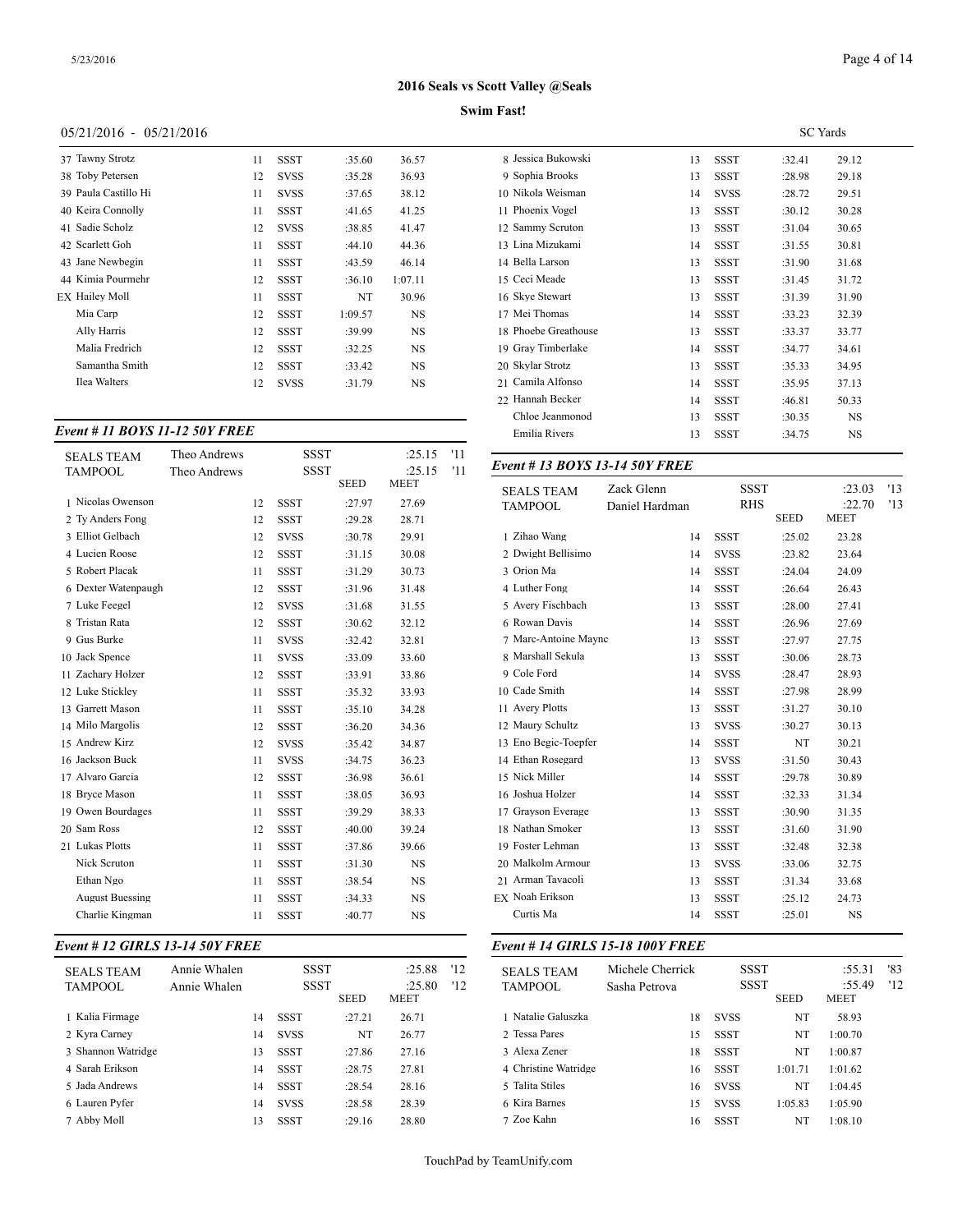## **Swim Fast!**

## 05/21/2016 - 05/21/2016

| 8 Alazais Walters | 16 | <b>SVSS</b> | NT      | 1:09.67 | 30 Cather  |
|-------------------|----|-------------|---------|---------|------------|
| Lauren Lombardi   | 16 | <b>SVSS</b> | 1:05.69 | NS      | 31 Cruz 0  |
| Lily Ignon        | 15 | <b>SSST</b> | NT      | NS      | 32 Lucca   |
| Nicole Gamboa     | 18 | <b>SSST</b> | 1:03.14 | NS      | 33 Ellie F |
| Sami Buda         | 15 | <b>SSST</b> | NT      | NS      | 34 Laurer  |
| Emma Tiernan      | 15 | <b>SSST</b> | 1:11.15 | NS      | 35 Cami 1  |
| Leah Gustafson    | 15 | <b>SSST</b> | NT      | NS      | 36 Natali  |
|                   |    |             |         |         |            |

## *Event # 15 BOYS 15-18 100Y FREE*

| <b>SEALS TEAM</b>       | Pete Semone      |             | <b>SSST</b> | :49.18      | '84 | 39 Sonia Brown         |
|-------------------------|------------------|-------------|-------------|-------------|-----|------------------------|
| <b>TAMPOOL</b>          | Jonathan Farbman |             | <b>ORCA</b> | :49.16      | '14 | 40 Aviva Gordon        |
|                         |                  |             | <b>SEED</b> | <b>MEET</b> |     | 41 Sloane Murphy       |
| 1 Jackson Hettler       | 18               | SSST        | :52.00      | 52.10       |     | Sasha Lilien           |
| 2 Dea Edington          | 17               | <b>SVSS</b> | :54.30      | 52.21       |     | Sophia Uhlhorn-        |
| 3 Ryan Stiles           | 18               | <b>SVSS</b> | NT          | 53.84       |     | Reese Hanna            |
| 4 Tristan Maass         | 16               | SSST        | :54.00      | 55.27       |     | Tessa Cohen            |
| 5 Cole Porter           | 18               | <b>SVSS</b> | :55.85      | 55.44       |     | Fia Douglas            |
| 6 Riley Stray           | 17               | <b>SVSS</b> | NT          | 56.64       |     | Laila Hochschile       |
| 7 Wes Porter            | 15               | <b>SVSS</b> | NT          | 59.76       |     | <b>Riley Greathous</b> |
| 8 Peter Veh             | 15               | <b>SSST</b> | NT          | 1:02.78     |     | Fave Palmer            |
| 9 Sam Wortzman          | 16               | <b>SVSS</b> | 1:05.16     | 1:04.91     |     | Aurora Derrick         |
| 10 Chris Holden-Wingate | 16               | <b>SSST</b> | 1:04.01     | 1:06.46     |     | Riley Tokarski         |
| Jonah Buessing          | 15               | SSST        | 1:10.45     | <b>NS</b>   |     | Sierra Chang           |
|                         |                  |             |             |             |     |                        |

## *Event # 16 GIRLS 8&UN 25Y BACK*

| <b>SEALS TEAM</b>    | Caitlin Ouill<br>Caitlin Quill |        | <b>SSST</b><br><b>SSST</b> |             | :18.47<br>:19.41 | '14<br>'14 | Event #17 BOYS 8& UN 25Y BACK    |                   |             |             |                  |
|----------------------|--------------------------------|--------|----------------------------|-------------|------------------|------------|----------------------------------|-------------------|-------------|-------------|------------------|
| <b>TAMPOOL</b>       |                                |        |                            | <b>SEED</b> | <b>MEET</b>      |            |                                  |                   |             |             |                  |
| 1 Charlotte Derrick  |                                | 8      | <b>SSST</b>                | :20.75      | 20.17            |            | <b>SEALS TEAM</b>                | Theo Andrews      | <b>SSST</b> | <b>WAVE</b> | :17.85<br>:17.19 |
| 2 Mirabel Arlander   |                                | 8      | <b>SSST</b>                | :21.76      | 20.91            |            | <b>TAMPOOL</b>                   | Finn Aune         |             | <b>SEED</b> | <b>MEET</b>      |
| 3 Claire Beneda      |                                | 8      | <b>SVSS</b>                | :21.20      | 21.13            |            | 1 Declan Murphy                  | 8                 | <b>SSST</b> | :20.84      | 21.07            |
| 4 Laurel Philp       |                                | 8      | <b>SVSS</b>                | :21.05      | 21.20            |            | 2 Sammy Spence                   | 8                 | <b>SVSS</b> | :23.78      | 24.36            |
| 5 Margeaux Davis     |                                | 8      | <b>SSST</b>                | :21.83      | 21.52            |            | 3 Asa Turner                     | 7                 | <b>SVSS</b> | :24.28      | 24.74            |
| 6 Audrey Strong      |                                | 8      | <b>SVSS</b>                | :23.83      | 21.79            |            | 4 Bradley Stanford               | 8                 | <b>SVSS</b> | :24.23      | 25.25            |
| 7 Ouinn Hottenstein  |                                | 8      | <b>SVSS</b>                | :21.43      | 21.95            |            | 5 Aaron Gordon                   | 8                 | <b>SSST</b> | NT          | 25.57            |
| 8 Zoe Pletcher       |                                | 8      | <b>SVSS</b>                | :25.75      | 23.17            |            | 6 Finn Crolev                    | 8                 | <b>SSST</b> | :25.68      | 26.66            |
| 9 Annika Hakes       |                                | 8      | <b>SSST</b>                | :23.86      | 23.56            |            | 7 Henry Rieke                    | 8                 | <b>SVSS</b> | :25.51      | 26.72            |
| 10 Therese Gasser    |                                | 8      | <b>SSST</b>                | :24.59      | 24.00            |            | 8 Dean Cunningham                | 8                 | <b>SSST</b> | :24.60      | 26.85            |
| 11 Lucy Lowery       |                                | 7      | <b>SVSS</b>                | :24.05      | 24.28            |            | 9 Viggo Zarrehparvar             | 7                 | <b>SSST</b> | :29.79      | 27.31            |
| 12 Sophie Arnal      |                                | 7      | <b>SVSS</b>                | :23.36      | 24.32            |            | 10 Milo Feegel                   | 8                 | <b>SVSS</b> | :25.17      | 27.55            |
| 13 Sabine Barringer  |                                | 7      | <b>SVSS</b>                | :24.49      | 24.45            |            | 11 Cole Lawson                   | $7\phantom{.0}$   | <b>SVSS</b> | :27.53      | 28.76            |
| 14 Ceci Murdoch      |                                | 8      | <b>SVSS</b>                | :25.10      | 25.13            |            | 12 Kenneth Frost                 | 8                 | <b>SVSS</b> | :28.13      | 29.18            |
| 15 Samantha Octavio  |                                | 8      | <b>SSST</b>                | :25.44      | 25.38            |            | 13 Dylan Potter                  | 8                 | <b>SSST</b> | :27.30      | 30.18            |
| 16 Jackie Berman     |                                | 7      | <b>SSST</b>                | :27.20      | 25.44            |            | 14 Lukas Bringard                | $7\phantom{.0}$   | <b>SVSS</b> | :27.78      | 31.24            |
| 17 Heston Masdea     |                                | 8      | <b>SVSS</b>                | :27.56      | 26.37            |            | 15 Carl Wozniak                  | 6                 | <b>SSST</b> | :29.27      | 34.95            |
| 18 Lula Davis        |                                | 6      | <b>SVSS</b>                | :26.99      | 26.88            |            | 16 Henry Thomas                  | 6                 | <b>SVSS</b> | :41.30      | 36.34            |
| 19 Kyra Mahal        |                                | 8      | <b>SSST</b>                | :26.12      | 26.91            |            | 17 Cooper Stafford               | 8                 | <b>SSST</b> | :32.94      | 37.02            |
| 20 Harper Buck       |                                | 7      | <b>SVSS</b>                | :29.51      | 27.02            |            | 18 Raymond Cao                   | 5                 | <b>SSST</b> | NT          | 39.48            |
| 21 Jennie Berman     |                                | 7      | <b>SSST</b>                | :29.78      | 27.03            |            | 19 Dustin Sergeev                | 6                 | <b>SSST</b> | :48.42      | 40.23            |
| 22 Emily Morris      |                                | 6      | <b>SVSS</b>                | :28.61      | 27.47            |            | 20 Mason Zener                   | $7\phantom{.0}$   | <b>SSST</b> | :44.38      | 42.67            |
| 23 Camille Wilkinson |                                | 8      | <b>SSST</b>                | :29.41      | 27.68            |            | 21 Gideon Palestrant             | 7                 | <b>SVSS</b> | :34.73      | 44.20            |
| 24 Julia Ulvestad    |                                | 7      | <b>SVSS</b>                | :28.39      | 28.02            |            | William Young                    | 8                 | <b>SSST</b> | :29.74      | <b>NS</b>        |
| 25 Sydney Goh        |                                | 8      | <b>SSST</b>                | :27.77      | 28.32            |            |                                  |                   |             |             |                  |
| 26 Ziza Rafieetary   |                                | 8      | <b>SSST</b>                | :27.43      | 29.01            |            | Event # 18 GIRLS $9-10$ 50Y BACK |                   |             |             |                  |
| 27 Tessa Harrell     |                                | 8      | <b>SVSS</b>                | :29.80      | 29.99            |            | <b>SEALS TEAM</b>                | Catherine Watrous | <b>SSST</b> |             | :32.29           |
| 28 Demi Beykpour     |                                | $\tau$ | <b>SSST</b>                | :28.19      | 30.30            |            | <b>TAMPOOL</b>                   | Catherine Watrous | <b>SSST</b> |             | :33.78           |
| 29 Stewart Walker    |                                | 6      | <b>SVSS</b>                | :34.51      | 30.84            |            |                                  |                   |             | <b>SEED</b> | <b>MEET</b>      |

|                         |                |             | <b>SC</b> Yards |           |  |
|-------------------------|----------------|-------------|-----------------|-----------|--|
| 30 Catherine Philp      | 6              | <b>SVSS</b> | :30.19          | 30.99     |  |
| 31 Cruz Gattnar         | 6              | <b>SSST</b> | :36.15          | 31.85     |  |
| 32 Lucca Dietrich       | 8              | <b>SVSS</b> | :33.46          | 33.39     |  |
| 33 Ellie Hoang          | 6              | <b>SSST</b> | :39.83          | 33.51     |  |
| 34 Lauren Townsend      | 6              | <b>SSST</b> | :26.84          | 33.69     |  |
| 35 Cami Lee             | 6              | <b>SVSS</b> | :31.38          | 33.86     |  |
| 36 Natalie Slowik       | 6              | <b>SVSS</b> | :33.79          | 35.40     |  |
| 37 Sofia Akram          | 8              | <b>SVSS</b> | :27.51          | 35.96     |  |
| 38 Lyla Harris          | 8              | <b>SVSS</b> | :30.41          | 36.39     |  |
| 39 Sonia Brown          | 6              | SSST        | :37.86          | 37.17     |  |
| 40 Aviva Gordon         | 6              | <b>SSST</b> | :43.71          | 42.18     |  |
| 41 Sloane Murphy        | 6              | <b>SVSS</b> | :30.94          | 43.50     |  |
| Sasha Lilien            | 8              | <b>SVSS</b> | :25.24          | <b>NS</b> |  |
| Sophia Uhlhorn-Thornton | 7              | <b>SSST</b> | :34.73          | <b>NS</b> |  |
| Reese Hanna             | $\tau$         | <b>SSST</b> | :27.51          | <b>NS</b> |  |
| Tessa Cohen             | 7              | <b>SVSS</b> | :27.04          | <b>NS</b> |  |
| Fia Douglas             | 8              | <b>SVSS</b> | :26.98          | <b>NS</b> |  |
| Laila Hochschild        | $\tau$         | <b>SSST</b> | :35.46          | <b>NS</b> |  |
| <b>Riley Greathouse</b> | $\overline{7}$ | <b>SSST</b> | :37.10          | <b>NS</b> |  |
| Faye Palmer             | 6              | <b>SSST</b> | NT              | <b>NS</b> |  |
| Aurora Derrick          | 6              | <b>SSST</b> | :28.08          | <b>NS</b> |  |
| Riley Tokarski          | 7              | <b>SSST</b> | :33.57          | <b>NS</b> |  |
| Sierra Chang            | 6              | <b>SSST</b> | :31.34          | <b>NS</b> |  |
| Sierra Duncan           | 5              | <b>SSST</b> | 1:42.57         | <b>NS</b> |  |
| Amara Duncan            | 7              | <b>SSST</b> | :50.61          | <b>NS</b> |  |

| <b>SEALS TEAM</b><br><b>TAMPOOL</b> | Theo Andrews<br>Finn Aune |             | <b>SSST</b><br>WAVE<br><b>SEED</b> | :17.85<br>:17.19<br><b>MEET</b> | '07<br>'12 |
|-------------------------------------|---------------------------|-------------|------------------------------------|---------------------------------|------------|
| 1 Declan Murphy                     | 8                         | <b>SSST</b> | :20.84                             | 21.07                           |            |
| 2 Sammy Spence                      | 8                         | <b>SVSS</b> | :23.78                             | 24.36                           |            |
| 3 Asa Turner                        | 7                         | <b>SVSS</b> | :24.28                             | 24.74                           |            |
| 4 Bradley Stanford                  | 8                         | <b>SVSS</b> | :24.23                             | 25.25                           |            |
| 5 Aaron Gordon                      | 8                         | <b>SSST</b> | NT                                 | 25.57                           |            |
| 6 Finn Croley                       | 8                         | <b>SSST</b> | :25.68                             | 26.66                           |            |
| 7 Henry Rieke                       | 8                         | <b>SVSS</b> | :25.51                             | 26.72                           |            |
| 8 Dean Cunningham                   | 8                         | <b>SSST</b> | :24.60                             | 26.85                           |            |
| 9 Viggo Zarrehparvar                | $\tau$                    | <b>SSST</b> | :29.79                             | 27.31                           |            |
| 10 Milo Feegel                      | 8                         | <b>SVSS</b> | :25.17                             | 27.55                           |            |
| 11 Cole Lawson                      | 7                         | <b>SVSS</b> | :27.53                             | 28.76                           |            |
| 12 Kenneth Frost                    | 8                         | <b>SVSS</b> | :28.13                             | 29.18                           |            |
| 13 Dylan Potter                     | 8                         | <b>SSST</b> | :27.30                             | 30.18                           |            |
| 14 Lukas Bringard                   | 7                         | <b>SVSS</b> | :27.78                             | 31.24                           |            |
| 15 Carl Wozniak                     | 6                         | <b>SSST</b> | :29.27                             | 34.95                           |            |
| 16 Henry Thomas                     | 6                         | <b>SVSS</b> | :41.30                             | 36.34                           |            |
| 17 Cooper Stafford                  | 8                         | <b>SSST</b> | :32.94                             | 37.02                           |            |
| 18 Raymond Cao                      | 5                         | <b>SSST</b> | NT                                 | 39.48                           |            |
| 19 Dustin Sergeev                   | 6                         | <b>SSST</b> | :48.42                             | 40.23                           |            |
| 20 Mason Zener                      | $\tau$                    | <b>SSST</b> | :44.38                             | 42.67                           |            |
| 21 Gideon Palestrant                | 7                         | <b>SVSS</b> | :34.73                             | 44.20                           |            |
| William Young                       | 8                         | <b>SSST</b> | :29.74                             | <b>NS</b>                       |            |
| Event # 18 GIRLS 9-10 50Y BACK      |                           |             |                                    |                                 |            |
| <b>SEALS TEAM</b>                   | Catherine Watrous         |             | <b>SSST</b>                        | :32.29                          | '15        |
| <b>TAMPOOL</b>                      | Catherine Watrous         |             | <b>SSST</b><br><b>SEED</b>         | :33.78<br><b>MEET</b>           | '15        |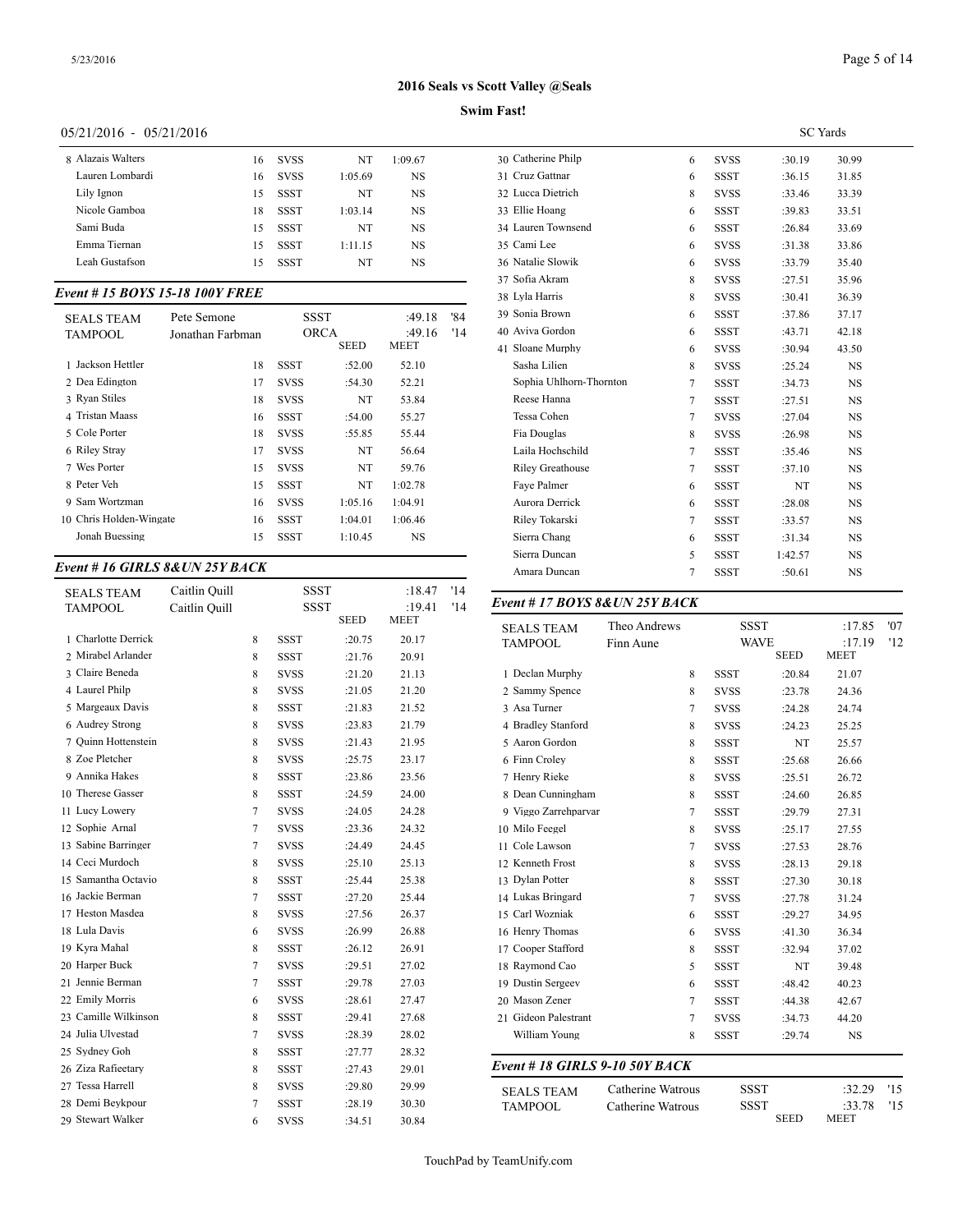## **Swim Fast!**

## 05/21/2016 - 05/21/2016

| Event # 18 GIRLS 9-10 50Y BA |  |  |
|------------------------------|--|--|

|   | Event #18 GIRLS 9-10 50Y BACK |                   |             |              |                |     | 3 Andrew Sternfe                  |
|---|-------------------------------|-------------------|-------------|--------------|----------------|-----|-----------------------------------|
|   | <b>SEALS TEAM</b>             | Catherine Watrous |             | SSST         | :32.29         | '15 | 4 Alex Garcia                     |
|   | TAMPOOL                       | Catherine Watrous |             | <b>SSST</b>  | :33.78         | '15 | 5 Sebastian Vaugh                 |
|   |                               |                   |             | SEED         | MEET           |     | 6 Quin Concannoi                  |
|   | 1 Caitlin Quill               | 10                | SSST        | :37.11       | 35.58          |     | 7 Felix Fulton                    |
|   | 2 Sara Morris                 | 10                | <b>SVSS</b> | :35.45       | 35.66          |     | 8 Karsten Hakes                   |
| * | 3 Addison Everage             | 9                 | SSST        | :39.96       | 39.51          |     | 9 Jack Lamirand                   |
| * | 3 Gabriella Plonowski         | 10                | SSST        | :41.40       | 39.51          |     | 10 Max Pyfer                      |
|   | 5 Maeve McAuley               | 10                | SSST        | :38.91       | 39.71          |     | 11 Jenner Jones-Or                |
|   | 6 Skyler Barnes               | 10                | SVSS        | :40.85       | 39.74          |     | 12 William Sullivar               |
|   | 7 Amelia King                 | 9                 | <b>SSST</b> | :44.04       | 43.07          |     | 13 Felix Clarkson                 |
|   | 8 Aoife Raitt                 | 10                | <b>SSST</b> | :43.83       | 43.38          |     | 14 Fields Palmer                  |
|   | 9 Lily Cox                    | 9                 | <b>SVSS</b> | :45.06       | 43.53          |     | 15 Wyatt Donaldse                 |
|   | 10 Violet Kirby               | 10                | SSST        | :45.26       | 43.66          |     | 16 Oliver Shore                   |
|   | 11 Claire Lawson              | 9                 | <b>SVSS</b> | :43.27       | 44.05          |     | 17 Will Freas                     |
|   | 12 Lauren Widdifield          | 10                | SSST        | :46.27       | 44.20          |     | 18 Nihal Dulai                    |
|   | 13 Eleanor Octavio            | 10                | SSST        | :43.84       | 44.59          |     | 19 Oliver Lucchese                |
|   | 14 Anna Harrell               | 10                | SVSS        | :44.26       | 44.70          |     | 20 Ethan Akram                    |
|   | 15 Nadine Roose               | 9                 | SSST        | :42.74       | 44.80          |     | 21 Max Cohen                      |
|   | 16 Audrey Lowell              | 9                 | SSST        | :47.00       | 45.67          |     | 22 Colin Judson                   |
|   | 17 Emma Korolev               | 10                | SSST        | :45.68       | 46.38          |     | 23 Hayden Margoli                 |
|   | 18 Amelia Damsen              | 10                | SVSS        | :46.96       | 47.21          |     | 24 Charlie McAule                 |
|   | 19 Judi Jo Lee                | 10                | <b>SVSS</b> | :50.46       | 47.38          |     | 25 Tommy Lovett                   |
|   | 20 Chloe Firmage              | 9                 | SSST        | :45.85       | 47.49          |     | 26 Noah Brown                     |
|   | 21 Keely Everage              | 9                 | <b>SSST</b> | :48.05       | 47.99          |     |                                   |
|   | 22 Elsa Fong                  | 9                 | SSST        | NT           | 48.18          |     | Event # 20 GIRI                   |
|   | 23 Mattie Greenstone          | 9                 | SVSS        | :50.07       | 48.46          |     | <b>SEALS TEAM</b>                 |
|   | 24 Ashley Townsend            | 9                 | SSST        | :46.38       | 48.76          |     | <b>TAMPOOL</b>                    |
|   | 25 Smilla Boekhoff            | 9                 | SSST        | :51.62       | 49.89          |     |                                   |
|   | 26 Nola Palestrant            | 9                 | <b>SVSS</b> | :50.22       | 50.61          |     | 1 Malia Fredrich                  |
|   | 27 Ava Livesey                | 10                | SSST        | NT           | 51.08          |     | 2 Ariana Greenber                 |
|   | 28 Grace Widdifield           | 10                | SSST        | :51.28       | 51.15          |     | 3 Avery Emison                    |
|   | 29 Jade Rosenberg             | 10                | SSST        | :53.74       | 51.63          |     | 4 Adeline Turner                  |
|   | 30 Stella Rieke               | 10                | <b>SVSS</b> | :49.03       | 52.34          |     | 5 Anna Plante                     |
|   | 31 Isabel Adam                | 10                | SSST        | :55.75       | 52.43          |     | 6 Liza Lachter                    |
|   | 32 Isabel Douglas             | 9                 | SVSS        | :52.03       | 52.48          |     | 7 Lucille Johnson                 |
|   | 33 Ava Burke                  | 9                 | SVSS        | :51.18       | 52.85          |     | 8 Margaux Jeanm                   |
|   | 34 Isabella Slowik            | 9                 | SVSS        | :50.47       | 52.94          |     | 9 Abigail Marcini                 |
|   | 35 Lily Brezine               | 9                 | <b>SVSS</b> | :49.98       | 53.24          |     | 10 Abby Grace                     |
|   | 36 Esme Kasavin               | 10                | SSST        | :54.10       | 53.56          |     | 11 Mia Tokarski                   |
|   | 37 Jacqueline Ewing           | 9                 | <b>SSST</b> | :55.29       | 54.31          |     | 12 Bella Hare-Leiv                |
|   | 38 Katie Burger               | 10                | SSST        | :55.44       | 54.65          |     | 13 Sophia Harkins                 |
|   | 39 Hillary Betz               | 10                | SSST        | :51.08       | 54.83          |     | 14 Lia Pletcher                   |
|   | 40 Emma Gonthier              | 9                 | SVSS        | :57.39       | 54.91          |     | 15 Grainne May                    |
|   | 41 Alexis Paras               | 9                 | SSST        | :53.67       | 55.37          |     | 16 Lilli Mishalko                 |
|   | 42 Eala Sloan                 | 10                | SSST        | :57.48       | 57.02          |     | 17 Abby Lesher                    |
|   | 43 Isabel Ciccarone           | 9                 |             |              |                |     | 18 Madeline Towns                 |
|   | 44 Ava Williams               |                   | SVSS        | :57.48       | 59.21          |     | 19 Natalie Potter                 |
|   |                               | 9                 | SSST        | :54.54       | 59.22          |     |                                   |
|   | Sofia Carlin                  | 10                | SSST        | 1:00.53      | NS             |     | 20 Mariel Moore                   |
|   | Jessie Gazzola                | 10                | SVSS        | :42.50       | NS             |     | 21 Cam Ford                       |
|   | Event # 19 BOYS 9-10 50Y BACK |                   |             |              |                |     | 22 Tawny Strotz<br>23 Abby Brooks |
|   |                               |                   |             |              |                |     |                                   |
|   | SEALS TEAM                    | Taylor Gamboa     |             | SSST         | :34.24         | 02  | 24 Nicole Everage                 |
|   | TAMPOOL                       | Ethan Lewczyk     |             | SVAT<br>SEED | :33.05<br>MEET | '12 | 25 Madi Bennerotto                |
|   | 1 Marre Gattnar               |                   |             |              |                |     | 26 Greta Miller                   |
|   |                               | 10                | SSST        | :37.56       | 34.81          |     | 27 Toby Petersen                  |

|                        |    |             | <b>SC</b> Yards |         |
|------------------------|----|-------------|-----------------|---------|
| 2 Cameron Aryanpour    | 10 | <b>SSST</b> | :39.01          | 37.42   |
| 3 Andrew Sternfels     | 9  | <b>SVSS</b> | :37.20          | 37.53   |
| 4 Alex Garcia          | 10 | <b>SSST</b> | :41.53          | 41.02   |
| 5 Sebastian Vaughan    | 10 | <b>SVSS</b> | :41.48          | 42.44   |
| 6 Ouin Concannon       | 10 | <b>SSST</b> | :42.94          | 42.79   |
| 7 Felix Fulton         | 9  | <b>SSST</b> | :44.29          | 46.19   |
| 8 Karsten Hakes        | 10 | <b>SSST</b> | :49.73          | 47.79   |
| 9 Jack Lamirand        | 9  | <b>SVSS</b> | :48.09          | 48.47   |
| 10 Max Pyfer           | 9  | <b>SVSS</b> | :48.23          | 48.92   |
| 11 Jenner Jones-Orrell | 10 | <b>SVSS</b> | :49.71          | 49.91   |
| 12 William Sullivan    | 9  | <b>SSST</b> | :51.19          | 51.41   |
| 13 Felix Clarkson      | 9  | <b>SSST</b> | :55.56          | 51.46   |
| 14 Fields Palmer       | 9  | <b>SVSS</b> | NT              | 52.27   |
| 15 Wyatt Donaldsen     | 9  | <b>SVSS</b> | NT              | 54.18   |
| 16 Oliver Shore        | 9  | <b>SVSS</b> | :49.84          | 56.88   |
| 17 Will Freas          | 9  | <b>SSST</b> | NT              | 57.30   |
| 18 Nihal Dulai         | 10 | <b>SSST</b> | :56.66          | 57.64   |
| 19 Oliver Lucchese     | 10 | <b>SSST</b> | :55.95          | 58.11   |
| 20 Ethan Akram         | 10 | <b>SVSS</b> | :54.41          | 1:01.00 |
| 21 Max Cohen           | 9  | <b>SVSS</b> | :56.29          | 1:01.78 |
| 22 Colin Judson        | 9  | <b>SSST</b> | 1:01.61         | 1:03.00 |
| 23 Hayden Margolis     | 10 | <b>SSST</b> | 1:04.16         | 1:07.23 |
| 24 Charlie McAuley     | 9  | <b>SSST</b> | 1:19.04         | 1:13.43 |
| 25 Tommy Lovett        | 10 | <b>SSST</b> | 1:14.13         | 1:24.34 |
| 26 Noah Brown          | 9  | SSST        | 1:35.50         | 1:26.32 |
|                        |    |             |                 |         |

#### *Event # 20 GIRLS 11-12 50Y BACK*

| <b>SEALS TEAM</b>    | Catherine Watrous |                            | <b>SSST</b>                | :31.88                | '15 |
|----------------------|-------------------|----------------------------|----------------------------|-----------------------|-----|
| <b>TAMPOOL</b>       | Kira Carney       |                            | <b>SVST</b><br><b>SEED</b> | :30.74<br><b>MEET</b> | '14 |
| 1 Malia Fredrich     | 12                | <b>SSST</b>                | :35.65                     | 35.74                 |     |
| 2 Ariana Greenberg   | 11                | <b>SVSS</b>                | :37.24                     | 37.02                 |     |
| 3 Avery Emison       | 12                | <b>SVSS</b>                | :36.86                     | 37.12                 |     |
| 4 Adeline Turner     | 11                | <b>SVSS</b>                | :37.29                     | 37.16                 |     |
| 5 Anna Plante        | 12                | <b>SSST</b>                | :38.81                     | 37.68                 |     |
| 6 Liza Lachter       | 12                | <b>SSST</b>                | :38.14                     | 37.73                 |     |
| 7 Lucille Johnson    | 11                | <b>SVSS</b>                | :37.30                     | 37.85                 |     |
| 8 Margaux Jeanmonod  | 12                | <b>SSST</b>                | :38.64                     | 37.99                 |     |
| 9 Abigail Marciniak  | 11                | <b>SSST</b>                |                            | 38.10                 |     |
| 10 Abby Grace        |                   |                            | :37.99                     |                       |     |
| 11 Mia Tokarski      | 11                | <b>SVSS</b><br><b>SSST</b> | :38.57                     | 38.14                 |     |
| 12 Bella Hare-Leiva  | 12                |                            | NT                         | 38.19                 |     |
| 13 Sophia Harkins    | 12                | <b>SVSS</b>                | :38.74                     | 38.27                 |     |
|                      | 12                | <b>SSST</b>                | NT                         | 38.73                 |     |
| 14 Lia Pletcher      | 12                | <b>SVSS</b>                | :38.99                     | 38.76                 |     |
| 15 Grainne May       | 12                | <b>SSST</b>                | :40.69                     | 39.48                 |     |
| 16 Lilli Mishalko    | 11                | <b>SVSS</b>                | :37.01                     | 40.27                 |     |
| 17 Abby Lesher       | 12                | <b>SVSS</b>                | :39.09                     | 41.05                 |     |
| 18 Madeline Townsend | 11                | <b>SSST</b>                | :41.62                     | 41.50                 |     |
| 19 Natalie Potter    | 11                | <b>SSST</b>                | :40.54                     | 41.55                 |     |
| 20 Mariel Moore      | 11                | <b>SSST</b>                | :43.02                     | 41.82                 |     |
| 21 Cam Ford          | 11                | <b>SVSS</b>                | :42.84                     | 42.24                 |     |
| 22 Tawny Strotz      | 11                | <b>SSST</b>                | :42.52                     | 42.30                 |     |
| 23 Abby Brooks       | 12                | <b>SSST</b>                | :42.05                     | 43.30                 |     |
| 24 Nicole Everage    | 11                | <b>SSST</b>                | :40.10                     | 43.39                 |     |
| 25 Madi Bennerotte   | 12                | <b>SSST</b>                | :42.78                     | 44.32                 |     |
| 26 Greta Miller      | 11                | <b>SVSS</b>                | :44.48                     | 44.57                 |     |
| 27 Toby Petersen     | 12                | <b>SVSS</b>                | :44.94                     | 45.54                 |     |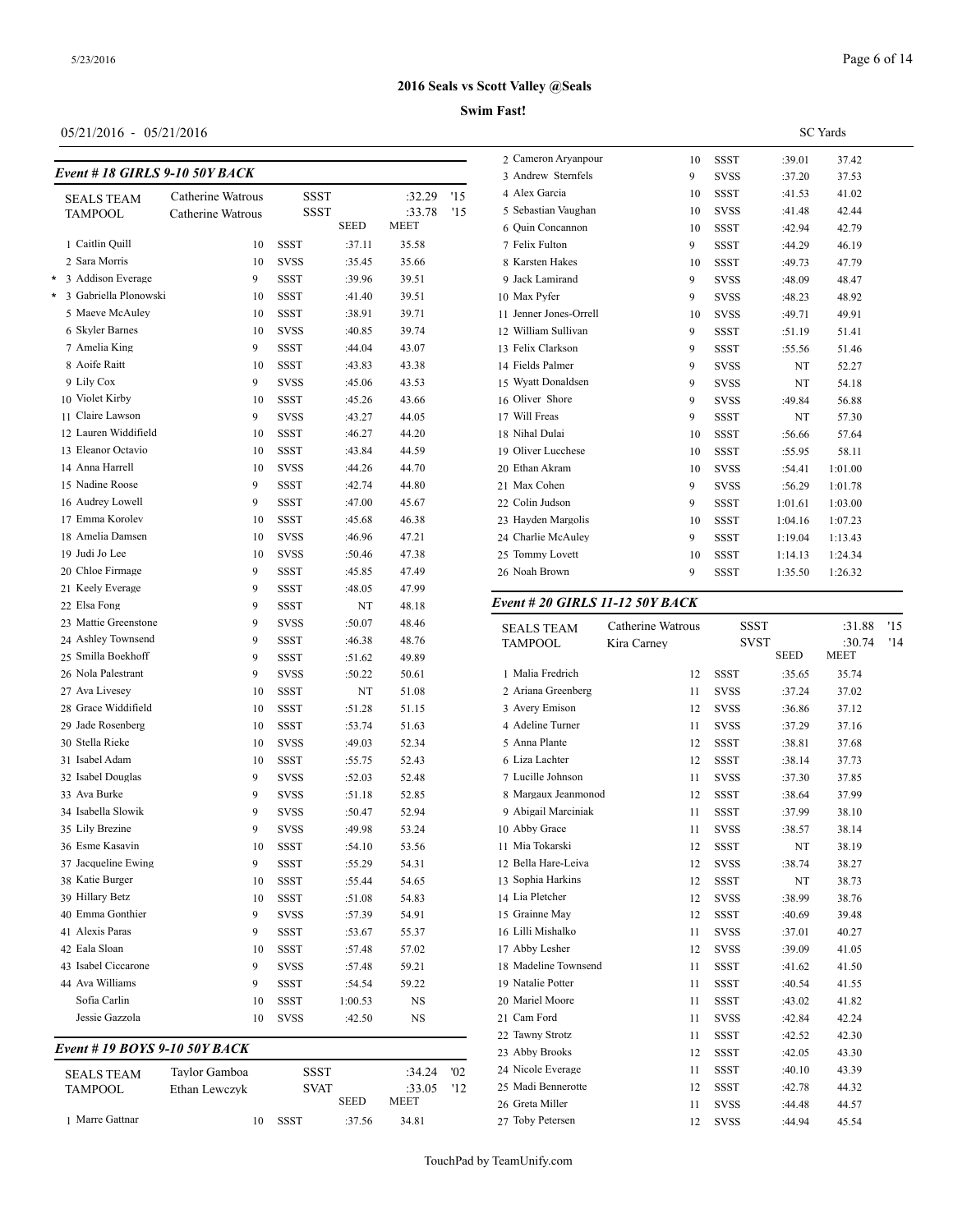## Page 7 of 14

## **2016 Seals vs Scott Valley @Seals**

## **Swim Fast!**

## 05/21/2016 - 05/21/2016

| * 28 Annadel Thomas    | 11 | <b>SVSS</b> | :42.29    | 45.95 | 7 Joshua  |
|------------------------|----|-------------|-----------|-------|-----------|
| * 28 Paula Castillo Hi | 11 | <b>SVSS</b> | :47.20    | 45.95 | 8 Grays   |
| 30 Sadie Scholz        | 12 | <b>SVSS</b> | :47.06    | 47.53 | 9 Malko   |
| 31 Lily Hottenstein    | 11 | <b>SVSS</b> | :48.55    | 48.46 | 10 Ethan  |
| 32 Scarlett Goh        | 11 | SSST        | :50.37    | 54.05 | 11 Foster |
| Samantha Smith         | 12 | SSST        | <b>NT</b> | NS    | Nathai    |
| Cat Watrous            | 11 | SSST        | :34.98    | NS    | Curtis    |
|                        |    |             |           |       |           |

## *Event # 21 BOYS 11-12 50Y BACK*

| <b>SEALS TEAM</b><br>TAMPOOL | Theo Andrews<br>Theo Andrews |             | SSST<br>SSST | :31.36<br>:30.37 | '11<br>'11 | <b>SEALS TEAM</b><br><b>TAMPOOL</b> |
|------------------------------|------------------------------|-------------|--------------|------------------|------------|-------------------------------------|
|                              |                              |             | <b>SEED</b>  | MEET             |            |                                     |
| 1 Jackson Stewart            | 11                           | SSST        | :35.55       | 34.68            |            | 1 Tessa Pares                       |
| 2 Cole Stanford              | 11                           | <b>SVSS</b> | :37.16       | 37.20            |            | 2 Alexa Zener                       |
| 3 Garrett Mason              | 11                           | SSST        | :41.01       | 40.35            |            | 3 Natalie Galuszk                   |
| 4 Andrew Kirz                | 12                           | <b>SVSS</b> | :41.16       | 40.95            |            | 4 Talita Stiles                     |
| 5 Jack Spence                | 11                           | <b>SVSS</b> | :40.93       | 41.24            |            | 5 Alazais Walters                   |
| 6 August Buessing            | 11                           | <b>SSST</b> | :41.35       | 42.30            |            | 6 Caroline Quill                    |
| 7 Zachary Holzer             | 12                           | <b>SSST</b> | :42.56       | 42.86            |            | EX Mava Rabow                       |
| 8 Luke Stickley              | 11                           | <b>SSST</b> | :43.98       | 43.00            |            | Lauren Lombard                      |
| 9 Robert Placak              | 11                           | <b>SSST</b> | :44.76       | 45.07            |            | Nicole Gamboa                       |
| 10 Jackson Buck              | 11                           | <b>SVSS</b> | :43.55       | 45.57            |            | Lily Ignon                          |
| 11 Sam Ross                  | 12                           | <b>SSST</b> | :49.64       | 46.93            |            | Emma Tiernan                        |
| Charlie Kingman              | 11                           | <b>SSST</b> | :51.49       | NS.              |            | Leah Gustafson                      |
| Nick Scruton                 | 11                           | <b>SSST</b> | :34.77       | NS.              |            |                                     |
| <b>Lukas Plotts</b>          | 11                           | <b>SSST</b> | :45.24       | <b>NS</b>        |            | Event # 25 $BOY$                    |
|                              |                              |             |              |                  |            |                                     |

## *Event # 22 GIRLS 13-14 50Y BACK*

| <b>SEALS TEAM</b>  | Sasha Petrova |    | SSST<br>SSST |        | :29.55<br>:29.55 | 12<br>'12 | 1 Ryan Stiles<br>2 Riley Stray |
|--------------------|---------------|----|--------------|--------|------------------|-----------|--------------------------------|
| TAMPOOL            | Sasha Petrova |    |              | SEED   | MEET             |           | 3 Cole Porter                  |
| 1 Kyra Carney      |               | 14 | <b>SVSS</b>  | NT     | 30.58            |           | 4 Jonah Buessing               |
| 2 Jada Andrews     |               | 14 | <b>SSST</b>  | :34.05 | 32.97            |           | Peter Veh                      |
| 3 Jessica Bukowski |               | 13 | SSST         | :36.49 | 33.12            |           |                                |
| 4 Sarah Erikson    |               | 14 | <b>SSST</b>  | :34.24 | 33.67            |           | Event # 26 GIRI                |
| 5 Talia Smith      |               | 13 | <b>SVSS</b>  | :34.11 | 34.22            |           | <b>SEALS TEAM</b>              |
| 6 Lauren Pyfer     |               | 14 | <b>SVSS</b>  | :34.51 | 34.46            |           | TAMPOOL                        |
| 7 Sophia Brooks    |               | 13 | SSST         | :35.44 | 35.67            |           |                                |
| 8 Bella Larson     |               | 13 | SSST         | :36.69 | 37.78            |           | 1 Mirabel Arlande              |
| 9 Sammy Scruton    |               | 13 | SSST         | :38.26 | 38.06            |           | 2 Claire Beneda                |
| 10 Lina Mizukami   |               | 14 | <b>SSST</b>  | NT     | 38.62            |           | 3 Natalie Stanford             |
| 11 Phoenix Vogel   |               | 13 | <b>SSST</b>  | :40.35 | 38.75            |           | 4 Lara Gattnar                 |
| 12 Gray Timberlake |               | 14 | SSST         | :42.93 | 42.61            |           | <b>EX</b> Charlotte Derric     |
| 13 Camila Alfonso  |               | 14 | <b>SSST</b>  | :42.76 | 43.43            |           | 6 Esme Palmer                  |
| Emilia Rivers      |               | 13 | <b>SSST</b>  | :41.21 | <b>NS</b>        |           | 7 Ceci Murdoch                 |
|                    |               |    |              |        |                  |           |                                |

## *Event # 23 BOYS 13-14 50Y BACK*

| <b>SEALS TEAM</b>    | Scott Dobroski | SSST        |             | :28.04     | '94 | 10 Samantha Octav   |
|----------------------|----------------|-------------|-------------|------------|-----|---------------------|
| <b>TAMPOOL</b>       | Daniel Hardman | RHS         |             | :26.77     | 13  | 11 Therese Gasser   |
|                      |                |             | <b>SEED</b> | MEET       |     | 12 Reagan Lisle     |
| 1 Zihao Wang         | 14             | SSST        | :30.02      | *<br>26.32 |     | 13 Annika Hakes     |
| 2 Luther Fong        | 14             | SSST        | :32.48      | 32.45      |     | 14 Sophia Uhlhorn-  |
| 3 Timothee Walters   | 14             | <b>SVSS</b> | :36.51      | 33.62      |     | 15 Katherine Orlesl |
| 4 Marc-Antoine Maync | 13             | <b>SSST</b> | :36.03      | 34.20      |     | 16 Ava Zech         |
| 5 Marshall Sekula    | 13             | <b>SSST</b> | :37.17      | 35.73      |     | 17 Ainsley Boyle    |
| 6 Eno Begic-Toepfer  | 14             | <b>SSST</b> | NT          | 38.45      |     | 18 Sabine Barringe  |

|                   |    |             | <b>SC</b> Yards |           |  |
|-------------------|----|-------------|-----------------|-----------|--|
| 7 Joshua Holzer   | 14 | <b>SSST</b> | :40.53          | 39.04     |  |
| 8 Grayson Everage | 13 | <b>SSST</b> | :37.75          | 39.14     |  |
| 9 Malkolm Armour  | 13 | <b>SVSS</b> | :40.52          | 39.57     |  |
| 10 Ethan Rosegard | 13 | <b>SVSS</b> | :41.98          | 41.26     |  |
| 11 Foster Lehman  | 13 | SSST        | :44.10          | 45.51     |  |
| Nathan Smoker     | 13 | <b>SSST</b> | :39.30          | NS        |  |
| Curtis Ma         | 14 | <b>SSST</b> | :30.12          | <b>NS</b> |  |
|                   |    |             |                 |           |  |

## *Event # 24 GIRLS 15-18 50Y BACK*

| <b>SEALS TEAM</b><br><b>TAMPOOL</b> | Sasha Petrova<br>Sasha Petrova |    | <b>SSST</b><br><b>SSST</b> |             | :28.69<br>:29.72 | 12<br>'12 |
|-------------------------------------|--------------------------------|----|----------------------------|-------------|------------------|-----------|
|                                     |                                |    |                            | <b>SEED</b> | <b>MEET</b>      |           |
| 1 Tessa Pares                       |                                | 15 | <b>SSST</b>                | :33.57      | 32.17            |           |
| 2 Alexa Zener                       |                                | 18 | <b>SSST</b>                | :32.84      | 32.96            |           |
| 3 Natalie Galuszka                  |                                | 18 | <b>SVSS</b>                | NT          | 33.16            |           |
| 4 Talita Stiles                     |                                | 16 | <b>SVSS</b>                | NT          | 33.36            |           |
| 5 Alazais Walters                   |                                | 16 | <b>SVSS</b>                | :35.86      | 37.12            |           |
| 6 Caroline Quill                    |                                | 16 | <b>SSST</b>                | NT          | 37.83            |           |
| EX Maya Rabow                       |                                | 15 | SSST                       | :33.21      | 31.61            |           |
| Lauren Lombardi                     |                                | 16 | <b>SVSS</b>                | :36.16      | <b>NS</b>        |           |
| Nicole Gamboa                       |                                | 18 | SSST                       | :32.29      | <b>NS</b>        |           |
| Lily Ignon                          |                                | 15 | <b>SSST</b>                | NT          | <b>NS</b>        |           |
| Emma Tiernan                        |                                | 15 | SSST                       | NT          | <b>NS</b>        |           |
| Leah Gustafson                      |                                | 15 | <b>SSST</b>                | NT          | <b>NS</b>        |           |
|                                     |                                |    |                            |             |                  |           |

## *Event # 25 BOYS 15-18 50Y BACK*

| <b>SEALS TEAM</b><br>TAMPOOL | Pete Semone<br>Nick Patino |    | <b>SSST</b><br><b>SSST</b> | <b>SEED</b> | :25.74<br>:27.33<br><b>MEET</b> | '84<br>'12 |
|------------------------------|----------------------------|----|----------------------------|-------------|---------------------------------|------------|
| 1 Ryan Stiles                |                            | 18 | <b>SVSS</b>                | NT          | 27.90                           |            |
| 2 Riley Stray                |                            | 17 | <b>SVSS</b>                | NT          | 29.20                           |            |
| 3 Cole Porter                |                            | 18 | <b>SVSS</b>                | :32.79      | 32.50                           |            |
| 4 Jonah Buessing             |                            | 15 | SSST                       | :38.18      | 38.75                           |            |
| Peter Veh                    |                            | 15 | <b>SSST</b>                | NT          | NS                              |            |
|                              |                            |    |                            |             |                                 |            |

#### *Event # 26 GIRLS 8&UN 25Y BREAST*

| <b>SEALS TEAM</b>           | Maxie Groh        |             | <b>SSST</b> | :20.34      | 96  |
|-----------------------------|-------------------|-------------|-------------|-------------|-----|
| <b>TAMPOOL</b>              | Julietta Camahort |             | <b>SVST</b> | :20.48      | '12 |
|                             |                   |             | <b>SEED</b> | <b>MEET</b> |     |
| 1 Mirabel Arlander          | 8                 | <b>SSST</b> | :22.12      | 22.12       |     |
| 2 Claire Beneda             | 8                 | <b>SVSS</b> | : 21.14     | 22.76       |     |
| 3 Natalie Stanford          | 8                 | <b>SVSS</b> | :23.62      | 23.32       |     |
| 4 Lara Gattnar              | 8                 | <b>SSST</b> | :23.55      | 23.92       |     |
| <b>EX Charlotte Derrick</b> | 8                 | <b>SSST</b> | NT          | 24.72       |     |
| 6 Esme Palmer               | 8                 | <b>SSST</b> | :23.62      | 24.75       |     |
| 7 Ceci Murdoch              | 8                 | <b>SVSS</b> | :26.53      | 25.54       |     |
| 8 Ouinn Hottenstein         | 8                 | <b>SVSS</b> | :24.00      | 25.65       |     |
| 9 Elise Boyle               | 8                 | <b>SVSS</b> | :26.04      | 26.60       |     |
| 10 Samantha Octavio         | 8                 | <b>SSST</b> | :30.67      | 27.84       |     |
| 11 Therese Gasser           | 8                 | <b>SSST</b> | :29.58      | 27.92       |     |
| 12 Reagan Lisle             | 7                 | <b>SSST</b> | :26.79      | 28.53       |     |
| 13 Annika Hakes             | 8                 | <b>SSST</b> | :28.43      | 28.76       |     |
| 14 Sophia Uhlhorn-Thornton  | 7                 | <b>SSST</b> | :30.65      | 29.46       |     |
| 15 Katherine Orlesky        | 7                 | <b>SVSS</b> | :32.20      | 30.03       |     |
| 16 Ava Zech                 | 8                 | <b>SVSS</b> | :27.30      | 30.14       |     |
| 17 Ainsley Boyle            | $\overline{7}$    | <b>SVSS</b> | :36.74      | 30.59       |     |
| 18 Sabine Barringer         | 7                 | <b>SVSS</b> | :31.42      | 30.85       |     |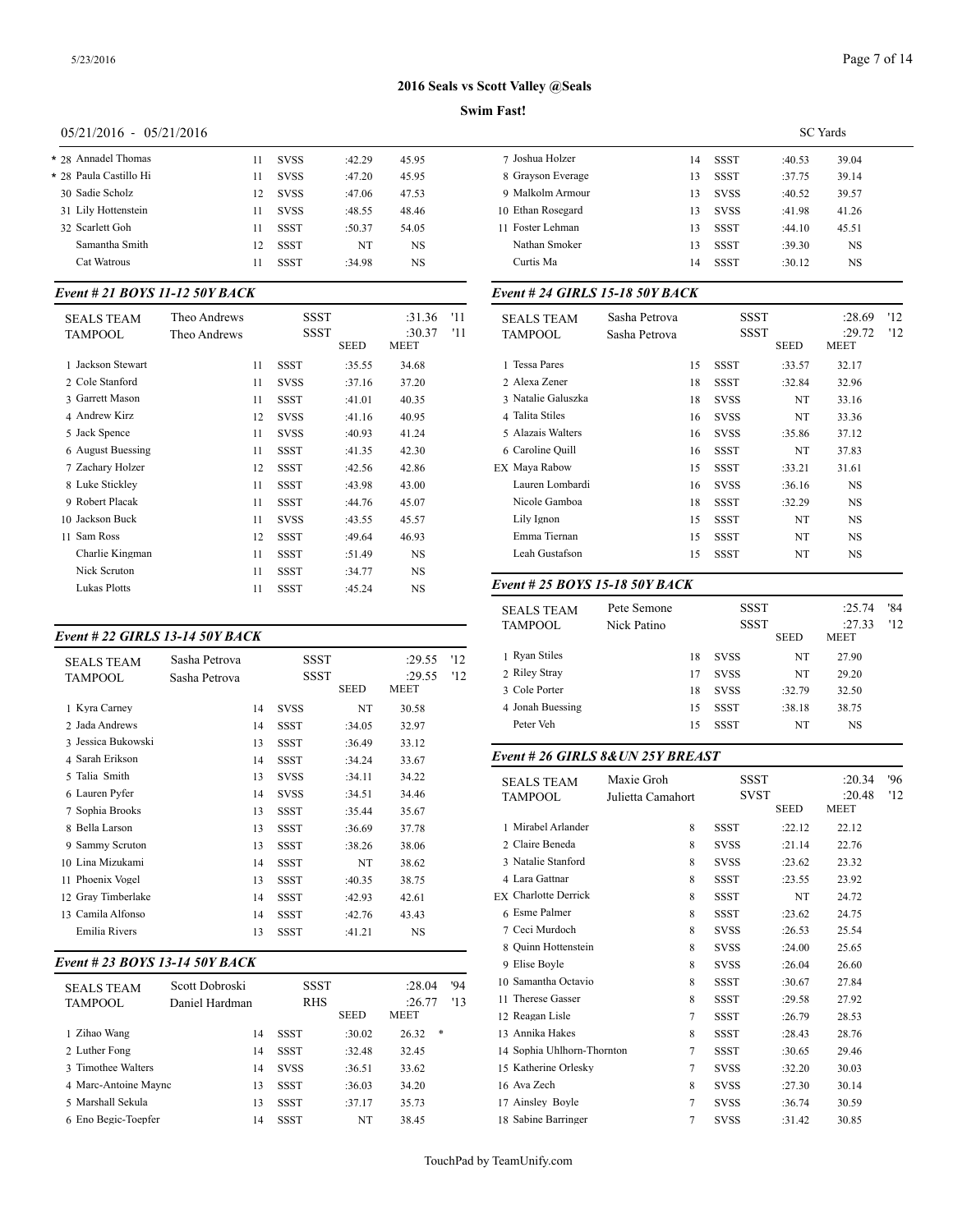#### **Swim Fast!**

| 05/21/2016 - 05/21/2016          |                |             |             |             |     |                      |    |             |         | <b>SC</b> Yards |  |
|----------------------------------|----------------|-------------|-------------|-------------|-----|----------------------|----|-------------|---------|-----------------|--|
| 19 Heston Masdea                 | 8              | <b>SVSS</b> | :32.41      | 31.22       |     | 1 Lily Pashman       | 10 | <b>SVSS</b> | :41.93  | 41.55           |  |
| 20 Alyssa Hill                   | 8              | <b>SSST</b> | NT          | 31.32       |     | 2 Skyler Barnes      | 10 | <b>SVSS</b> | :43.60  | 42.29           |  |
| 21 Cami Lee                      | 6              | <b>SVSS</b> | :34.57      | 32.95       |     | 3 Nadine Roose       | 9  | <b>SSST</b> | :43.17  | 43.05           |  |
| 22 Sydney Goh                    | 8              | <b>SSST</b> | :32.39      | 32.98       |     | 4 Aoife Raitt        | 10 | <b>SSST</b> | :49.69  | 45.91           |  |
| 23 Michaela Mann                 | $\overline{7}$ | <b>SSST</b> | :33.72      | 33.41       |     | 5 Eleanor Octavio    | 10 | <b>SSST</b> | :45.68  | 46.14           |  |
| 24 Lucy Lowery                   | $\overline{7}$ | <b>SVSS</b> | :31.77      | 33.84       |     | 6 Sylvie May         | 10 | <b>SSST</b> | :44.70  | 46.34           |  |
| 25 Lyla Harris                   | 8              | <b>SVSS</b> | :35.40      | 34.33       |     | 7 Isabel Adam        | 10 | <b>SSST</b> | :48.34  | 48.08           |  |
| 26 Lula Davis                    | 6              | <b>SVSS</b> | :32.52      | 34.84       |     | 8 Claire Lawson      | 9  | <b>SVSS</b> | :48.54  | 48.19           |  |
| 27 Natalie Slowik                | 6              | <b>SVSS</b> | :32.47      | 35.29       |     | 9 Audrey Lowell      | 9  | <b>SSST</b> | :52.15  | 48.38           |  |
| 28 Tessa Cohen                   | $\overline{7}$ | <b>SVSS</b> | :35.13      | 35.37       |     | 10 Amelia Kiriakis   | 9  | <b>SVSS</b> | :49.26  | 49.65           |  |
| 29 Sofia Akram                   | 8              | <b>SVSS</b> | :33.05      | 35.67       |     | 11 Stella Rieke      | 10 | <b>SVSS</b> | :48.20  | 50.69           |  |
| 30 Tessa Harrell                 | 8              | <b>SVSS</b> | :36.62      | 35.75       |     | 12 Madison Smith     | 10 | <b>SSST</b> | :50.02  | 50.70           |  |
| 31 Lauren Townsend               | 6              | <b>SSST</b> | :34.11      | 36.73       |     | 13 Anna Harrell      | 10 | <b>SVSS</b> | :49.80  | 50.96           |  |
| 32 Julia Ulvestad                | $\overline{7}$ | <b>SVSS</b> | :38.74      | 37.59       |     | 14 Emily Rosegard    | 10 | <b>SVSS</b> | :53.44  | 51.03           |  |
| 33 Lucca Dietrich                | 8              | <b>SVSS</b> | :35.47      | 37.67       |     | 15 Lily Cox          | 9  | <b>SVSS</b> | :52.66  | 51.31           |  |
| 34 Ziza Rafieetary               | 8              | <b>SSST</b> | :39.09      | 38.10       |     | 16 Ellery Barnes     | 9  | <b>SSST</b> | :49.80  | 51.34           |  |
| 35 Emily Morris                  | 6              | <b>SVSS</b> | :40.63      | 38.77       |     | 17 Lucy Samuels      | 10 | <b>SSST</b> | :52.52  | 52.12           |  |
| 36 Amara Duncan                  | $\overline{7}$ | SSST        | :42.54      | 39.21       |     | 18 Judi Jo Lee       | 10 | <b>SVSS</b> | :52.53  | 53.07           |  |
| 37 Stewart Walker                | 6              | <b>SVSS</b> | :39.50      | 40.12       |     | 19 Nola Palestrant   | 9  | <b>SVSS</b> | :52.57  | 53.22           |  |
| 38 Filippa Boekhoff              | $\tau$         | <b>SSST</b> | :52.02      | 46.60       |     | 20 Lauren Widdifield | 10 | <b>SSST</b> | :52.55  | 53.27           |  |
| 39 Juliet Goldmacher             | $\overline{7}$ | <b>SSST</b> | :40.70      | 50.01       |     | 21 Katie Burger      | 10 | <b>SSST</b> | :55.41  | 53.61           |  |
| 40 Riley Tokarski                | $\overline{7}$ | <b>SSST</b> | :46.47      | 55.01       |     | 22 Annabelle Gulash  | 9  | <b>SVSS</b> | :54.58  | 54.22           |  |
| 41 Sierra Duncan                 | 5              | SSST        | 2:30.00     | 1:31.96     |     | 23 Gloria Weinreb    | 10 | <b>SSST</b> | :54.72  | 54.27           |  |
| <b>FX</b> Margeaux Davis         | 8              | <b>SSST</b> | :25.56      | 23.90       |     | 24 Chloe Firmage     | 9  | <b>SSST</b> | :52.73  | 54.30           |  |
| Reese Hanna                      | $\overline{7}$ | <b>SSST</b> | NT          | <b>NS</b>   |     | 25 Lily Brezine      | 9  | <b>SVSS</b> | :58.76  | 54.97           |  |
| Fia Douglas                      | 8              | <b>SVSS</b> | :33.18      | <b>NS</b>   |     | 26 Colette Hale      | 10 | <b>SSST</b> | :57.70  | 55.06           |  |
| Aurora Derrick                   | 6              | SSST        | :39.78      | <b>NS</b>   |     | 27 Isabella Slowik   | 9  | <b>SVSS</b> | :54.02  | 55.53           |  |
| Sasha Lilien                     | 8              | <b>SVSS</b> | :25.21      | <b>NS</b>   |     | 28 Graciela Hale     | 10 | <b>SSST</b> | :55.96  | 56.75           |  |
| Sloane Murphy                    | 6              | <b>SVSS</b> | :39.40      | <b>NS</b>   |     | 29 Ava Livesey       | 10 | <b>SSST</b> | NT      | 57.25           |  |
| <b>Riley Greathouse</b>          | $\overline{7}$ | <b>SSST</b> | NT          | <b>NS</b>   |     | 30 Arianna Krieger   | 9  | <b>SSST</b> | NT      | 58.17           |  |
|                                  |                |             |             |             |     | 31 Ashley Townsend   | 9  | <b>SSST</b> | :56.04  | 58.23           |  |
| Event # 27 BOYS 8& UN 25Y BREAST |                |             |             |             |     | 32 Keely Everage     | 9  | <b>SSST</b> | :57.57  | 58.67           |  |
| <b>SEALS TEAM</b>                | Nicholas Glenn |             | <b>SSST</b> | :18.93      | '13 | 33 Grace Widdifield  | 10 | <b>SSST</b> | :56.11  | 59.14           |  |
| <b>TAMPOOL</b>                   | Nicholas Glenn |             | <b>SSST</b> | :18.93      | '13 | 34 Lily Freas        | 9  | <b>SSST</b> | 1:02.22 | 59.24           |  |
|                                  |                |             | <b>SEED</b> | <b>MEET</b> |     | 35 Mattie Greenstone | 9  | <b>SVSS</b> | 1:04.85 | 59.50           |  |
| 1 Reed Hanna                     | 8              | <b>SVSS</b> | :24.43      | 25.07       |     | 36 Emma Korolev      | 10 | <b>SSST</b> | :57.45  | 59.76           |  |
| 2 Declan Murphy                  | 8              | <b>SSST</b> | :25.28      | 25.46       |     | 37 Esme Kasavin      | 10 | <b>SSST</b> | 1:09.42 | 1:01.20         |  |
| 3 Milo Feegel                    | 8              | <b>SVSS</b> | :25.18      | 25.72       |     | 38 Emma Gonthier     | 9  | <b>SVSS</b> | 1:01.31 | 1:02.74         |  |
| 4 Finn Croley                    | 8              | <b>SSST</b> | :29.86      | 28.48       |     | 39 Ava Tomasky Cohen | 9  | <b>SVSS</b> | :59.78  | 1:02.95         |  |
| 5 Asa Turner                     | $\overline{7}$ | <b>SVSS</b> | :31.19      | 29.05       |     | 40 Alexis Paras      | 9  | <b>SSST</b> | 1:09.33 | 1:05.52         |  |

## *Event # 28 GIRLS 9-10 50Y BREAST*

| <b>SEALS TEAM</b> | Alison Abbott   | SSST         | $:37.58$ '86 |  | 4 Ouin Concannoi    |
|-------------------|-----------------|--------------|--------------|--|---------------------|
| TAMPOOL           | Holly Tarantino | <b>SHVST</b> | $:35.08$ '15 |  | * 5 Caden Barringer |
|                   |                 | <b>SEED</b>  | MEET         |  |                     |

12 Dustin Sergeev 6 SSST NT 41.46 Eala Sloan

 Henry Rieke 8 SVSS :34.50 31.57 Carl Wozniak 6 SSST :31.07 31.72 8 Billy Uhlhorn-Thornton 7 SSST :33.94 32.44 Lukas Bringard 7 SVSS :35.40 32.50 10 Kenneth Frost 8 SVSS :39.23 34.37 Dean Cunningham 8 SSST :29.40 34.53

13 Gideon Palestrant 7 SVSS :41.85 41.48 Theo Adam 6 SSST NT 1:00.23 Aaron Gordon 8 SSST :30.22 DQ William Young 8 SSST :33.45 NS Henry Thomas 6 SVSS :49.63 NS Dylan Potter 8 SSST :35.68 NS

| <b>SEALS TEAM</b><br><b>TAMPOOL</b> | Nicholas Glenn<br>Nicholas Glenn | <b>SSST</b><br><b>SSST</b> | <b>SEED</b> | :37.35<br>:37.35<br><b>MEET</b> | '14<br>'14 |
|-------------------------------------|----------------------------------|----------------------------|-------------|---------------------------------|------------|
| 1 Jordan Lisle                      | 9                                | SSST                       | :45.91      | 44.60                           |            |
| 2 Andrew Sternfels                  | 9                                | <b>SVSS</b>                | :44.72      | 45.60                           |            |
| 3 Alex Olesky                       | 9                                | <b>SSST</b>                | :46.17      | 47.78                           |            |
| 4 Quin Concannon                    | 10                               | <b>SSST</b>                | :48.95      | 48.52                           |            |
| * 5 Caden Barringer                 | 10                               | <b>SVSS</b>                | :50.37      | 48.66                           |            |
|                                     |                                  |                            |             |                                 |            |

Eala Sloan 10 SSST :57.97 NS

 Isabel Douglas 9 SVSS 1:06.36 1:08.55 Isabel Ciccarone 9 SVSS 1:00.54 DQ Jade Rosenberg 10 SSST 1:01.68 DQ Smilla Boekhoff 9 SSST :46.86 DQ Sofia Carlin 10 SSST 1:01.76 NS Hillary Betz 10 SSST NT NS

*Event # 29 BOYS 9-10 50Y BREAST*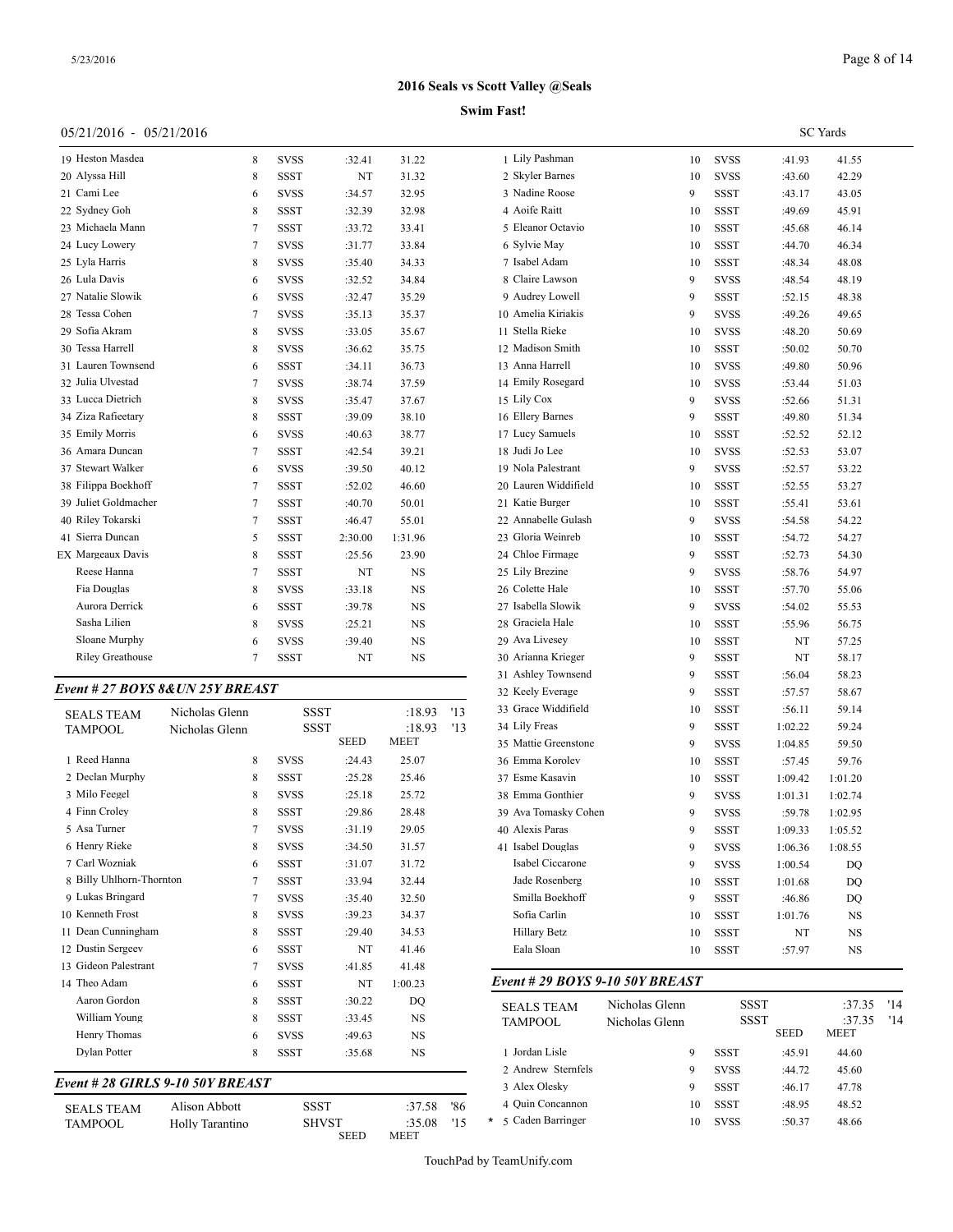## Page 9 of 14

## **2016 Seals vs Scott Valley @Seals**

## **Swim Fast!**

## 05/21/2016 - 05/21/2016

| * | 5 Jake Falkow          | 10 | <b>SVSS</b> | :48.61  | 48.66   | 23 Lia Pletcher         |
|---|------------------------|----|-------------|---------|---------|-------------------------|
|   | 7 Luke Lundgren        | 10 | <b>SVSS</b> | :51.41  | 50.50   | 24 Natalie Potter       |
|   | 8 Price Jeffris        | 9  | <b>SVSS</b> | :53.10  | 50.56   | 25 Tawny Strotz         |
|   | 9 Alex Garcia          | 10 | <b>SSST</b> | :52.26  | 50.94   | 26 Ella Cox             |
|   | 10 Felix Fulton        | 9  | <b>SSST</b> | :50.25  | 51.30   | 27 Abby Brooks          |
|   | 11 Nathaniel Johnson   | 9  | <b>SVSS</b> | :53.54  | 51.34   | 28 Lily Hottenste       |
|   | 12 Cole Lundgren       | 10 | <b>SVSS</b> | :50.76  | 51.74   | 29 Nicole Everag        |
|   | 13 Felix Adam          | 9  | <b>SSST</b> | :54.42  | 55.15   | 30 Kirsi Ella Har       |
|   | 14 Fields Palmer       | 9  | <b>SVSS</b> | :55.82  | 57.46   | 31 Keira Connoll        |
|   | 15 Jenner Jones-Orrell | 10 | <b>SVSS</b> | 1:00.59 | 57.76   | 32 Paula Castillo       |
|   | 16 Henry Bringard      | 9  | <b>SVSS</b> | :56.95  | 59.25   | 33 Annadel Thon         |
|   | 17 Oliver Shore        | 9  | <b>SVSS</b> | :58.14  | 59.36   | 34 Scarlett Goh         |
|   | 18 Sassan Javaheri     | 9  | <b>SSST</b> | :58.97  | 1:00.02 | 35 Mia Carp             |
|   | 19 Nick Sergeev        | 9  | <b>SSST</b> | :59.67  | 1:00.15 | Samantha Smi            |
|   | 20 Dylan McDermott     | 10 | <b>SSST</b> | 1:01.45 | 1:01.10 | <b>EX</b> Reese Dahlgre |
|   | 21 Wyatt Donaldsen     | 9  | <b>SVSS</b> | NT      | 1:03.95 | Grainne May             |
|   | 22 Kieran Green        | 10 | <b>SSST</b> | 1:05.24 | 1:04.33 | Sadie Scholz            |
|   | 23 William Sullivan    | 9  | <b>SSST</b> | 1:08.49 | 1:04.95 | Kimia Pourme            |
|   | 24 Max Pyfer           | 9  | <b>SVSS</b> | 1:12.28 | 1:06.52 | Ally Harris             |
|   | 25 Will Ford           | 10 | <b>SSST</b> | 1:12.93 | 1:09.04 | Ilea Walters            |
|   | 26 Evan Freas          | 9  | <b>SSST</b> | NT      | 1:09.67 |                         |
|   | 27 Hayden Margolis     | 10 | <b>SSST</b> | 1:15.76 | 1:11.15 | Event # 31 $BO$         |
|   | 28 Will Freas          | 9  | <b>SSST</b> | 1:11.39 | 1:13.45 | <b>SEALS TEAM</b>       |
|   | 29 Colin Judson        | 9  | <b>SSST</b> | 1:11.52 | 1:15.14 | <b>TAMPOOL</b>          |
|   | 30 Ethan Akram         | 10 | <b>SVSS</b> | 1:12.15 | 1:18.66 |                         |
|   | 31 Oliver Lucchese     | 10 | <b>SSST</b> | NT      | 1:19.31 | 1 Dexter Waten          |
|   | 32 Felix Clarkson      | 9  | <b>SSST</b> | 1:13.59 | 1:19.36 | 2 Robert Placak         |
|   | 33 Tommy Lovett        | 10 | <b>SSST</b> | 1:39.66 | 1:52.13 | 3 Nicolas Owen          |
|   | EX Marre Gattnar       | 10 | <b>SSST</b> | :40.05  | 39.59   | 4 Tristan Rata          |
|   | Nihal Dulai            | 10 | <b>SSST</b> | 1:08.40 | DQ      | 5 Milo Margolis         |
|   |                        |    |             |         |         | $-1$ 0.11               |

## *Event # 30 GIRLS 11-12 50Y BREAST*

| <b>SEALS TEAM</b>          | Shannon Watridge |             | <b>SSST</b> | :33.95      | '15 | 8 Jack Spence     |
|----------------------------|------------------|-------------|-------------|-------------|-----|-------------------|
| <b>TAMPOOL</b>             | Halle Morris     |             | <b>LVST</b> | :32.52      | '10 | 9 Andrew Kirz     |
|                            |                  |             | <b>SEED</b> | <b>MEET</b> |     | 10 Bryce Mason    |
| 1 Belle Grace              | 12               | <b>SVSS</b> | :35.48      | 35.98       |     | 11 Luke Feegel    |
| 2 Anna Plante              | 12               | <b>SSST</b> | :40.00      | 37.59       |     | 12 Daniel Kaukone |
| 3 Izzy Uhlhorn-Thornton    | 11               | <b>SSST</b> | :41.12      | 39.35       |     | 13 Zachary Holzer |
| 4 Abby Grace               | 11               | <b>SVSS</b> | :40.25      | 39.62       |     | 14 Owen Bourdage  |
| 5 Hailey Moll              | 11               | <b>SSST</b> | :39.58      | 39.74       |     | Sam Ross          |
| 6 Abby Lesher              | 12               | <b>SVSS</b> | :41.20      | 40.53       |     | Ethan Ngo         |
| 7 Mia Tokarski             | 12               | <b>SSST</b> | NT          | 41.53       |     | Charlie Kingma    |
| 8 Fiona McDermott          | 12               | <b>SSST</b> | :42.39      | 42.25       |     |                   |
| 9 Lilli Mishalko           | 11               | <b>SVSS</b> | :41.99      | 42.30       |     | Event # 32 GIRI   |
| 10 Abigail Marciniak       | 11               | <b>SSST</b> | :42.76      | 42.34       |     | <b>SEALS TEAM</b> |
| 11 Bella Kiriakis          | 11               | <b>SVSS</b> | :43.32      | 42.83       |     | <b>TAMPOOL</b>    |
| 12 Ariana Greenberg        | 11               | <b>SVSS</b> | :48.33      | 42.88       |     |                   |
| 13 Malia Fredrich          | 12               | <b>SSST</b> | :43.06      | 42.95       |     | 1 Nikola Weismar  |
| 14 Cam Ford                | 11               | <b>SVSS</b> | :44.26      | 43.10       |     | 2 Abby Moll       |
| 15 Logan Citroen           | 12               | <b>SSST</b> | :44.60      | 43.44       |     | 3 Shannon Watrid  |
| 16 Maddie Uhlhorn-Thornton | 11               | <b>SSST</b> | :43.83      | 43.49       |     | 4 Kalia Firmage   |
| <b>Toby Petersen</b><br>17 | 12               | <b>SVSS</b> | :45.51      | 44.42       |     | 5 Talia Smith     |
| 18 Sophia Harkins          | 12               | <b>SSST</b> | :44.73      | 44.57       |     | 6 Bella Larson    |
| 19 Kylie Johnstone         | 11               | <b>SSST</b> | :42.98      | 44.66       |     | 7 Ceci Meade      |
| * 20 Margaux Jeanmonod     | 12               | <b>SSST</b> | :44.34      | 45.75       |     | 8 Lina Mizukami   |
| * 20 Mariel Moore          | 11               | <b>SSST</b> | :47.88      | 45.75       |     | 9 Mei Thomas      |
| 22 Kitty Stauffer          | 11               | <b>SVSS</b> | :45.47      | 45.93       |     | 10 Skylar Strotz  |

|                          |    |             | <b>SC</b> Yards |           |  |  |  |
|--------------------------|----|-------------|-----------------|-----------|--|--|--|
| 23 Lia Pletcher          | 12 | <b>SVSS</b> | :46.40          | 47.88     |  |  |  |
| 24 Natalie Potter        | 11 | <b>SSST</b> | :47.97          | 48.20     |  |  |  |
| 25 Tawny Strotz          | 11 | <b>SSST</b> | :47.41          | 48.80     |  |  |  |
| 26 Ella Cox              | 11 | <b>SVSS</b> | :50.45          | 49.54     |  |  |  |
| 27 Abby Brooks           | 12 | <b>SSST</b> | :49.58          | 50.61     |  |  |  |
| 28 Lily Hottenstein      | 11 | <b>SVSS</b> | :51.92          | 51.01     |  |  |  |
| 29 Nicole Everage        | 11 | <b>SSST</b> | :49.45          | 51.31     |  |  |  |
| 30 Kirsi Ella Harris     | 11 | <b>SVSS</b> | :49.12          | 52.08     |  |  |  |
| 31 Keira Connolly        | 11 | <b>SSST</b> | :50.56          | 52.15     |  |  |  |
| 32 Paula Castillo Hi     | 11 | <b>SVSS</b> | :52.95          | 53.09     |  |  |  |
| 33 Annadel Thomas        | 11 | <b>SVSS</b> | :54.20          | 54.45     |  |  |  |
| 34 Scarlett Goh          | 11 | <b>SSST</b> | :52.53          | 54.81     |  |  |  |
| 35 Mia Carp              | 12 | <b>SSST</b> | 1:07.29         | 1:07.06   |  |  |  |
| Samantha Smith           | 12 | <b>SSST</b> | NT              | <b>NS</b> |  |  |  |
| <b>EX</b> Reese Dahlgren | 12 | <b>SSST</b> | :38.43          | <b>NS</b> |  |  |  |
| Grainne May              | 12 | <b>SSST</b> | :44.93          | <b>NS</b> |  |  |  |
| Sadie Scholz             | 12 | <b>SVSS</b> | :49.32          | <b>NS</b> |  |  |  |
| Kimia Pourmehr           | 12 | <b>SSST</b> | :47.17          | <b>NS</b> |  |  |  |
| Ally Harris              | 12 | <b>SSST</b> | :51.80          | <b>NS</b> |  |  |  |
| Ilea Walters             | 12 | <b>SVSS</b> | :41.74          | <b>NS</b> |  |  |  |
|                          |    |             |                 |           |  |  |  |

## *Event # 31 BOYS 11-12 50Y BREAST*

| <b>SEALS TEAM</b>   | <b>Steven Marais</b> |    | SSST        |             | :33.41<br>:34.61 | '01 |  |
|---------------------|----------------------|----|-------------|-------------|------------------|-----|--|
| <b>TAMPOOL</b>      | Stefan Venne         |    |             | <b>SHST</b> |                  | '13 |  |
|                     |                      |    |             | <b>SEED</b> | <b>MEET</b>      |     |  |
| 1 Dexter Watenpaugh |                      | 12 | <b>SSST</b> | :39.71      | 39.48            |     |  |
| 2 Robert Placak     |                      | 11 | <b>SSST</b> | :39.75      | 39.56            |     |  |
| 3 Nicolas Owenson   |                      | 12 | <b>SSST</b> | :38.47      | 40.29            |     |  |
| 4 Tristan Rata      |                      | 12 | <b>SSST</b> | :42.15      | 42.02            |     |  |
| 5 Milo Margolis     |                      | 12 | <b>SSST</b> | :46.42      | 44.06            |     |  |
| 6 Luke Stickley     |                      | 11 | <b>SSST</b> | :44.49      | 44.20            |     |  |
| 7 August Buessing   |                      | 11 | <b>SSST</b> | NT          | 45.46            |     |  |
| 8 Jack Spence       |                      | 11 | <b>SVSS</b> | :43.53      | 45.70            |     |  |
| 9 Andrew Kirz       |                      | 12 | <b>SVSS</b> | :46.00      | 46.41            |     |  |
| 10 Bryce Mason      |                      | 11 | <b>SSST</b> | :46.67      | 46.79            |     |  |
| 11 Luke Feegel      |                      | 12 | <b>SVSS</b> | :44.97      | 46.97            |     |  |
| 12 Daniel Kaukonen  |                      | 11 | <b>SVSS</b> | :48.34      | 47.61            |     |  |
| 13 Zachary Holzer   |                      | 12 | <b>SSST</b> | :54.89      | 52.85            |     |  |
| 14 Owen Bourdages   |                      | 11 | <b>SSST</b> | :52.85      | 53.23            |     |  |
| Sam Ross            |                      | 12 | <b>SSST</b> | :59.62      | DQ               |     |  |
| Ethan Ngo           |                      | 11 | <b>SSST</b> | :52.34      | <b>NS</b>        |     |  |
| Charlie Kingman     |                      | 11 | <b>SSST</b> | :55.79      | <b>NS</b>        |     |  |
|                     |                      |    |             |             |                  |     |  |

## *Event # 32 GIRLS 13-14 50Y BREAST*

| <b>SEALS TEAM</b><br><b>TAMPOOL</b> | Alexa Zener<br>Alexa Zener |    | <b>SSST</b><br><b>SSST</b> |             | :32.35<br>:32.35 | '12<br>'12 |
|-------------------------------------|----------------------------|----|----------------------------|-------------|------------------|------------|
|                                     |                            |    |                            | <b>SEED</b> | <b>MEET</b>      |            |
| 1 Nikola Weisman                    |                            | 14 | <b>SVSS</b>                | :36.14      | 35.80            |            |
| 2 Abby Moll                         |                            | 13 | <b>SSST</b>                | :38.03      | 36.49            |            |
| 3 Shannon Watridge                  |                            | 13 | <b>SSST</b>                | :37.05      | 37.00            |            |
| 4 Kalia Firmage                     |                            | 14 | <b>SSST</b>                | NT          | 39.35            |            |
| 5 Talia Smith                       |                            | 13 | <b>SVSS</b>                | :40.00      | 39.40            |            |
| 6 Bella Larson                      |                            | 13 | <b>SSST</b>                | :39.48      | 40.53            |            |
| 7 Ceci Meade                        |                            | 13 | <b>SSST</b>                | :44.56      | 40.79            |            |
| 8 Lina Mizukami                     |                            | 14 | <b>SSST</b>                | :42.63      | 41.50            |            |
| 9 Mei Thomas                        |                            | 14 | <b>SSST</b>                | :42.65      | 42.34            |            |
| 10 Skylar Strotz                    |                            | 13 | <b>SSST</b>                | :42.99      | 43.57            |            |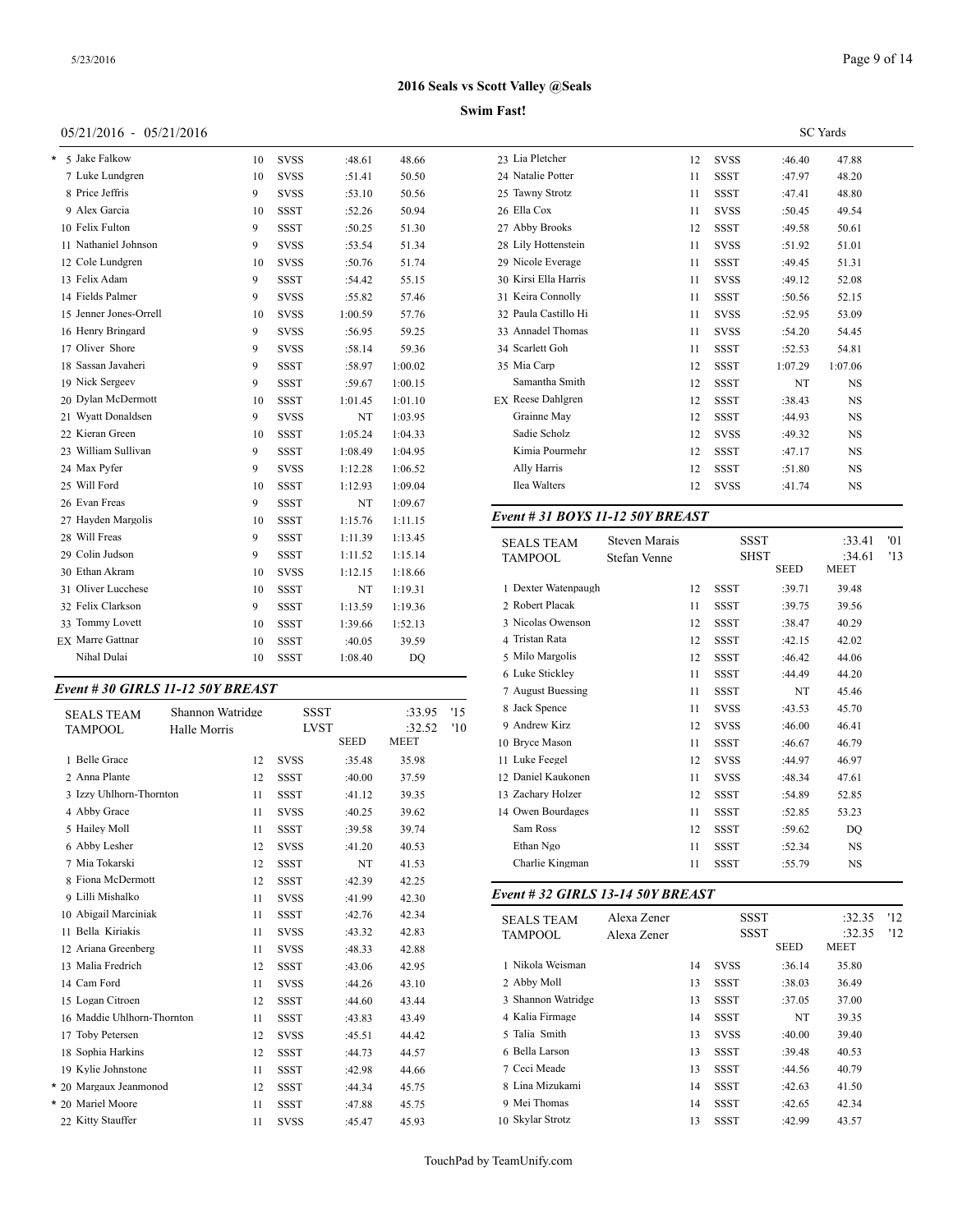## **Swim Fast!**

## 05/21/2016 - 05/21/2016

| 11 Sammy Scruton     | 13 | SSST        | :43.34 | 43.95 | <b>TAMPC</b> |
|----------------------|----|-------------|--------|-------|--------------|
| 12 Camila Alfonso    | 14 | <b>SSST</b> | :43.50 | 44.10 |              |
| 13 Skye Stewart      | 13 | <b>SSST</b> | :45.10 | 44.33 | 1 Lily D     |
| 14 Phoebe Greathouse | 13 | <b>SSST</b> | :46.12 | 45.08 | 2 Aman       |
| 15 Hannah Becker     | 14 | <b>SSST</b> | :55.74 | 54.19 | 3 Marge      |
| Nora Riedinger       | 14 | <b>SSST</b> | :38.46 | NS    | 4 Natali     |
| Emilia Rivers        | 13 | <b>SSST</b> | :46.36 | NS    | 5 Ava Z      |
|                      |    |             |        |       |              |

## *Event # 33 BOYS 13-14 50Y BREAST*

| <b>SEALS TEAM</b>    | <b>Steven Marais</b> |    | SSST        |             | :29.76     | '03 | 8 Laurel Philp       |
|----------------------|----------------------|----|-------------|-------------|------------|-----|----------------------|
| TAMPOOL              | <b>Brandon West</b>  |    | <b>SVST</b> |             | :29.79     | '12 | 9 Ceci Murdoch       |
|                      |                      |    |             | <b>SEED</b> | MEET       |     | 10 Sophia Uhlhorn-   |
| 1 Orion Ma           |                      | 14 | <b>SSST</b> | :30.32      | *<br>28.93 |     | 11 Ellie Hoang       |
| 2 Noah Erikson       |                      | 13 | <b>SSST</b> | :32.87      | 32.30      |     | 12 Layney Octavio    |
| 3 Rowan Davis        |                      | 14 | <b>SSST</b> | :36.66      | 37.18      |     | 13 Alyssa Hill       |
| 4 Timothee Walters   |                      | 14 | <b>SVSS</b> | :37.80      | 37.36      |     | 14 Sophie Arnal      |
| 5 Avery Fischbach    |                      | 13 | <b>SSST</b> | :41.83      | 37.87      |     | 15 Katherine Orlesl  |
| 6 Avery Plotts       |                      | 13 | <b>SSST</b> | :42.60      | 39.85      |     | 16 Jackie Berman     |
| 7 Cade Smith         |                      | 14 | SSST        | :40.52      | 39.98      |     | 17 Jennie Berman     |
| 8 Foster Lehman      |                      | 13 | <b>SSST</b> | :39.59      | 41.40      |     | * 18 Michaela Mann   |
| 9 Marshall Sekula    |                      | 13 | <b>SSST</b> | :42.23      | 42.63      |     | * 18 Ainsley Boyle   |
| 10 Arman Tavacoli    |                      | 13 | <b>SSST</b> | :42.96      | 42.69      |     | 20 Juliet Goldmach   |
| 11 Ethan Rosegard    |                      | 13 | <b>SVSS</b> | :46.16      | 43.15      |     | 21 Lyla Harris       |
| 12 Nick Miller       |                      | 14 | <b>SSST</b> | :42.38      | 43.27      |     | 22 Filippa Boekhof   |
| 13 Joshua Holzer     |                      | 14 | <b>SSST</b> | :45.61      | 43.80      |     | 23 Catherine Philp   |
| 14 Eno Begic-Toepfer |                      | 14 | <b>SSST</b> | NT          | 45.31      |     | Faye Palmer          |
| 15 Nathan Smoker     |                      | 13 | <b>SSST</b> | :47.75      | 46.85      |     | Aviva Gordon         |
| Malkolm Armour       |                      | 13 | <b>SVSS</b> | :49.49      | DO.        |     |                      |
|                      |                      |    |             |             |            |     | $F_{v}$ ant # 27 ROV |

## *Event # 34 GIRLS 15-18 50Y BREAST*

| <b>SEALS TEAM</b><br><b>TAMPOOL</b> | Alexa Zener<br>Carly Jackson-Clark | <b>SSST</b><br><b>SM</b> |             | :31.77<br>:32.48 | '15<br>'12 | 1 Sammy Spence     |
|-------------------------------------|------------------------------------|--------------------------|-------------|------------------|------------|--------------------|
|                                     |                                    |                          | <b>SEED</b> | MEET             |            | 2 Patrick Ouill    |
| 1 Kate Freda                        | 16                                 | <b>SVSS</b>              | NT          | 35.66            |            | 3 Cole Lawson      |
| 2 Mava Rabow                        | 15                                 | <b>SSST</b>              | :37.61      | 36.13            |            | 4 Bradley Stanfore |
| 3 Talita Stiles                     | 16                                 | <b>SVSS</b>              | NT          | 41.17            |            | 5 Asa Turner       |
| 4 Caroline Ouill                    | 16                                 | <b>SSST</b>              | NT          | 43.16            |            | 6 Billy Uhlhorn-T  |
| Alexa Zener                         | 18                                 | <b>SSST</b>              | :33.01      | <b>NS</b>        |            |                    |
| Emma Tiernan                        | 15                                 | <b>SSST</b>              | NT          | <b>NS</b>        |            | Event #38 GIRI     |
| Sami Buda                           | 15                                 | <b>SSST</b>              | NT          | NS.              |            | <b>SEALS TEAM</b>  |
| Lily Ignon                          | 15                                 | <b>SSST</b>              | NT          | NS               |            | <b>TAMPOOL</b>     |
|                                     |                                    |                          |             |                  |            |                    |

## *Event # 35 BOYS 15-18 50Y BREAST*

| <b>SEALS TEAM</b><br><b>TAMPOOL</b> | Steven Marais<br>Chad Sambell |    | <b>SSST</b><br><b>SSST</b> | <b>SEED</b> | :28.86<br>:29.82<br>MEET | '04<br>'14 | 2 Skyler Barnes<br>3 Addison Everag<br>4 Gabriella Plonov |
|-------------------------------------|-------------------------------|----|----------------------------|-------------|--------------------------|------------|-----------------------------------------------------------|
| 1 Riley Stray                       |                               | 17 | <b>SVSS</b>                | :30.07      | $*$<br>29.76             |            | 5 Lily Cox                                                |
| 2 Wes Porter                        |                               | 15 | <b>SVSS</b>                | NT          | 32.99                    |            | 6 Amelia Kiriakis                                         |
| 3 Cole Porter                       |                               | 18 | <b>SVSS</b>                | :35.99      | 34.46                    |            | 7 Sylvie May                                              |
| 4 Chris Holden-Wingate              |                               | 16 | <b>SSST</b>                | :38.19      | 38.09                    |            | 8 Emily Rosegard                                          |
| 5 Jonah Buessing                    |                               | 15 | <b>SSST</b>                | :39.79      | 40.30                    |            | 9 Chloe Firmage                                           |
| Nate Gelbach                        |                               | 17 | <b>SVSS</b>                | :34.00      | <b>NS</b>                |            | 10 Amelia Damsen                                          |
| Sam Wortzman                        |                               | 16 | <b>SVSS</b>                | :39.11      | <b>NS</b>                |            | 11 Gloria Weinreb                                         |
| Pasha Pourian                       |                               | 17 | <b>SSST</b>                | :35.72      | NS                       |            | 12 Judi Jo Lee                                            |
|                                     |                               |    |                            |             |                          |            | 13 Mirielle Harkins                                       |
| Event # 36 GIRLS 8& UN 25Y FLY      |                               |    |                            |             |                          |            | 14 Ava Burke                                              |

SEALS TEAM Caitlin Quill SSST :16.11 '14

|                            |                   |             |             | <b>SC</b> Yards       |     |
|----------------------------|-------------------|-------------|-------------|-----------------------|-----|
| <b>TAMPOOL</b>             | Catherine Watrous | <b>SSST</b> | <b>SEED</b> | :17.11<br><b>MEET</b> | '13 |
| 1 Lily Damsen              | 8                 | <b>SVSS</b> | :17.68      | 17.54                 |     |
| 2 Amanda Mauzy             | 8                 | <b>SSST</b> | :19.75      | 18.30                 |     |
| 3 Margeaux Davis           | 8                 | <b>SSST</b> | :18.55      | 18.44                 |     |
| 4 Natalie Stanford         | 8                 | <b>SVSS</b> | :20.63      | 20.86                 |     |
| 5 Ava Zech                 | 8                 | <b>SVSS</b> | :19.81      | 21.23                 |     |
| 6 Annika Hakes             | 8                 | <b>SSST</b> | :25.42      | 22.88                 |     |
| 7 Lara Gattnar             | 8                 | <b>SSST</b> | :21.85      | 22.99                 |     |
| 8 Laurel Philp             | 8                 | <b>SVSS</b> | :20.82      | 23.25                 |     |
| 9 Ceci Murdoch             | 8                 | <b>SVSS</b> | :24.57      | 23.36                 |     |
| 10 Sophia Uhlhorn-Thornton | 7                 | <b>SSST</b> | NT          | 23.75                 |     |
| 11 Ellie Hoang             | 6                 | <b>SSST</b> | :36.73      | 23.87                 |     |
| 12 Layney Octavio          | 8                 | <b>SSST</b> | :21.79      | 24.18                 |     |
| 13 Alyssa Hill             | 8                 | <b>SSST</b> | :25.33      | 24.50                 |     |
| 14 Sophie Arnal            | $\tau$            | <b>SVSS</b> | :21.36      | 24.61                 |     |
| 15 Katherine Orlesky       | 7                 | <b>SVSS</b> | :23.00      | 25.44                 |     |
| 16 Jackie Berman           | 7                 | <b>SSST</b> | :30.47      | 32.04                 |     |
| 17 Jennie Berman           | $\tau$            | <b>SSST</b> | :31.23      | 32.58                 |     |
| * 18 Michaela Mann         | 7                 | <b>SSST</b> | :30.93      | 32.98                 |     |
| * 18 Ainsley Boyle         | 7                 | <b>SVSS</b> | :26.62      | 32.98                 |     |
| 20 Juliet Goldmacher       | $\tau$            | <b>SSST</b> | :34.68      | 36.31                 |     |
| 21 Lyla Harris             | 8                 | <b>SVSS</b> | :30.20      | 36.67                 |     |
| 22 Filippa Boekhoff        | 7                 | <b>SSST</b> | :45.33      | 44.79                 |     |
| 23 Catherine Philp         | 6                 | <b>SVSS</b> | :49.30      | 46.18                 |     |
| Faye Palmer                | 6                 | <b>SSST</b> | NT          | <b>NS</b>             |     |
| Aviva Gordon               | 6                 | <b>SSST</b> | NT          | <b>NS</b>             |     |

## *Event # 37 BOYS 8&UN 25Y FLY*

| <b>SEALS TEAM</b><br><b>TAMPOOL</b> | Tavlor Gamboa<br>Andre Ignoffo |   |             | <b>SSST</b><br><b>ORCA</b><br><b>SEED</b> | :16.20<br>:15.89<br><b>MEET</b> | '00<br>'14 |
|-------------------------------------|--------------------------------|---|-------------|-------------------------------------------|---------------------------------|------------|
| 1 Sammy Spence                      | 8                              |   | <b>SVSS</b> | :22.87                                    | 22.68                           |            |
| 2 Patrick Quill                     |                                | 7 | SSST        | :25.74                                    | 25.82                           |            |
| 3 Cole Lawson                       |                                | 7 | <b>SVSS</b> | NT                                        | 28.40                           |            |
| 4 Bradley Stanford                  |                                | 8 | <b>SVSS</b> | :24.18                                    | 28.57                           |            |
| 5 Asa Turner                        |                                | 7 | <b>SVSS</b> | :24.52                                    | 28.73                           |            |
| 6 Billy Uhlhorn-Thornton            |                                | 7 | SSST        | :36.72                                    | 30.91                           |            |
|                                     |                                |   |             |                                           |                                 |            |

## *Event # 38 GIRLS 9-10 50Y FLY*

| <b>SEALS TEAM</b><br><b>TAMPOOL</b> | Catherine Watrous<br>Catherine Watrous |             | SSST<br><b>SSST</b><br><b>SEED</b> | :29.80<br>:31.30<br><b>MEET</b> | '15<br>'15 |
|-------------------------------------|----------------------------------------|-------------|------------------------------------|---------------------------------|------------|
| 1 Maeve McAuley                     | 10                                     | <b>SSST</b> | :36.47                             | 35.91                           |            |
| 2 Skyler Barnes                     | 10                                     | <b>SVSS</b> | :36.45                             | 37.59                           |            |
| 3 Addison Everage                   | 9                                      | <b>SSST</b> | :37.50                             | 38.01                           |            |
| 4 Gabriella Plonowski               | 10                                     | <b>SSST</b> | :41.37                             | 40.78                           |            |
| 5 Lily Cox                          | 9                                      | <b>SVSS</b> | :41.36                             | 42.38                           |            |
| 6 Amelia Kiriakis                   | 9                                      | <b>SVSS</b> | :40.08                             | 42.62                           |            |
| 7 Sylvie May                        | 10                                     | <b>SSST</b> | :41.46                             | 43.55                           |            |
| 8 Emily Rosegard                    | 10                                     | <b>SVSS</b> | NT                                 | 44.46                           |            |
| 9 Chloe Firmage                     | 9                                      | SSST        | :45.42                             | 45.65                           |            |
| 10 Amelia Damsen                    | 10                                     | <b>SVSS</b> | :48.75                             | 45.98                           |            |
| 11 Gloria Weinreb                   | 10                                     | SSST        | :47.75                             | 49.27                           |            |
| 12 Judi Jo Lee                      | 10                                     | <b>SVSS</b> | :50.49                             | 50.09                           |            |
| 13 Mirielle Harkins                 | 10                                     | <b>SSST</b> | :54.18                             | 51.71                           |            |
| 14 Ava Burke                        | 9                                      | <b>SVSS</b> | :51.46                             | 53.94                           |            |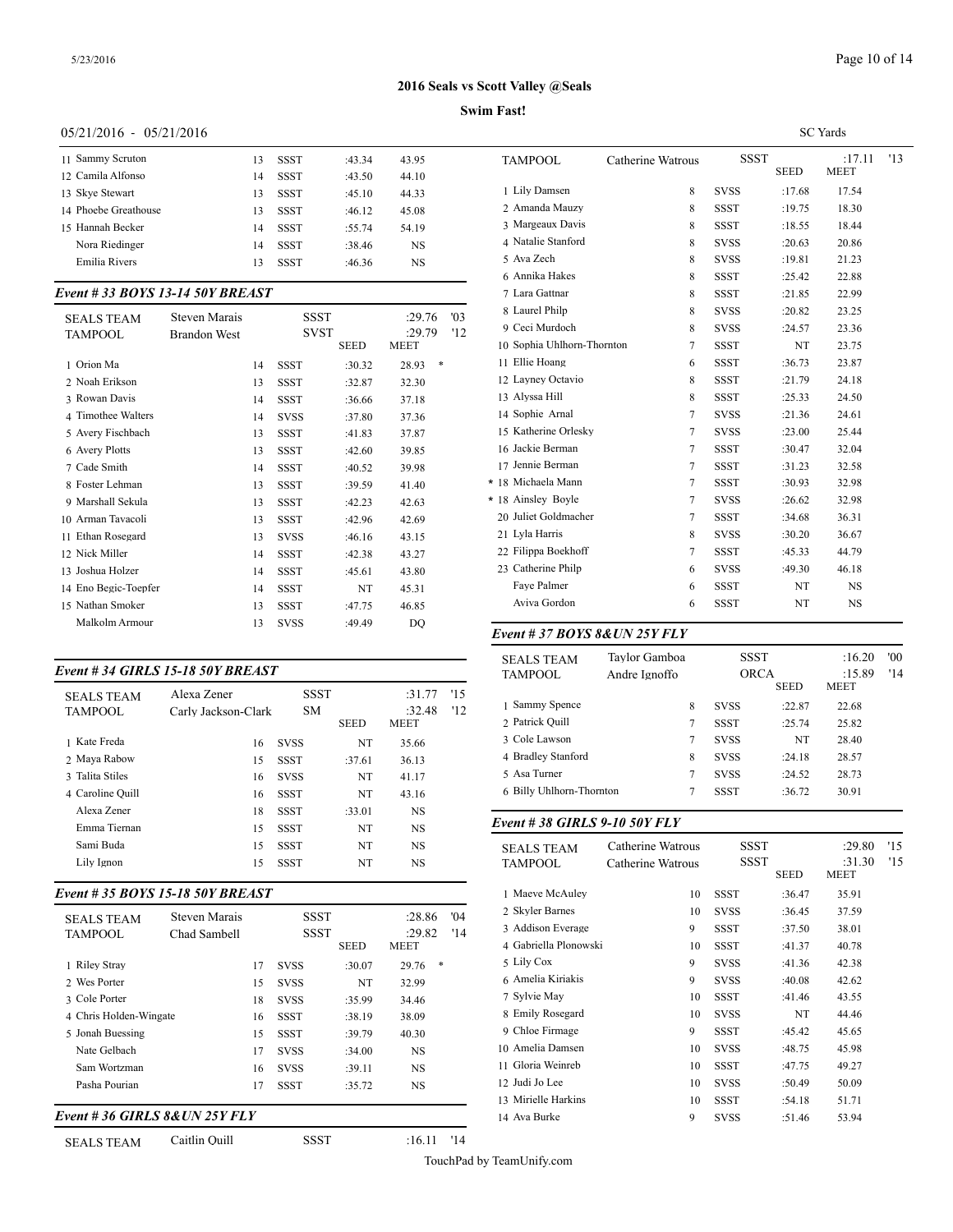## **Swim Fast!**

## 05/21/2016 - 05/21/2016

| 15 Graciela Hale     | 10 | <b>SSST</b> | NT     | 53.97   | 3 Ty An   |
|----------------------|----|-------------|--------|---------|-----------|
| 16 Keely Everage     | 9  | SSST        | :51.10 | 56.11   | 4 Lucier  |
| 17 Annabelle Gulash  | 9  | <b>SVSS</b> | :58.32 | 58.04   | 5 Tristar |
| 18 Ava Tomasky Cohen | 9  | <b>SVSS</b> | :53.49 | 58.92   | 6 Daniel  |
| 19 Colette Hale      | 10 | <b>SSST</b> | NT     | 1:01.91 | 7 Augus   |
| 20 Jacqueline Ewing  | 9  | <b>SSST</b> | :59.27 | 1:05.87 | 8 Gus B   |
| Madison Smith        | 10 | SSST        | :49.19 | NS      | 9 Owen    |
|                      |    |             |        |         |           |

## *Event # 39 BOYS 9-10 50Y FLY*

| <b>SEALS TEAM</b><br>TAMPOOL | Cameron Arvanpour<br>Ethan Lewczyk | <b>SSST</b><br><b>SVST</b> | <b>SEED</b> | :31.79<br>:30.28<br><b>MEET</b> | 16<br>'12 | Nick Scruton<br>Milo Margolis |
|------------------------------|------------------------------------|----------------------------|-------------|---------------------------------|-----------|-------------------------------|
| 1 Cameron Aryanpour          | 10                                 | <b>SSST</b>                | :31.79      | 31.88                           |           | Event #42 GIRI                |
| 2 Sebastian Vaughan          | 10                                 | <b>SVSS</b>                | :42.14      | 42.59                           |           | <b>SEALS TEAM</b>             |
| 3 Alex Olesky                | 9                                  | <b>SSST</b>                | :47.30      | 45.54                           |           | <b>TAMPOOL</b>                |
| 4 Caden Barringer            | 10                                 | <b>SVSS</b>                | :47.54      | 45.56                           |           |                               |
| 5 Price Jeffris              | 9                                  | <b>SVSS</b>                | NT          | 50.46                           |           | 1 Kvra Carnev                 |
| 6 Henry Bringard             | 9                                  | <b>SVSS</b>                | :56.67      | 57.72                           |           | 2. Sarah Erikson              |
| 7 Karsten Hakes              | 10                                 | SSST                       | :53.99      | 59.56                           |           | 3 Jada Andrews                |
| 8 Max Cohen                  | 9                                  | <b>SVSS</b>                | 1:02.33     | 1:08.03                         |           | 4 Kalia Firmage               |
| 9 Jack Hochschild            | 9                                  | <b>SSST</b>                | :58.57      | 1:16.32                         |           | 5 Sophia Brooks               |
| 10 Nick Sergeev              | 9                                  | <b>SSST</b>                | 1:17.77     | 1:22.81                         |           | 6 Abby Moll                   |

## *Event # 40 GIRLS 11-12 50Y FLY*

| <b>SEALS TEAM</b>          | Kelly Garrett      |    | <b>SSST</b> |             | :28.96      | '04 | 9 Phoenix Vogel   |
|----------------------------|--------------------|----|-------------|-------------|-------------|-----|-------------------|
| <b>TAMPOOL</b>             | <b>Reese Burns</b> |    |             | <b>SVST</b> | :29.13      | '14 | 10 Mei Thomas     |
|                            |                    |    |             | <b>SEED</b> | <b>MEET</b> |     | 11 Phoebe Greatho |
| 1 Cat Watrous              |                    | 11 | <b>SSST</b> | :31.00      | 29.44       |     | 12 Hannah Becker  |
| 2 Reese Dahlgren           |                    | 12 | <b>SSST</b> | :31.72      | 30.51       |     | Nora Riedinger    |
| 3 Olivia Jarvie            |                    | 11 | <b>SVSS</b> | :34.48      | 32.97       |     | Jessica Bukowsl   |
| 4 Bella Hare-Leiva         |                    | 12 | <b>SVSS</b> | :35.14      | 33.70       |     |                   |
| 5 Serafina Carlucci        |                    | 12 | <b>SSST</b> | :35.31      | 34.55       |     | Event #43 BOY     |
| 6 Adeline Turner           |                    | 11 | <b>SVSS</b> | :35.12      | 35.06       |     | <b>SEALS TEAM</b> |
| 7 Hailey Moll              |                    | 11 | <b>SSST</b> | :35.95      | 35.51       |     | <b>TAMPOOL</b>    |
| 8 Logan Citroen            |                    | 12 | <b>SSST</b> | :39.00      | 36.86       |     |                   |
| 9 Kylie Johnstone          |                    | 11 | <b>SSST</b> | :37.97      | 36.98       |     | 1 Orion Ma        |
| 10 Kitty Stauffer          |                    | 11 | <b>SVSS</b> | :36.05      | 37.21       |     | 2 Noah Erikson    |
| 11 Greta Miller            |                    | 11 | <b>SVSS</b> | :42.14      | 39.84       |     | 3 Dwight Bellisim |
| 12 Adeline Johnson         |                    | 11 | <b>SVSS</b> | :41.19      | 41.11       |     | 4 Luther Fong     |
| 13 Quinn Edington          |                    | 11 | <b>SVSS</b> | :40.61      | 41.34       |     | 5 Timothee Walter |
| 14 Izzy Uhlhorn-Thornton   |                    | 11 | <b>SSST</b> | :41.09      | 41.43       |     | 6 Cade Smith      |
| 15 Sophia Harkins          |                    | 12 | <b>SSST</b> | :43.09      | 41.52       |     | 7 Marc-Antoine M  |
| 16 Maddie Uhlhorn-Thornton |                    | 11 | <b>SSST</b> | :41.69      | 42.24       |     | 8 Cole Ford       |
| 17 Madi Bennerotte         |                    | 12 | <b>SSST</b> | :44.16      | 43.90       |     | 9 Maury Schultz   |
| 18 Kirsi Ella Harris       |                    | 11 | <b>SVSS</b> | NT          | 46.44       |     | 10 Rowan Davis    |
| 19 Ella Cox                |                    | 11 | <b>SVSS</b> | :48.36      | 47.16       |     | 11 Arman Tavacoli |
| 20 Lily Hottenstein        |                    | 11 | <b>SVSS</b> | :54.77      | 49.06       |     | Grayson Everag    |
| Ilea Walters               |                    | 12 | <b>SVSS</b> | :37.15      | <b>NS</b>   |     |                   |
| Avery Emison               |                    | 12 | <b>SVSS</b> | :35.78      | <b>NS</b>   |     |                   |
| Kimia Pourmehr             |                    | 12 | <b>SSST</b> | :41.32      | <b>NS</b>   |     | Event #44 GIRI    |
|                            |                    |    |             |             |             |     |                   |

## *Event # 41 BOYS 11-12 50Y FLY*

| <b>SEALS TEAM</b><br><b>TAMPOOL</b> | Galen Abbott<br>Jonah Albers | <b>SSST</b><br>ORCA | <b>SEED</b> | :28.84<br>:27.41<br><b>MEET</b> | '86<br>'14 | 1 Kate Freda<br>2 Maya Rabow |
|-------------------------------------|------------------------------|---------------------|-------------|---------------------------------|------------|------------------------------|
| 1 Jackson Stewart                   |                              | SSST                | :33.71      | 32.81                           |            | 3 Christine Watrid           |
| 2 Cole Stanford                     |                              | <b>SVSS</b>         | :34.20      | 34.15                           |            | 4 Alazais Walters            |

|                   |    | <b>SC</b> Yards |        |           |  |
|-------------------|----|-----------------|--------|-----------|--|
| 3 Tv Anders Fong  | 12 | <b>SSST</b>     | :35.31 | 34.77     |  |
| 4 Lucien Roose    | 12 | <b>SSST</b>     | :37.18 | 36.67     |  |
| 5 Tristan Rata    | 12 | <b>SSST</b>     | :38.11 | 39.88     |  |
| 6 Daniel Kaukonen | 11 | <b>SVSS</b>     | :41.54 | 40.44     |  |
| 7 August Buessing | 11 | <b>SSST</b>     | NT     | 42.58     |  |
| 8 Gus Burke       | 11 | <b>SVSS</b>     | :40.91 | 43.46     |  |
| 9 Owen Bourdages  | 11 | <b>SSST</b>     | :48.89 | 49.23     |  |
| Elliot Gelbach    | 12 | <b>SVSS</b>     | NT     | <b>NS</b> |  |
| Nicolas Owenson   | 12 | <b>SSST</b>     | :35.06 | <b>NS</b> |  |
| Nick Scruton      | 11 | <b>SSST</b>     | :35.65 | <b>NS</b> |  |
| Milo Margolis     | 12 | <b>SSST</b>     | :48.84 | <b>NS</b> |  |
|                   |    |                 |        |           |  |

## *Event # 42 GIRLS 13-14 50Y FLY*

| <b>SEALS TEAM</b>    | Sasha Petrova |    | SSST        |             | :28.02      | '12 |
|----------------------|---------------|----|-------------|-------------|-------------|-----|
| TAMPOOL              | Sasha Petrova |    | <b>SVST</b> |             | :28.02      | '12 |
|                      |               |    |             | <b>SEED</b> | <b>MEET</b> |     |
| 1 Kyra Carney        |               | 14 | <b>SVSS</b> | NT          | 29.22       |     |
| 2 Sarah Erikson      |               | 14 | <b>SSST</b> | :31.16      | 30.16       |     |
| 3 Jada Andrews       |               | 14 | <b>SSST</b> | :31.06      | 30.26       |     |
| 4 Kalia Firmage      |               | 14 | <b>SSST</b> | :33.35      | 31.90       |     |
| 5 Sophia Brooks      |               | 13 | SSST        | :32.51      | 32.57       |     |
| 6 Abby Moll          |               | 13 | <b>SSST</b> | :31.56      | 32.64       |     |
| 7 Skye Stewart       |               | 13 | <b>SSST</b> | :34.66      | 34.62       |     |
| 8 Nikola Weisman     |               | 14 | <b>SVSS</b> | NT          | 35.91       |     |
| 9 Phoenix Vogel      |               | 13 | <b>SSST</b> | :35.38      | 36.73       |     |
| 10 Mei Thomas        |               | 14 | <b>SSST</b> | :39.18      | 39.21       |     |
| 11 Phoebe Greathouse |               | 13 | <b>SSST</b> | :39.93      | 39.68       |     |
| 12 Hannah Becker     |               | 14 | <b>SSST</b> | 1:03.86     | 1:00.39     |     |
| Nora Riedinger       |               | 14 | <b>SSST</b> | :32.21      | <b>NS</b>   |     |
| Jessica Bukowski     |               | 13 | <b>SSST</b> | :33.68      | NS          |     |
|                      |               |    |             |             |             |     |

## *Event # 43 BOYS 13-14 50Y FLY*

| Zack Glenn<br><b>SEALS TEAM</b> |             | <b>SSST</b> |             |             | :26.66     | '13 |  |
|---------------------------------|-------------|-------------|-------------|-------------|------------|-----|--|
| <b>TAMPOOL</b>                  | RJ Williams |             | MW          |             | :25.18     | '11 |  |
|                                 |             |             |             | <b>SEED</b> | MEET       |     |  |
| 1 Orion Ma                      |             | 14          | <b>SSST</b> | :27.83      | *<br>26.34 |     |  |
| 2 Noah Erikson                  |             | 13          | <b>SSST</b> | :27.73      | 27.07      |     |  |
| 3 Dwight Bellisimo              |             | 14          | <b>SVSS</b> | :30.42      | 30.35      |     |  |
| 4 Luther Fong                   |             | 14          | <b>SSST</b> | :31.22      | 30.92      |     |  |
| 5 Timothee Walters              |             | 14          | <b>SVSS</b> | :32.00      | 31.11      |     |  |
| 6 Cade Smith                    |             | 14          | <b>SSST</b> | :31.82      | 32.61      |     |  |
| 7 Marc-Antoine Maync            |             | 13          | <b>SSST</b> | :32.66      | 32.86      |     |  |
| 8 Cole Ford                     |             | 14          | <b>SVSS</b> | :33.06      | 34.81      |     |  |
| 9 Maury Schultz                 |             | 13          | <b>SVSS</b> | :34.66      | 35.00      |     |  |
| 10 Rowan Davis                  |             | 14          | <b>SSST</b> | :33.44      | 35.24      |     |  |
| 11 Arman Tavacoli               |             | 13          | <b>SSST</b> | :40.89      | 41.57      |     |  |
| Grayson Everage                 |             | 13          | <b>SSST</b> | :42.33      | NS.        |     |  |
|                                 |             |             |             |             |            |     |  |

## *Event # 44 GIRLS 15-18 50Y FLY*

| TAMPOOL<br><b>SEALS TEAM</b> | Sasha Petrova<br>Sasha Petrova |    | <b>SSST</b><br><b>SSST</b> |             | :27.53<br>:27.44 | 12<br>'12 |
|------------------------------|--------------------------------|----|----------------------------|-------------|------------------|-----------|
|                              |                                |    |                            | <b>SEED</b> | <b>MEET</b>      |           |
| 1 Kate Freda                 |                                | 16 | <b>SVSS</b>                | :29.66      | 29.31            |           |
| 2 Maya Rabow                 |                                | 15 | SSST                       | :31.72      | 29.59            |           |
| 3 Christine Watridge         |                                | 16 | SSST                       | :32.59      | 32.70            |           |
| 4 Alazais Walters            |                                | 16 | <b>SVSS</b>                | :33.04      | 34.41            |           |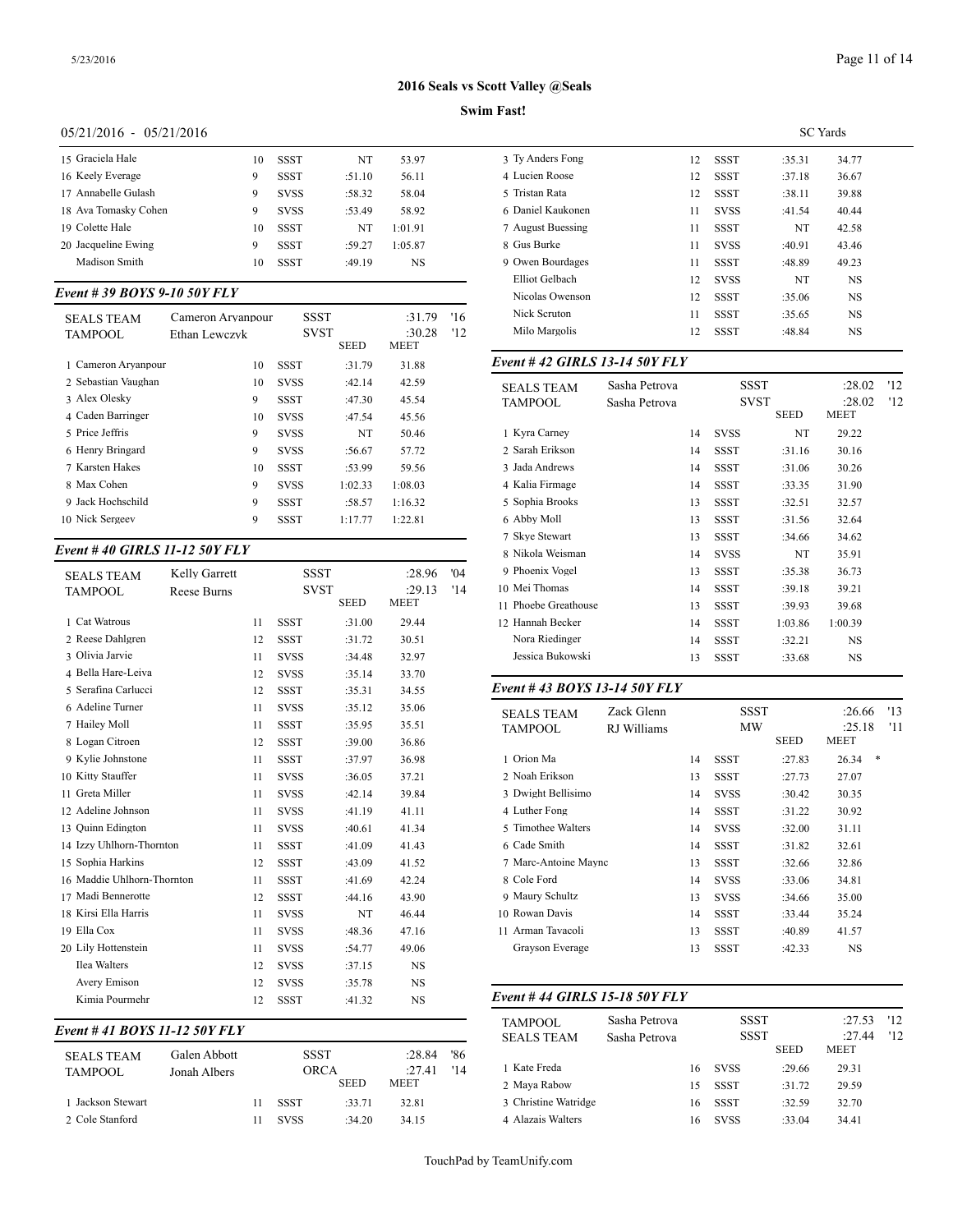## Page 12 of 14

## **2016 Seals vs Scott Valley @Seals**

## **Swim Fast!**

## 05/21/2016 - 05/21/2016

| 5 Kira Barnes    | 15 | <b>SVSS</b> | NT     | 34.57 | * 6 Sylvie |
|------------------|----|-------------|--------|-------|------------|
| 6 Caroline Ouill | 16 | SSST        | NT     | 34.62 | * 6 Ameli  |
| Lauren Lombardi  | 16 | <b>SVSS</b> | :32.11 | NS    | 8 Emily    |
| Nicole Gamboa    | 18 | SSST        | :29.11 | NS    | 9 Ameli    |
| Leah Gustafson   | 15 | SSST        | NT     | NS    | 10 Jessie  |
| Sami Buda        | 15 | SSST        | NT     | NS    | 11 Audre   |
|                  |    |             |        |       |            |

## *Event # 45 BOYS 15-18 50Y FLY*

| TAMPOOL<br><b>SEALS TEAM</b> | Jonathan Farbman<br>Sean Haechler | ORCA<br><b>SSST</b><br><b>SEED</b> |        | :24.15<br>:24.38<br><b>MEET</b> | '14<br>12 | 14 Ellery Barnes<br>15 Lucy Samuels |
|------------------------------|-----------------------------------|------------------------------------|--------|---------------------------------|-----------|-------------------------------------|
| 1 Jackson Hettler            | 18                                | <b>SSST</b>                        | :28.00 | 25.17                           |           | Event #49 BOY                       |
| 2 Dea Edington               | 17                                | <b>SVSS</b>                        | :27.30 | 26.49                           |           | <b>SEALS TEAM</b>                   |
| 3 Peter Veh                  | 15                                | <b>SSST</b>                        | NT     | 32.41                           |           | <b>TAMPOOL</b>                      |
| Wes Porter                   | 15                                | <b>SVSS</b>                        | NT     | NS                              |           |                                     |
| Nate Gelbach                 | 17                                | <b>SVSS</b>                        | :29.62 | NS                              |           | 1 Marre Gattnar                     |
| Pasha Pourian                | 17                                | <b>SSST</b>                        | :28.90 | NS                              |           | 2 Sebastian Vaugh                   |
| <b>Tristan Maass</b>         | 16                                | <b>SSST</b>                        | :30.00 | NS                              |           | 3 Price Jeffris                     |
|                              |                                   |                                    |        |                                 |           |                                     |

## *Event # 46 GIRLS 8&UN 100Y I.M.*

| <b>SEALS TEAM</b>   | Caitlin Ouill     |             | SSST        | 1:25.68   | '14 | 6 Caden Barringer       |
|---------------------|-------------------|-------------|-------------|-----------|-----|-------------------------|
| <b>TAMPOOL</b>      | Julietta Camahort | <b>SVST</b> |             | 1:24.24   | '12 | 7 Jack Lamirand         |
|                     |                   |             | <b>SEED</b> | MEET      |     | 8 Cole Lundgren         |
| 1 Lily Damsen       | 8                 | <b>SVSS</b> | 1:40.15     | 1:36.09   |     | 9 Henry Bringard        |
| 2 Mirabel Arlander  | 8                 | <b>SSST</b> | 1:37.86     | 1:36.21   |     | 10 Luke Lundgren        |
| 3 Amanda Mauzy      | 8                 | <b>SSST</b> | 1:53.54     | 1:43.83   |     | 11 Dylan McDermo        |
| 4 Esme Palmer       | 8                 | <b>SSST</b> | 1:50.69     | 1:44.36   |     | 12 Kieran Green         |
| 5 Lara Gattnar      | 8                 | <b>SSST</b> | 1:55.39     | 1:44.68   |     | 13 Jack Hochschild      |
| 6 Charlotte Derrick | 8                 | <b>SSST</b> | 1:49.23     | 1:45.09   |     | Jake Falkow             |
| 7 Audrey Strong     | 8                 | <b>SVSS</b> | 1:48.67     | 1:45.12   |     | <b>EX Karsten Hakes</b> |
| 8 Claire Beneda     | 8                 | <b>SVSS</b> | 1:43.05     | 1:45.56   |     |                         |
| 9 Layney Octavio    | 8                 | <b>SSST</b> | 1:51.07     | 1:51.56   |     | Event # 50 GIRI         |
| 10 Elise Boyle      | 8                 | <b>SVSS</b> | 1:54.92     | 1:55.52   |     | <b>SEALS TEAM</b>       |
| 11 Reagan Lisle     | $\tau$            | <b>SSST</b> | 2:01.84     | 2:01.92   |     | TAMPOOL                 |
| 12 Harper Buck      | 7                 | <b>SVSS</b> | 2:37.48     | 2:34.06   |     |                         |
| 13 Cruz Gattnar     | 6                 | <b>SSST</b> | NT          | 2:49.45   |     | 1 Reese Dahlgren        |
| EX Margeaux Davis   | 8                 | <b>SSST</b> | 1:49.42     | 1:42.33   |     | 2 Belle Grace           |
| Zoe Pletcher        | 8                 | <b>SVSS</b> | NT          | <b>NS</b> |     | 3 Hailey Moll           |
|                     |                   |             |             |           |     |                         |

## *Event # 47 BOYS 8&UN 100Y I.M.*

| <b>SEALS TEAM</b><br><b>TAMPOOL</b> | Marre Gattnar<br>Finn Aune |   | <b>SSST</b><br><b>WAVE</b><br><b>SEED</b> |         | 1:24.84<br>1:26.73<br><b>MEET</b> | '14<br>'12 | 6 Adeline Turner<br>7 Abigail Marcini<br>8 Bella Kiriakis |
|-------------------------------------|----------------------------|---|-------------------------------------------|---------|-----------------------------------|------------|-----------------------------------------------------------|
| 1 Reed Hanna                        |                            | 8 | <b>SVSS</b>                               | 1:45.85 | 1:47.73                           |            | 9 Izzy Uhlhorn-Th                                         |
| 2 Bradley Stanford                  |                            | 8 | <b>SVSS</b>                               | 1:51.76 | 1:59.15                           |            | 10 Lucille Johnson                                        |
| 3 Patrick Ouill                     |                            |   | <b>SSST</b>                               | 2:23.35 | 2:15.72                           |            | 11 Quinn Edington                                         |
| 4 Viggo Zarrehparvar                |                            |   | <b>SSST</b>                               | 2:14.64 | 2:16.30                           |            | 12 Madeline Towns                                         |
|                                     |                            |   |                                           |         |                                   |            |                                                           |

## *Event # 48 GIRLS 9-10 100Y I.M.*

| <b>SEALS TEAM</b><br>TAMPOOL | Catherine Watrous<br>Catherine Watrous | <b>SSST</b><br><b>SSST</b> | <b>SEED</b> | 1:14.25<br>1:14.25<br>MEET | - '15<br>15 | 15 Kirsi Ella Harris<br>16 Keira Connolly |
|------------------------------|----------------------------------------|----------------------------|-------------|----------------------------|-------------|-------------------------------------------|
| 1 Caitlin Quill              | 10                                     | SSST                       | 1:18.83     | 1:17.55                    |             | Event # 51 $BOY$                          |
| 2 Sara Morris                | 10                                     | <b>SVSS</b>                | 1:21.57     | 1:18.97                    |             | <b>SEALS TEAM</b>                         |
| 3 Lily Pashman               | 10                                     | <b>SVSS</b>                | 1:25.46     | 1:24.48                    |             | <b>TAMPOOL</b>                            |
| 4 Maeve McAuley              | 10                                     | SSST                       | 1:29.51     | 1:31.24                    |             |                                           |
| 5 Claire Lawson              | 9                                      | <b>SVSS</b>                | 1:34.54     | 1:32.93                    |             | 1 Nicolas Owenso                          |

|                         |    | <b>SC</b> Yards |         |         |  |  |  |
|-------------------------|----|-----------------|---------|---------|--|--|--|
| 6 Sylvie May<br>$\star$ | 10 | <b>SSST</b>     | NT      | 1:33.41 |  |  |  |
| 6 Amelia King<br>¥.     | 9  | <b>SSST</b>     | 1:34.54 | 1:33.41 |  |  |  |
| 8 Emily Rosegard        | 10 | <b>SVSS</b>     | NT      | 1:33.95 |  |  |  |
| 9 Amelia Kiriakis       | 9  | <b>SVSS</b>     | 1:34.80 | 1:36.54 |  |  |  |
| 10 Jessie Gazzola       | 10 | <b>SVSS</b>     | NT      | 1:38.12 |  |  |  |
| 11 Audrey Lowell        | 9  | <b>SSST</b>     | 1:46.08 | 1:40.19 |  |  |  |
| 12 Elsa Fong            | 9  | <b>SSST</b>     | 1:43.11 | 1:45.29 |  |  |  |
| 13 Annabelle Gulash     | 9  | <b>SVSS</b>     | 1:46.09 | 1:48.29 |  |  |  |
| 14 Ellery Barnes        | 9  | <b>SSST</b>     | 1:45.86 | 1:48.31 |  |  |  |
| 15 Lucy Samuels         | 10 | <b>SSST</b>     | 1:48.98 | 1:48.45 |  |  |  |
|                         |    |                 |         |         |  |  |  |

## *Event # 49 BOYS 9-10 100Y I.M.*

| <b>SEALS TEAM</b><br><b>TAMPOOL</b> | Nicholas Glenn<br>Ethan Lewczyk | <b>SSST</b><br><b>SVST</b> |         | 1:14.19<br>1:14.07 | '14<br>'12 |
|-------------------------------------|---------------------------------|----------------------------|---------|--------------------|------------|
|                                     |                                 |                            | SEED    | MEET               |            |
| 1 Marre Gattnar                     | 10                              | <b>SSST</b>                | 1:14.58 | *<br>1:13.98       |            |
| 2 Sebastian Vaughan                 | 10                              | <b>SVSS</b>                | 1:30.11 | 1:30.16            |            |
| 3 Price Jeffris                     | 9                               | <b>SVSS</b>                | 1:34.67 | 1:33.40            |            |
| 4 Jordan Lisle                      | 9                               | <b>SSST</b>                | 1:32.41 | 1:34.22            |            |
| 5 Nathaniel Johnson                 | 9                               | <b>SVSS</b>                | 1:33.63 | 1:39.58            |            |
| 6 Caden Barringer                   | 10                              | <b>SVSS</b>                | 1:35.16 | 1:43.13            |            |
| 7 Jack Lamirand                     | 9                               | <b>SVSS</b>                | 1:45.58 | 1:43.25            |            |
| 8 Cole Lundgren                     | 10                              | <b>SVSS</b>                | 1:47.01 | 1:51.64            |            |
| 9 Henry Bringard                    | 9                               | <b>SVSS</b>                | 1:45.29 | 1:53.59            |            |
| 10 Luke Lundgren                    | 10                              | <b>SVSS</b>                | 2:10.21 | 2:02.50            |            |
| 11 Dylan McDermott                  | 10                              | <b>SSST</b>                | 2:19.35 | 2:09.31            |            |
| 12 Kieran Green                     | 10                              | SSST                       | 2:14.36 | 2:13.27            |            |
| 13 Jack Hochschild                  | 9                               | <b>SSST</b>                | 2:03.53 | 2:21.87            |            |
| <b>Jake Falkow</b>                  | 10                              | <b>SVSS</b>                | NT      | NS                 |            |
| <b>EX Karsten Hakes</b>             | 10                              | <b>SSST</b>                | NT      | NS                 |            |
|                                     |                                 |                            |         |                    |            |

## *Event # 50 GIRLS 11-12 100Y I.M.*

| <b>SEALS TEAM</b><br><b>TAMPOOL</b> | Shannon Watridge<br><b>Reese Burns</b> |             | <b>SSST</b><br><b>LVST</b><br><b>SEED</b> | 1:09.13<br>1:07.51<br><b>MEET</b> | '15<br>'14 |
|-------------------------------------|----------------------------------------|-------------|-------------------------------------------|-----------------------------------|------------|
| 1 Reese Dahlgren                    | 12                                     | <b>SSST</b> | 1:14.48                                   | 1:11.68                           |            |
| 2 Belle Grace                       | 12                                     | <b>SVSS</b> | 1:13.08                                   | 1:12.09                           |            |
| 3 Hailey Moll                       | 11                                     | <b>SSST</b> | 1:20.07                                   | 1:20.18                           |            |
| 4 Olivia Jarvie                     | 11                                     | <b>SVSS</b> | 1:21.20                                   | 1:21.31                           |            |
| 5 Serafina Carlucci                 | 12                                     | <b>SSST</b> | 1:21.13                                   | 1:21.93                           |            |
| 6 Adeline Turner                    | 11                                     | <b>SVSS</b> | 1:21.27                                   | 1:22.49                           |            |
| 7 Abigail Marciniak                 | 11                                     | <b>SSST</b> | NT                                        | 1:24.02                           |            |
| 8 Bella Kiriakis                    | 11                                     | <b>SVSS</b> | 1:28.45                                   | 1:24.59                           |            |
| 9 Izzy Uhlhorn-Thornton             | 11                                     | <b>SSST</b> | 1:28.18                                   | 1:25.24                           |            |
| 10 Lucille Johnson                  | 11                                     | <b>SVSS</b> | 1:23.59                                   | 1:26.66                           |            |
| 11 Quinn Edington                   | 11                                     | <b>SVSS</b> | 1:29.67                                   | 1:28.55                           |            |
| 12 Madeline Townsend                | 11                                     | <b>SSST</b> | 1:33.76                                   | 1:29.46                           |            |
| 13 Fiona McDermott                  | 12                                     | <b>SSST</b> | 1:33.73                                   | 1:29.90                           |            |
| 14 Adeline Johnson                  | 11                                     | <b>SVSS</b> | 1:35.05                                   | 1:35.27                           |            |
| 15 Kirsi Ella Harris                | 11                                     | <b>SVSS</b> | NT                                        | 1:39.72                           |            |
| 16 Keira Connolly                   | 11                                     | <b>SSST</b> | 1:47.23                                   | 1:42.64                           |            |
| Event # 51 BOYS 11-12 100Y I.M.     | $\sim$ $\sim$ $\sim$<br>$-$            |             | 0000                                      | $\sim$ 0.0 0.0                    |            |

| <b>SEALS TEAM</b> | Steven Marais |    | SSST        |                     |         | '01 |
|-------------------|---------------|----|-------------|---------------------|---------|-----|
| <b>TAMPOOL</b>    | Jonah Albers  |    |             | ORCA<br><b>SEED</b> |         | '14 |
| 1 Nicolas Owenson |               | 12 | <b>SSST</b> | 1.1496              | 1:12.55 |     |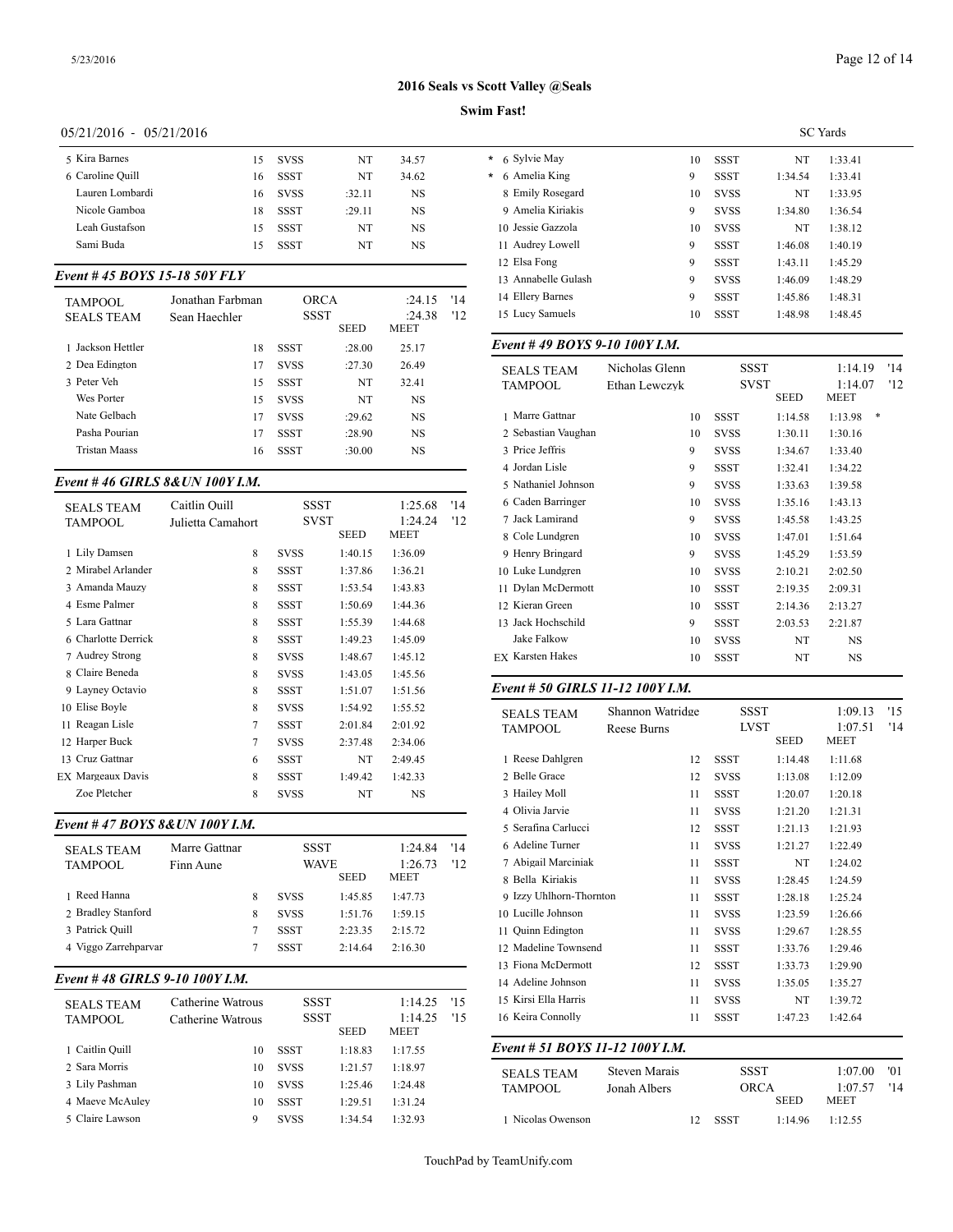#### **Swim Fast!**

## 05/21/2016 - 05/21/2016

| 2 Ty Anders Fong       | 12 | <b>SSST</b> | 1:18.86 | 1:18.94   |              |
|------------------------|----|-------------|---------|-----------|--------------|
| 3 Jackson Stewart      | 11 | <b>SSST</b> | 1:21.96 | 1:19.47   | 1 Ryan 9     |
| 4 Cole Stanford        | 11 | <b>SVSS</b> | 1:19.63 | 1:20.98   | 2 Dea E      |
| 5 Elliot Gelbach       | 12 | <b>SVSS</b> | 1:27.09 | 1:22.03   | 3 Sam V      |
| 6 Lucien Roose         | 12 | SSST        | 1:22.12 | 1:22.20   | Nate C       |
| 7 Dexter Watenpaugh    | 12 | <b>SSST</b> | 1:23.96 | 1:22.23   | Pasha        |
| 8 Daniel Kaukonen      | 11 | <b>SVSS</b> | 1:29.07 | 1:29.20   | Tristar      |
| 9 Luke Feegel          | 12 | <b>SVSS</b> | 1:25.50 | 1:29.98   |              |
| 10 Gus Burke           | 11 | <b>SVSS</b> | 1:27.01 | 1:31.55   | $Event#$ .   |
| 11 Jackson Buck        | 11 | <b>SVSS</b> | 1:35.39 | 1:34.87   | <b>SEALS</b> |
| 12 Garrett Mason       | 11 | SSST        | 1:36.85 | 1:36.66   | <b>TAMPC</b> |
| 13 Brvce Mason         | 11 | <b>SSST</b> | 1:36.27 | 1:37.19   |              |
| 14 Lukas Plotts        | 11 | <b>SSST</b> | 1:42.11 | 1:41.69   | 1 Scott \    |
| Ethan Ngo              | 11 | <b>SSST</b> | 1:46.22 | NS        | 2 Strawl     |
| <b>August Buessing</b> | 11 | <b>SSST</b> | NT      | <b>NS</b> | 1 Arl        |

#### *Event # 52 GIRLS 13-14 100Y I.M.*

| <b>SEALS TEAM</b><br><b>TAMPOOL</b> | Avako Ono<br>Ouinn Galli |    | <b>SSST</b><br><b>SHST</b><br><b>SEED</b> |         | 1:06.02<br>1:05.43<br>MEET | '03<br>'10 | 4 Strawberry Seal:<br>5 Strawberry Seal:<br>6 Scott Valley Sea |  |
|-------------------------------------|--------------------------|----|-------------------------------------------|---------|----------------------------|------------|----------------------------------------------------------------|--|
| 1 Shannon Watridge                  |                          | 13 | SSST                                      | 1:17.95 | 1:13.00                    |            | 7 Strawberry Seal:                                             |  |
| 2 Talia Smith                       |                          | 13 | <b>SVSS</b>                               | 1:16.85 | 1:15.03                    |            | Event # $57$ MIX                                               |  |
| 3 Lauren Pyfer                      |                          | 14 | <b>SVSS</b>                               | 1:17.88 | 1:18.19                    |            |                                                                |  |
| 4 Ceci Meade                        |                          | 13 | <b>SSST</b>                               | 1:27.85 | 1:19.51                    |            | <b>SEALS TEAM</b>                                              |  |
| 5 Skylar Strotz                     |                          | 13 | <b>SSST</b>                               | 1:27.60 | 1:29.01                    |            | <b>TAMPOOL</b>                                                 |  |
| 6 Gray Timberlake                   |                          | 14 | <b>SSST</b>                               | 1:40.68 | 1:35.38                    |            |                                                                |  |
| EX Abby Moll                        |                          | 13 | <b>SSST</b>                               | NT      | 1:13.69                    |            | 1 Strawberry Seal:                                             |  |
| Nora Riedinger                      |                          | 14 | <b>SSST</b>                               | 1:14.82 | <b>NS</b>                  |            | 1 Quill, Caitlin<br>3 Smith, Madis                             |  |

#### *Event # 53 BOYS 13-14 100Y I.M.*

|                                     |                                |             |                                    |                                 |            | $3$ Duawoury Dual                                             |
|-------------------------------------|--------------------------------|-------------|------------------------------------|---------------------------------|------------|---------------------------------------------------------------|
| <b>SEALS TEAM</b><br><b>TAMPOOL</b> | Zack Glenn<br>Emerson Sullivan |             | SSST<br><b>SHST</b><br><b>SEED</b> | :59.64<br>:58.74<br><b>MEET</b> | '13<br>'13 | 4 Strawberry Seal<br>5 Scott Valley Sea<br>6 Scott Valley Sea |
| 1 Zihao Wang                        | 14                             | <b>SSST</b> | 1:04.00                            | *<br>58.47                      |            | 7 Strawberry Seal:                                            |
| 2 Noah Erikson                      | 13                             | <b>SSST</b> | 1:04.05                            | 1:04.72                         |            |                                                               |
| 3 Dwight Bellisimo                  | 14                             | <b>SVSS</b> | 1:07.13                            | 1:05.16                         |            | Event # 58 MIX                                                |
| 4 Avery Fischbach                   | 13                             | <b>SSST</b> | 1:14.99                            | 1:14.80                         |            |                                                               |
| 5 Cole Ford                         | 14                             | <b>SVSS</b> | 1:15.10                            | 1:17.03                         |            | <b>TAMPOOL</b><br><b>SEALS TEAM</b>                           |
| 6 Maury Schultz                     | 13                             | <b>SVSS</b> | NT                                 | 1:22.82                         |            |                                                               |
| 7 Avery Plotts                      | 13                             | <b>SSST</b> | 1:23.57                            | 1:24.65                         |            | 1 Strawberry Seal:                                            |
| <b>EX Marc-Antoine Maync</b>        | 13                             | <b>SSST</b> | 1:15.50                            | 1:14.63                         |            | 1 Dahlgren, Re                                                |
| Curtis Ma                           | 14                             | <b>SSST</b> | 1:03.50                            | NS                              |            | 3 Watrous.Cat                                                 |
|                                     |                                |             |                                    |                                 |            | $   +$ $+$ $+$ $ -$                                           |

## *Event # 54 GIRLS 15-18 100Y I.M.*

| <b>SEALS TEAM</b><br><b>TAMPOOL</b> | Michele Cherrick<br>Ouinn Galli | SSST        | <b>SHVST</b><br><b>SEED</b> | 1:04.47<br>1:04.06<br>MEET | '83<br>'15 | 4 Strawberry Seal:<br>5 Scott Valley Sea<br>6 Scott Valley Sea |
|-------------------------------------|---------------------------------|-------------|-----------------------------|----------------------------|------------|----------------------------------------------------------------|
| 1 Kate Freda                        | 16                              | <b>SVSS</b> | 1:09.59                     | 1:07.36                    |            | 7 Strawberry Seal                                              |
| 2 Maya Rabow                        | 15                              | <b>SSST</b> | 1:11.42                     | 1:08.49                    |            |                                                                |
| 3 Tessa Pares                       | 15                              | <b>SSST</b> | 1:13.27                     | 1:13.04                    |            | Event # 59 $MIX$                                               |
| 4 Christine Watridge                | 16                              | <b>SSST</b> | 1:15.31                     | 1:15.93                    |            | <b>TAMPOOL</b>                                                 |
| 5 Kira Barnes                       | 15                              | <b>SVSS</b> | NT                          | 1:19.57                    |            | <b>SEALS TEAM</b>                                              |
| Natalie Galuszka                    | 18                              | <b>SVSS</b> | NT                          | <b>NS</b>                  |            |                                                                |
|                                     |                                 |             |                             |                            |            | 1 Strawberry Seal:                                             |
|                                     |                                 |             |                             |                            |            | 1 Erikson Noal                                                 |

## *Event # 55 BOYS 15-18 100Y I.M.*

| <b>SEALS TEAM</b> | Pete Semone      | <b>SSST</b> | $:56.66$ '84 | 2 DOOR VAIIOV DOG |
|-------------------|------------------|-------------|--------------|-------------------|
| <b>TAMPOOL</b>    | Jonathan Farbman | ORCA        | $:57.71$ '14 |                   |

|                |    |             |             | <b>SC</b> Yards |
|----------------|----|-------------|-------------|-----------------|
|                |    |             | <b>SEED</b> | <b>MEET</b>     |
| 1 Ryan Stiles  | 18 | <b>SVSS</b> | NT          | 1:03.77         |
| 2 Dea Edington | 17 | <b>SVSS</b> | 1:07.25     | 1:04.61         |
| 3 Sam Wortzman | 16 | <b>SVSS</b> | NT          | 1:16.70         |
| Nate Gelbach   | 17 | <b>SVSS</b> | 1:07.61     | <b>NS</b>       |
| Pasha Pourian  | 17 | SSST        | 1:07.59     | <b>NS</b>       |
| Tristan Maass  | 16 | SSST        | 1:08.00     | <b>NS</b>       |
|                |    |             |             |                 |

## *Event # 56 MIXED 8&UN 100Y FREE REL*

| <b>SEALS TEAM</b>        |                   | <b>SSST</b> |             | '13 |
|--------------------------|-------------------|-------------|-------------|-----|
| <b>TAMPOOL</b>           |                   | <b>SSST</b> |             | '13 |
|                          |                   | <b>SEED</b> | <b>MEET</b> |     |
| 1 Scott Valley Sea Ser A | <b>SVSS</b>       | NT          | 1:10.42     |     |
| 2 Strawberry Seals A     | <b>SSST</b>       | 1:14.38     | 1:12.78     |     |
| 1 Arlander, Mirabel 8    | 2 Murphy, Declan  | -8          |             |     |
| 3 Zarrehparvar, Viggo 7  | 4 Davis, Margeaux | 8           |             |     |
| 3 Scott Valley Sea Ser B | <b>SVSS</b>       | NT          | 1:14.74     |     |
| 4 Strawberry Seals C     | <b>SSST</b>       | 1:17.88     | 1:18.33     |     |
| 5 Strawberry Seals B     | <b>SSST</b>       | 1:15.91     | 1:20.95     |     |
| 6 Scott Valley Sea Ser C | <b>SVSS</b>       | NT          | 1:24.79     |     |
| 7 Strawberry Seals D     | <b>SSST</b>       | NT          | 1:31.67     |     |
|                          |                   |             |             |     |

## *Event # 57 MIXED 9-10 200Y FREE REL*

| <b>SEALS TEAM</b><br>TAMPOOL                    | <b>SSST</b><br><b>SVST</b> | <b>SEED</b>                    | 2:00.77<br>2:01.56<br><b>MEET</b> | '13<br>'12 |
|-------------------------------------------------|----------------------------|--------------------------------|-----------------------------------|------------|
| 1 Strawberry Seals A                            | SSST                       | 2:07.07                        | 2:04.92                           |            |
| 1 Quill, Caitlin 10<br>3 Smith, Madison<br>- 10 | 4 Gattnar, Marre           | 2 Aryanpour, Cameron 10<br>-10 |                                   |            |
| 2 Scott Valley Sea Ser A                        | <b>SVSS</b>                | NT                             | 2:12.66                           |            |
| 3 Strawberry Seals B                            | <b>SSST</b>                | 2:23.36                        | 2:19.57                           |            |
| 4 Strawberry Seals C                            | <b>SSST</b>                | 2:29.64                        | 2:26.90                           |            |
| 5 Scott Valley Sea Ser C                        | <b>SVSS</b>                | NT                             | 2:32.34                           |            |
| 6 Scott Valley Sea Ser B                        | <b>SVSS</b>                | NT                             | 2:40.16                           |            |
| 7 Strawberry Seals D                            | <b>SSST</b>                | NT                             | 2:48.06                           |            |

## *Event # 58 MIXED 11-12 200Y FREE REL*

| TAMPOOL                                      | <b>SVST</b> |                                               | 1:51.15                | '10  |
|----------------------------------------------|-------------|-----------------------------------------------|------------------------|------|
| <b>SEALS TEAM</b>                            | <b>SSST</b> | <b>SEED</b>                                   | 1:52.12<br><b>MEET</b> | 11.5 |
| 1 Strawberry Seals A                         | <b>SSST</b> | 1:59.00                                       | 1:54.37                |      |
| 1 Dahlgren, Reese 12<br>3 Watrous, Cat<br>11 |             | 2 Fong, Ty Anders 12<br>4 Owenson, Nicolas 12 |                        |      |
| 2 Scott Valley Sea Ser A                     | <b>SVSS</b> | NT                                            | 2:01.44                |      |
| 3 Strawberry Seals B                         | <b>SSST</b> | 2:03.61                                       | 2:03.96                |      |
| 4 Strawberry Seals C                         | SSST        | 2:13.10                                       | 2:05.26                |      |
| 5 Scott Valley Sea Ser C                     | <b>SVSS</b> | NT                                            | 2:08.38                |      |
| 6 Scott Valley Sea Ser B                     | <b>SVSS</b> | NT                                            | 2:08.71                |      |
| 7 Strawberry Seals D                         | <b>SSST</b> | NT                                            | 2:24.15                |      |

## *Event # 59 MIXED 13-14 200Y FREE REL*

| TAMPOOL<br><b>SEALS TEAM</b>                | SSST<br><b>SSST</b>               | <b>SEED</b> | $1:41.62$ '12<br>1:39.65<br><b>MEET</b> | 13 |
|---------------------------------------------|-----------------------------------|-------------|-----------------------------------------|----|
| 1 Strawberry Seals A                        | SSST                              | 1:46.90     | 1:42.92                                 |    |
| 1 Erikson.Noah 13<br>3 Watridge, Shannon 13 | 2 Firmage, Kalia 14<br>4 Ma.Orion | 14          |                                         |    |
| 2 Scott Valley Sea Ser A                    | <b>SVSS</b>                       | NT          | 1:46.64                                 |    |